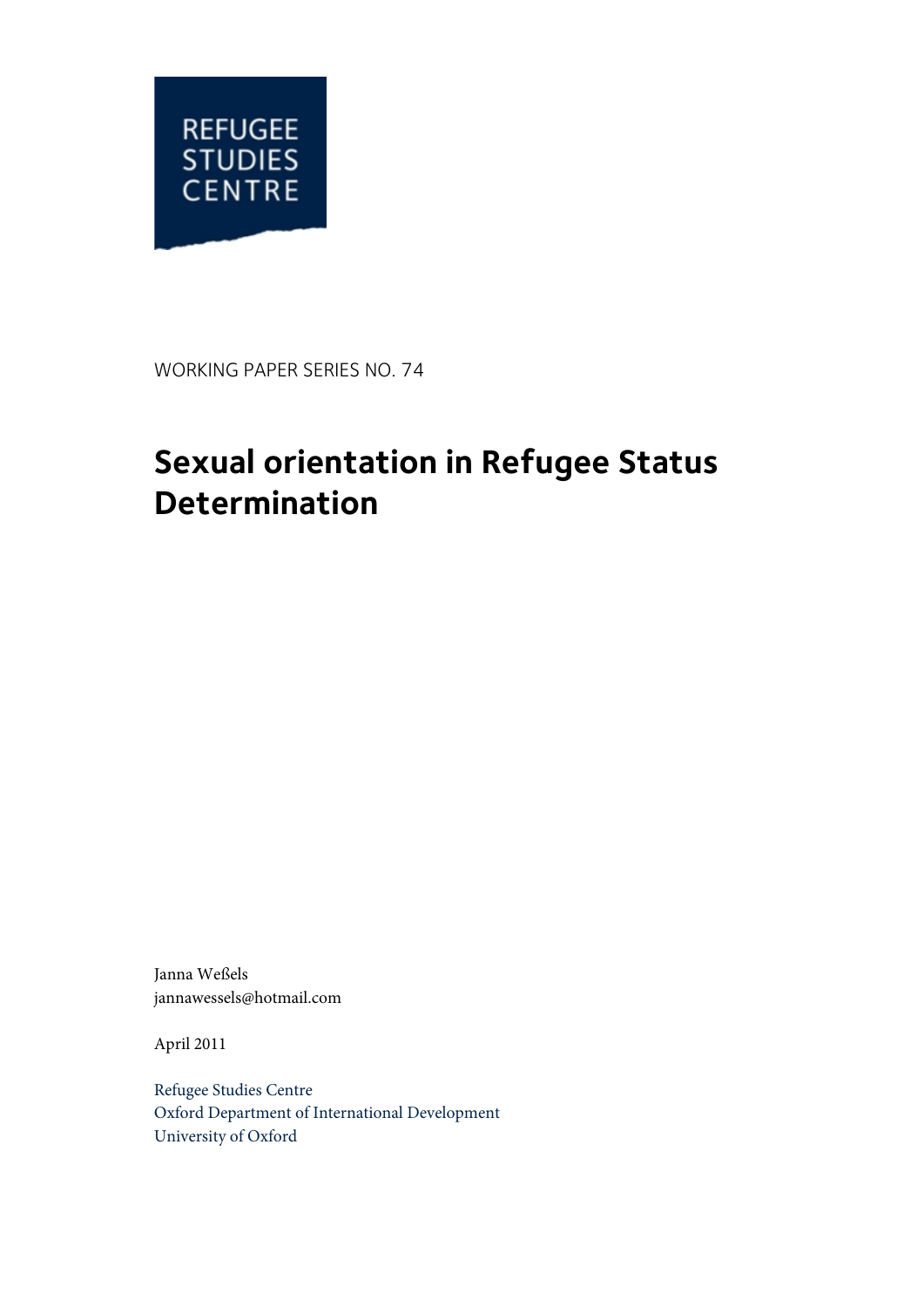# **Working Paper Series**

The Refugee Studies Centre Working Paper Series is intended to aid the rapid distribution of work in progress, research findings and special lectures by researchers and associates of the RSC. Papers aim to stimulate discussion among the worldwide community of scholars, policymakers and practitioners. They are distributed free of charge in PDF format via the RSC website. Bound hard copies of the working papers may also be purchased from the Centre.

The opinions expressed in the papers are solely those of the author/s who retain the copyright. They should not be attributed to the project funders or the Refugee Studies Centre, the Oxford Department of International Development or the University of Oxford. Comments on individual Working Papers are welcomed, and should be directed to the author/s. Further details may be found at the RSC website (www.rsc.ox.ac.uk).

The views expressed herein are those of the author and do not necessarily reflect RSC views. RSC does not warrant in anyway the accuracy of the information quoted and may not be held liable for any loss caused by reliance on the accuracy or reliability thereof.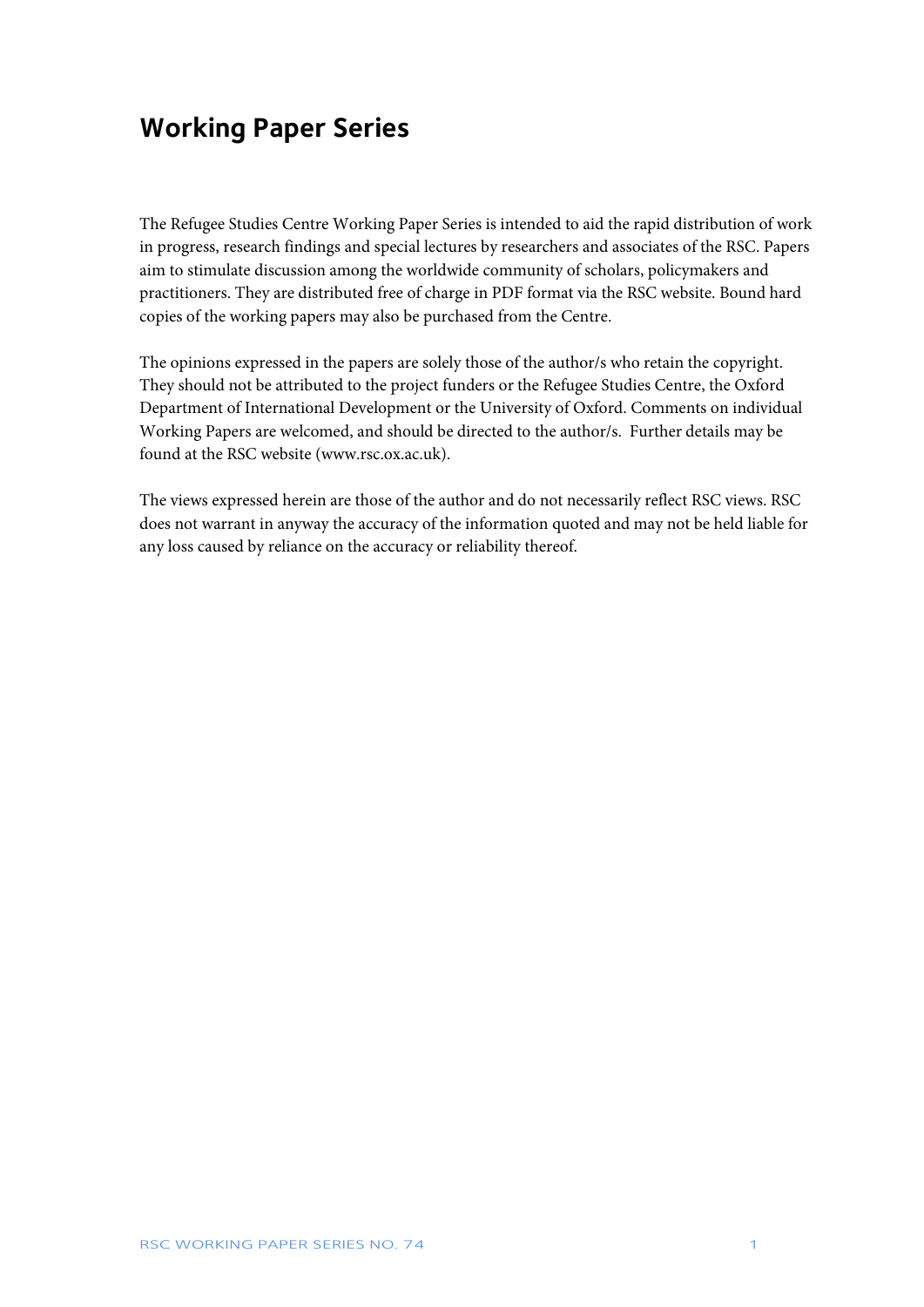# **Contents**

| 1                                 | Introduction                                                            | 3  |
|-----------------------------------|-------------------------------------------------------------------------|----|
|                                   | Background and explanation of the research question                     | 3  |
|                                   | Definition of terms                                                     | 7  |
| 2                                 | Gay men and lesbians: Convention refugees? Social group and persecution | 8  |
|                                   | Interpretation of "membership of a particular social group"             | 9  |
|                                   | "of being persecuted": Persecution and sexual orientation               | 13 |
| 3                                 | "Well-founded fear" and procedural issues in sexual orientation claims  | 27 |
|                                   | "Fear": Subjectivity and credibility – how to prove sexual orientation  | 28 |
|                                   | "Well-foundedness": Objectivity and reliable country information        | 36 |
| $\overline{4}$                    | Conclusion                                                              | 40 |
| References cited                  |                                                                         | 43 |
| Case law (in chronological order) |                                                                         | 47 |
|                                   |                                                                         |    |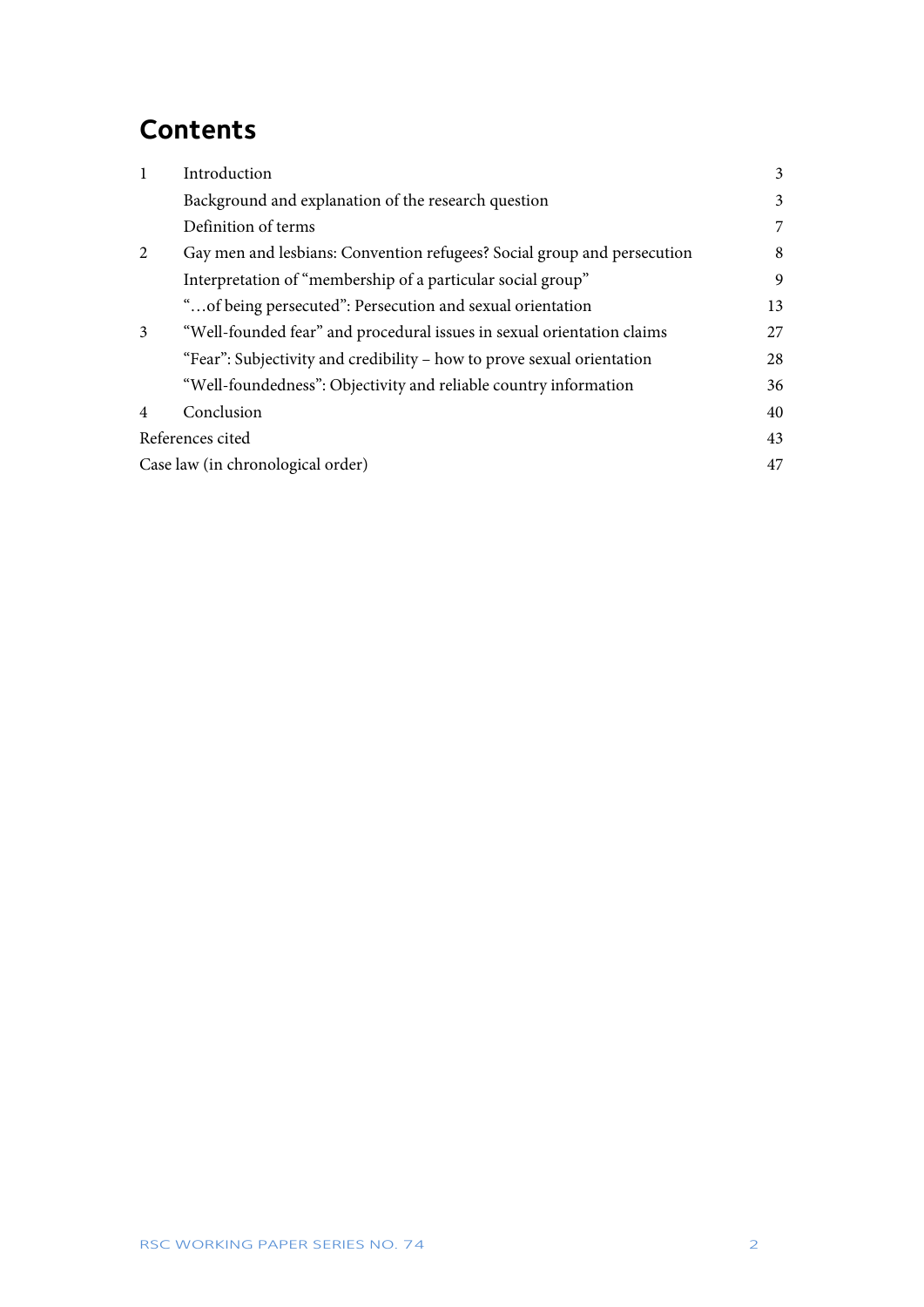### <span id="page-3-0"></span>**1 Introduction**

 $\overline{a}$ 

"I feel scared. I feel I am in danger. I've tried to put a few security measures in place and I am constantly watching over my shoulder", [1](#page-3-2) says Julian Pepe, a gay Ugandan campaigning for gay rights, at a time when the Ugandan government is planning to pass a law severely punishing "homosexuality". Uganda's proposal has led to massive repercussions not only in Uganda, but also in neighbouring countries and the international community: Burundi and Rwanda are embarking on legislating or reinforcing existing legislation against consensual gay sex.[2](#page-3-3) A Malawian court convicted a gay couple to fourteen years in prison for gross indecency and unnatural acts after celebrating their engagement and planning a wedding.<sup>[3](#page-3-4)</sup> Iran also provoked considerable global outcry after hanging two gay youths a few years ago.<sup>[4](#page-3-5)</sup> These examples show that in spite of declarations by international human rights bodies, decisions from national courts, and the reform of anti-gay legislation in many countries, sexual orientation is still an issue that provokes strong opinions and divides societies. Sexual minorities continue to be oppressed and persecuted in many parts of the world. As a result, gay people often flee their home countries and seek protection abroad. However, within the current refugee protection legal framework, they are likely to encounter many difficulties with their claims.

#### <span id="page-3-1"></span>**Background and explanation of the research question**

The main legal instrument mandating refugee protection is the 1951 Convention Relating to the Status of Refugees<sup>[5](#page-3-6)</sup> in combination with its 19[6](#page-3-7)7 Protocol.<sup>6</sup> Art. 1A(2) of the 1951 Convention defines that the term refugee shall apply to:

*any person who … owing to well-founded fear of being persecuted for reasons of race, religion, nationality, membership of a particular social group or political opinion, is outside the country of his nationality and is unable to, or owing to such fear, is unwilling to avail himself of the protection of that country.*[7](#page-3-8)

The five grounds on which refugee recognition can be based do not include a reference to sexual orientation. However, persecution on account of sexual orientation is a relatively unknown, but

<span id="page-3-2"></span><sup>&</sup>lt;sup>1</sup> This paper was written as a dissertation for the MSc in Forced Migration at the Refugee Studies Centre, University of Oxford. The author would like to thank Alice Edwards for her guidance and insightful comments and Paul Weßels for many helpful questions on and discussions about the paper, as well as Judy Barr for proofreading the manuscript.

Mmali, J. (2010) 'Uganda fear over gay death-penalty plans', *BBC News* December 22. Available from: <http://news.bbc.co.uk/1/hi/world/africa/8412962.stm> (accessed May 27, 2010).

<span id="page-3-3"></span><sup>2</sup> Civil Society Coalition On Human Rights And Constitutional Law (2009) 'Uganda's Anti-Homosexuality Bill – The Great Divide', *Refugee Law Project*, Kampala, p. 2.

<span id="page-3-4"></span><sup>&</sup>lt;sup>3</sup> Although the couple was recently pardoned by the president of Malawi due to international pressure, BBC News (2010) 'Malawi court convicts gay couple', May 18. Available from: <http://news.bbc.co.uk/1/hi/world/africa/10121618.stm> (accessed May 27, 2010) and BBC NEWS (2010) 'Malawi pardons jailed gay couple', May 29. Available from: <http://news.bbc.co.uk/1/hi/10190653.stm> (accessed June 3, 2010).

<span id="page-3-5"></span><sup>4</sup> Eke, S. (2005) 'Iran "must stop youth executions"', *BBC News* July 28. Available from: [http://news.bbc.co.uk/1/hi/world/middle\\_east/4725959.stm](http://news.bbc.co.uk/1/hi/world/middle_east/4725959.stm) (accessed May 30, 2010).

<span id="page-3-6"></span><sup>5</sup> United Nations Convention Relating to the Status of Refugees, 189 U.N.T.S. 150, July 28, 1951.

<span id="page-3-7"></span><sup>6</sup> Protocol Relating to the Status of Refugees, 606 U.N.T.S. 267, Dec. 16, 1967.

<span id="page-3-8"></span> $7$  Art 1A(2) of the 1951 Convention Relating to the Status of Refugees.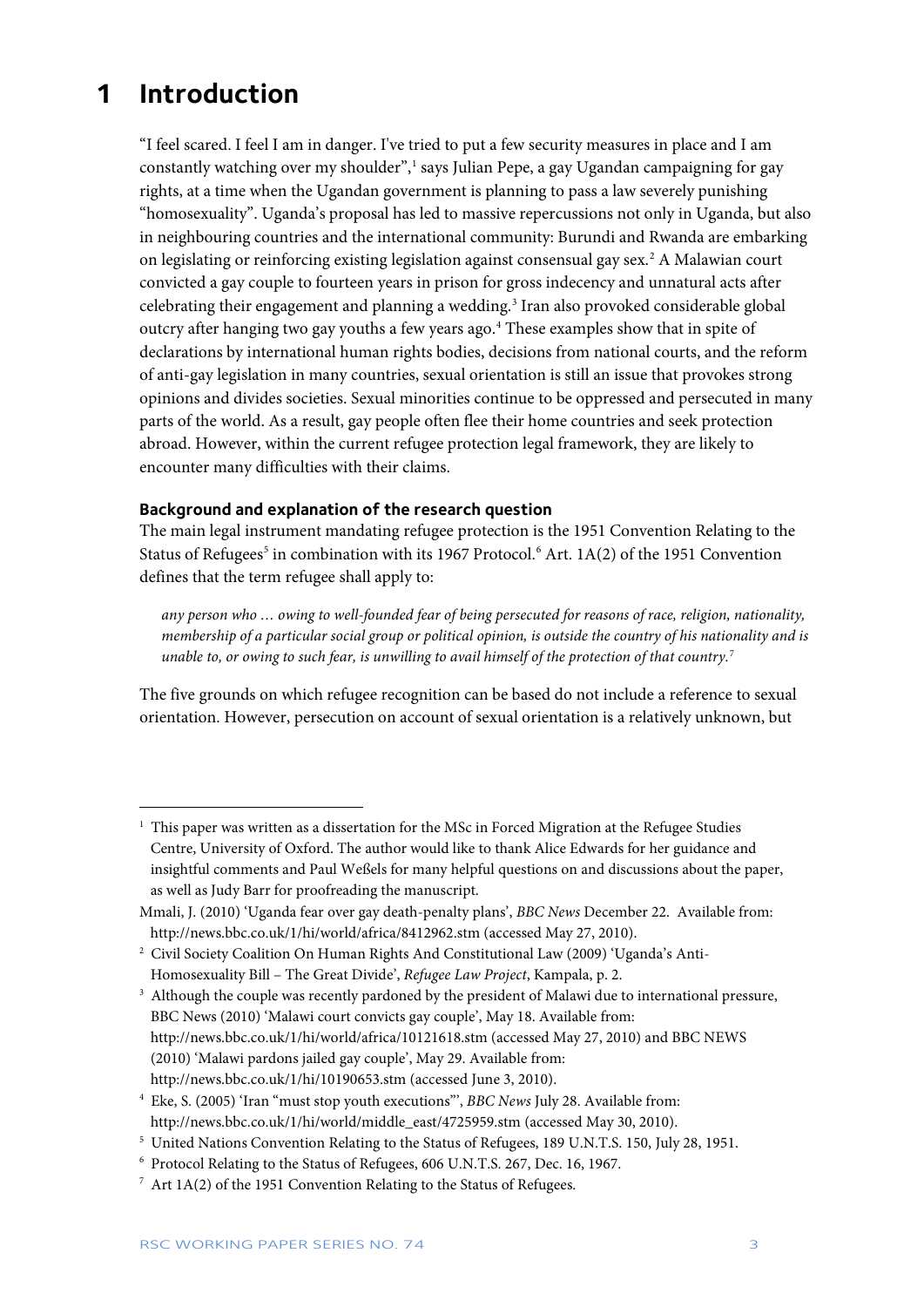nonetheless frequent,<sup>[8](#page-4-0)</sup> reason for which people flee their home countries. Over 80 countries currently have sodomy laws or other legal provisions criminalizing homosexuality;<sup>[9](#page-4-1)</sup> in 2007, nine countries maintained the death penalty as the maximum penalty for homosexual acts.[10](#page-4-2) Persecution may not only be state-sponsored but also socially accepted such that many of the afflicted see no choice other than fleeing their home countries.<sup>[11](#page-4-3)</sup>

Achieving asylum or refugee status on the basis of sexual orientation, however, is generally linked to a large number of legal and procedural obstacles and such applications are often unsuccessful.<sup>[12](#page-4-4)</sup> Present international guidance on refugee rights for gay people is very sparse. This issue was directly addressed only in November 200[813](#page-4-5) when the UNHCR published the *Guidance Note on Refugee Claims Relating to Sexual Orientation and Gender Identity*. [14](#page-4-6) This Note recognises that lesbian, gay, bisexual and transgender (LGBT) refugees have encountered a specific set of problems in the application of the refugee definition to their claims.<sup>[15](#page-4-7)</sup> LaViolette welcomes the Note as "entirely appropriate and long overdue", [16](#page-4-8) but warns that it should be viewed as a work in progress as it overlooks a number of important issues. These include difficulties connected to evidentiary practices and procedures, such as the credibility of claims and independent country of origin information.[17](#page-4-9) As such, LaViolette points out that the *Guidance Note* is not a full and complete analysis of refugee claims based on sexual orientation, but rather that it provides a basis for further commentary on the many issues facing gay, lesbian, bisexual and transgender refugees.<sup>[18](#page-4-10)</sup> Indeed, subsequent to the publication of the *Guidance Note* in November 2008, a number of articles in 2009 explored a range of issues connected to refugee claims based on sexual orientation.[19](#page-4-11)

<span id="page-4-0"></span><sup>8</sup> UNHCR (2008) *UNHCR Guidance Note on Refugee Claims Relating to Sexual Orientation and Gender Identity*, Protection Policy and Legal Advice Section, Geneva. p. 4.

<span id="page-4-1"></span><sup>9</sup> International Gay and Lesbian Human Rights Commission (2009) *Human Rights for everyone. Everywhere* (online). Available from:<http://www.iglhrc.org/cgi-bin/iowa/theme/1.html> (accessed April 5, 2010).

<span id="page-4-2"></span><sup>10</sup> Sodomy Laws (2007) *Laws Around the World* (online). Available from:<http://www.sodomylaws.org/> (last edited November 24, 2007, accessed April 5, 2010).

<span id="page-4-3"></span><sup>&</sup>lt;sup>11</sup> UNHCR Guidance Note, above n. 8, p. 4.

<span id="page-4-4"></span> $12$  For example, in Australia, over the period of 1994-2003, the failure rate of lesbian applicants before the Refugee Review Tribunal (RRT) was 86% and the failure rate of gay male applicants was before the RRT was 73%.

See: Millbank, J. (2009) 'From Discretion to Disbelief: Recent Trends in Refugee Determinations on the Basis of Sexual Orientation in Australia and the United Kingdom', *The International Journal of Human Rights* 13(2/3): 391-414, p. 407.

<span id="page-4-5"></span><sup>&</sup>lt;sup>13</sup> LaViolette, N. (2009b) 'The UNHCR's Guidance Note on Refugee Claims Relating to Sexual Orientation and Gender Identity', ASIL Insight. *The American Society of International Law* 13(10), July 30. p. 1. Note however, that the UNHCR guidelines on gender-related persecution contain two paragraphs on sexual orientation: UNHCR (2002a) *Guidelines on International Protection No. 1: Gender-Related Persecution within the Context of Article 1A(2) of the 1951 Convention and/or its 1967 Protocol Relating to the Status of Refugees*, HCR/GIP/02/01, Geneva.

<span id="page-4-6"></span><sup>&</sup>lt;sup>14</sup> Hereinafter: "Guidance Note".

<span id="page-4-7"></span><sup>15</sup> See for example: *Refugee Appeal No. 75272,* New Zealand: Refugee Status Appeals Authority, 16 May 2006.

<span id="page-4-8"></span><sup>16</sup> LaViolette, N. (2009b) above n. 13, p. 5.

<span id="page-4-9"></span> $17$  Ibid.

<span id="page-4-10"></span><sup>18</sup> Ibid, p. 6.

<span id="page-4-11"></span><sup>19</sup> See for example: LaViolette, N**.** (2009a) 'Independent Human Rights Documentation and Sexual Minorities: An Ongoing Challenge for the Canadian Refugee Determination Process', *The*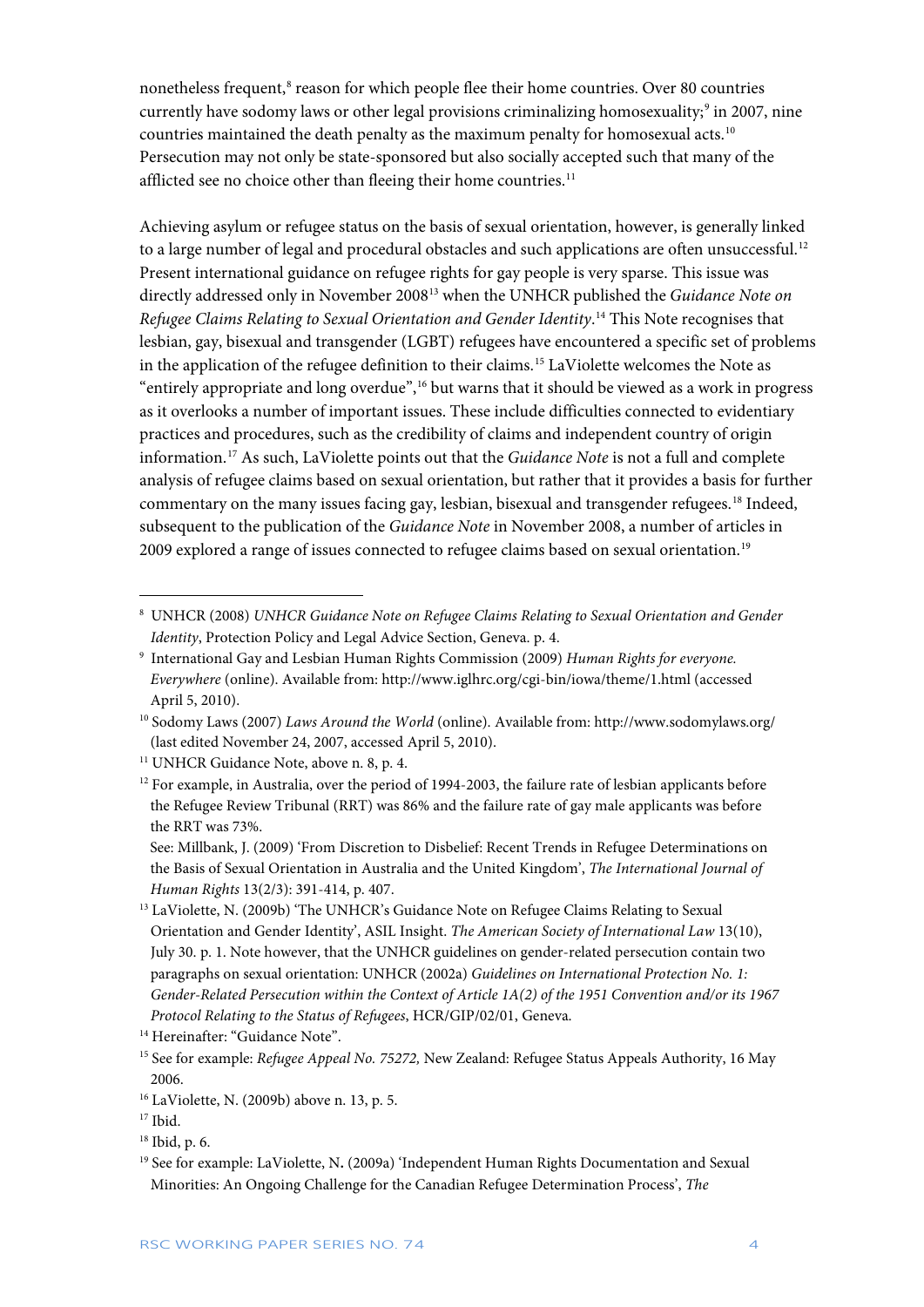This dissertation seeks to build on this work by examining some of the core issues that arise in refugee claims based on sexual orientation, with a focus on lesbian and gay claimants only. It seeks to answer the following questions: How have decision-makers dealt with gay and lesbian refugee claimants? Are decision-makers adequately prepared for the complexities of sexuality-based refugee claims? How have the different elements of the Convention definition been interpreted so as to include or exclude gay refugees? What particular obstacles and difficulties do gay and lesbian refugees face in their claims?

To answer these questions, the Convention definition will be broken down into four elements: the Convention ground, persecution, fear and well-foundedness. Each of these will be analysed in turn with respect to their application to gay refugees.

The first section deals with the Convention ground on which gay refugee claims are based, namely, "membership of a particular social group". Although earlier cases were sometimes based on political opinion or religion, this has become extremely rare in the past fifteen years.<sup>[20](#page-5-0)</sup> The paper will therefore only address "membership of a particular social group".

The second section addresses the role and interpretation of "persecution" in gay refugee claims. It focuses on, in particular, the question of when prosecution or discrimination amount to persecution, and the problematic "discretion reasoning" which some jurisdictions have frequently used, asking gay claimants to participate in their own protection by "acting discreetly".

The next section analyses the subjective element of "fear" in the definition. Refugee determinations involve a narrative mode of legal adjudication.<sup>21</sup> The issue of credibility is particularly difficult in sexual orientation claims because the claim to group membership often rests entirely upon the applicant's narrative with few if any external items of  $proof<sub>1</sub><sup>22</sup>$  $proof<sub>1</sub><sup>22</sup>$  $proof<sub>1</sub><sup>22</sup>$  which often leads to negative determinations on the basis that the applicant is not "actually gay."[23](#page-5-3) Unlike disbelief regarding other aspects of a claimant's narrative, disbelief regarding actual group membership will almost always lead to a rejection of the claim.[24](#page-5-4)

The final section deals with the objective "well-foundedness" element of the definition. The

*International Journal of Human Rights* 13(2/3): 437-467; Millbank, J. (2009b) '"The Ring of Truth": A Case Study of Credibility Assessment in Particular Social Group Refugee Determinations', *International Journal of Refugee Law* 21(1): 1-33; Millbank, J. (2009a) above n. 12; Rehaag, S. (2009) 'Bisexuals Need Not Apply: a Comparative Appraisal of Refugee Law and Policy in Canada, the United States, and Australia', *International Journal of Human Rights* 13(2): 415-436.

<span id="page-5-1"></span><sup>21</sup> Millbank, J. (2009b) above n. 19, p. 2.

<span id="page-5-0"></span><sup>&</sup>lt;sup>20</sup> Out of 29 sexual orientation cases from the Michigan Database, only one German case from 1988 considered the claim on the basis of political opinion; all other cases considered sexual orientation under the particular social group ground *(Bundesverwaltungsgericht, Urteil vom 15.03.1988 -* BVerwG 9 C 278.86, Germany: Bundesverwaltungsgericht, 15 March 1988).

<span id="page-5-2"></span> $22$  Ibid, p. 5.

<span id="page-5-3"></span><sup>23</sup> Millbank, J. (2009b) above n. 19, p. 4.

<span id="page-5-4"></span><sup>&</sup>lt;sup>24</sup> For example, Millbank found in her research that in the years between 2003 and 2007, 28% of negative decisions in cases related to sexual orientation in Canada were based on disbelief regarding the gay, lesbian or bisexual identity of the claimant (this issue emerging in 22% of the cases); in the same time period in Australia, the actual group membership of the claimants was seriously doubted or disbelieved in 38% of the cases. See: Millbank, J. (2009b) above n. 19, p. 4.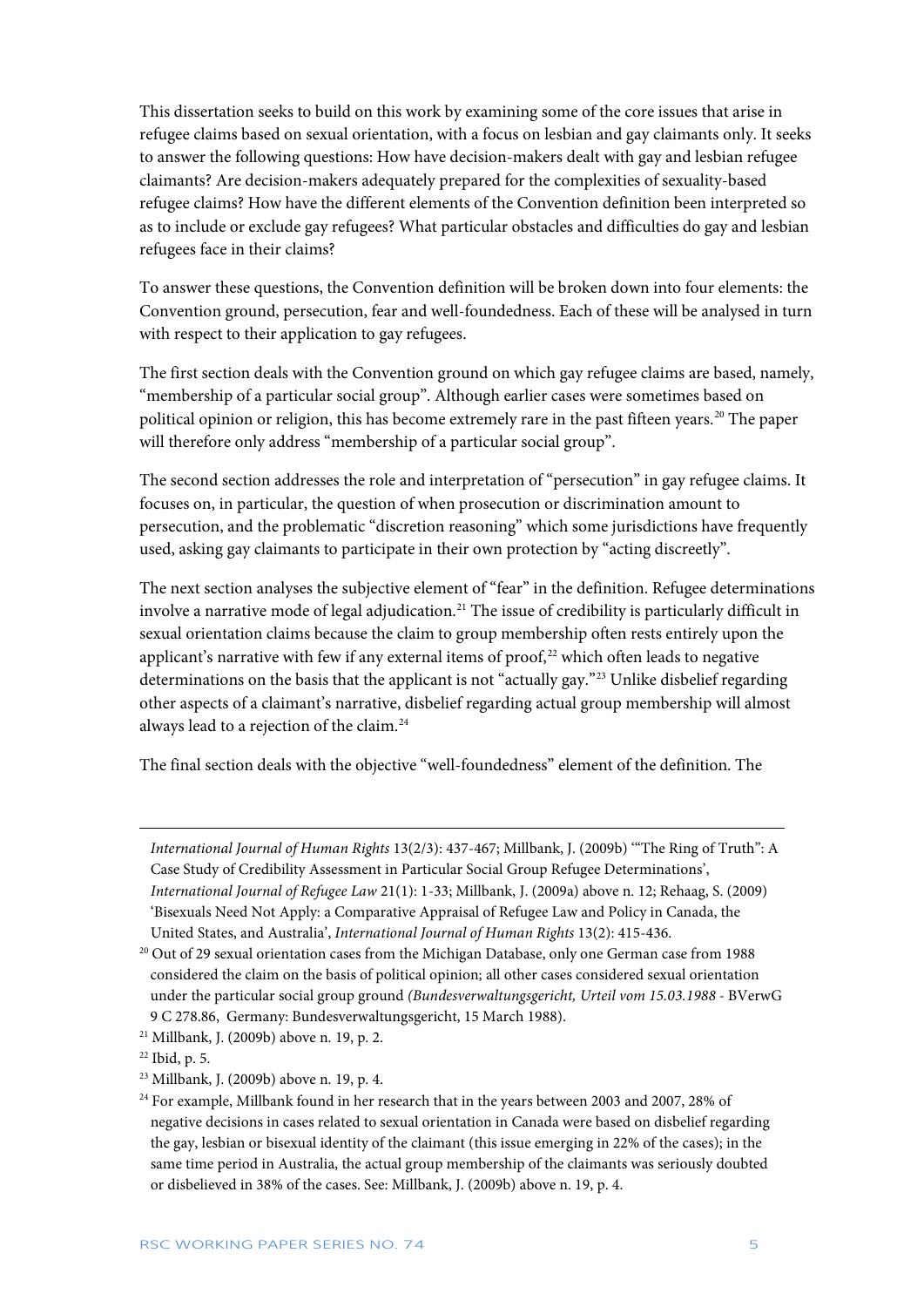claimant's story is weighed against available information on the country of origin.<sup>[25](#page-6-0)</sup> While this is the case for all asylum decisions, applicants who base their claims on sexual orientation have a "specific evidentiary problem", [26](#page-6-1) given that existing human rights documentation fails to provide the kind of information gay refugees need to support their applications.<sup>[27](#page-6-2)</sup> Therefore, both credibility and country of origin information constitute particular difficulties for sexual orientation refugee claims, which have been described repeatedly as "easy to make and impossible to disprove" by UK and Australian decision-makers.<sup>[28](#page-6-3)</sup>

In order to analyse the application of the Convention refugee definition to cases based on sexual orientation, reference will be made to the pertinent academic debate. There is still a dearth of literature on the particular issue of sexuality-based refugee claims and the current debate is strongly informed by authors such as Millbank and Dauvergne, who conducted a research project examining refugee claims involving sexual orientation in Canada, Australia, the UK and New Zealand over the time period from 1994-2007. Their data set comprises over 1,000 cases, all publicly available tribunal and court decisions.<sup>[29](#page-6-4)</sup> Other prominent authors, like LaViolette and Berg, also draw on that data set so that those four countries of asylum are heavily overrepresented in the literature.

In order to take a different approach, the Michigan-Melbourne Refugee Caselaw site served as a basis for this paper. The core collection of the Michigan database contains cases from the highest national courts and the most important decisions of lower courts and tribunals of Australia, Canada, New Zealand, the United Kingdom and the United States, selected by Professor Hathaway, as well as decisions from 28 other asylum countries, selected and indexed by teams of leading experts from around the world. Cases are included in this database because of their topical relevance; it is explicitly not a current, correct or complete statement of the law[.30](#page-6-5) For this paper, the website's search engine has been used to find cases related to the concept "sexual orientation", which yielded a total of 29 cases involving 17 countries of origin<sup>[31](#page-6-6)</sup> and 8 countries of destination<sup>[32](#page-6-7)</sup> from 1988 to 2009. 23 out of the 29 cases are from 2000 onwards. The cases are not used for

 $\ddot{\phantom{a}}$ 

<span id="page-6-0"></span><sup>25</sup> Millbank, J. (2009b) above n. 19, p. 2.

<span id="page-6-1"></span><sup>26</sup> LaViolette, N**.** (2009a) above n. 19, p. 438.

<span id="page-6-2"></span><sup>27</sup> Ibid, p. 439. See also: Dauvergne, C. and Millbank, J. (2003b) 'Burdened by Proof – How the Australian Refugee Review Tribunal has failed lesbian and gay asylum seekers', *Federal Law Review*, 31: 299-342.

<span id="page-6-3"></span><sup>28</sup> Millbank, J. (2009b) above n. 19, p. 4.

<span id="page-6-4"></span><sup>&</sup>lt;sup>29</sup> The Australian cases were all obtained from the Austlii case database [\(www.austlii.edu.au\)](http://www.austlii.edu.au/); UK cases were obtained from the Electronic Immigration Network case database [\(www.ein.org.uk\)](http://www.ein.org.uk/), the Asylum and Immigration Tribunal website [\(www.ait.gov.uk\)](http://www.ait.gov.uk/) and LEXIS; Canadian cases were obtained from the Quicklaw, Canlii [\(www.canlii.org\)](http://www.canlii.org/) and LEXIS databases; New Zealand cases were obtained from the Refugee Status Appeals Authority website [\(www.nzrefugeeappeals.govt.nz\)](http://www.nzrefugeeappeals.govt.nz/). The United States were excluded from this study as lower-level determinations are unavailable. See: Berg, L. and Millbank, J. (2009) 'Constructing the Personal Narratives of Lesbian, Gay and Bisexual Asylum Claimants', *Journal of Refugee Studies* 22(2):195-223, p. 218.

<span id="page-6-5"></span><sup>30</sup> Hathaway, J. (2010) *The Michigan-Melbourne Refugee Caselaw Site* (online). Available from: <http://www.refugeecaselaw.org/> (accessed May 24, 2010).

<span id="page-6-6"></span><sup>31</sup> Albania, Bangladesh (two cases), Brazil, China (two cases), Costa Rica, Ghana, India (three cases), Iran (five cases), Lebanon, Mexico (four cases), Nigeria, Pakistan, Russia (two cases), St Vincent and Grenadines, Uganda, Venezuela, Zimbabwe.

<span id="page-6-7"></span><sup>32</sup> Australia (six cases), Canada (four cases), Germany (one case), New Zealand (two cases), Norway (two cases), Switzerland (one case), United Kingdom (four cases) and United States of America (nine cases).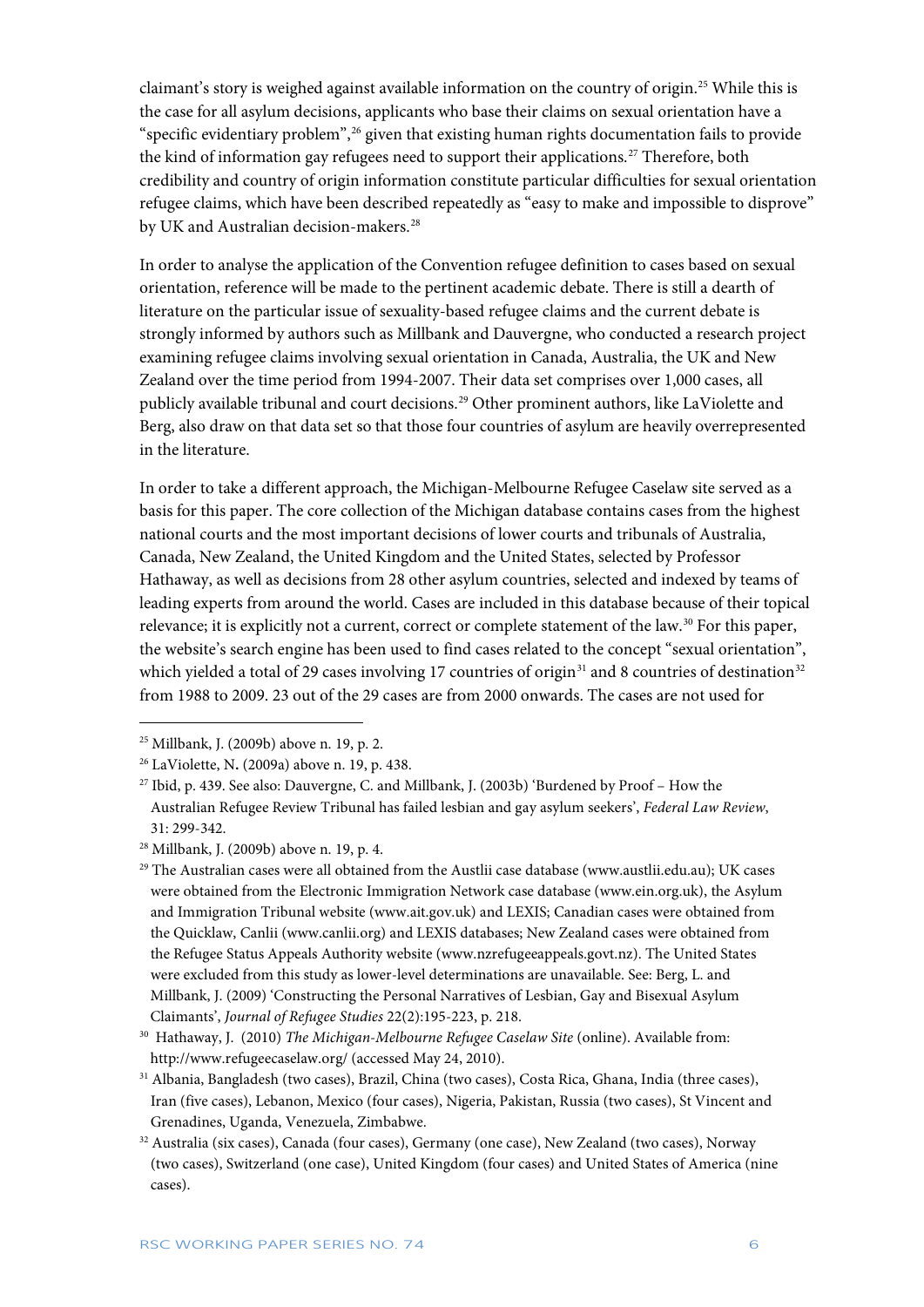quantitative conclusions but rather to highlight certain aspects with respect to their subsequent history and treatment in order to illustrate the literature. Other relevant cases that are not part of the Michigan collection will also be used.

### <span id="page-7-0"></span>**Definition of terms**

Before turning to the argument, it is necessary to address the terminology used in this paper. The appropriate labels for sexual identities and orientations are continuously debated. One of the main issues is that regardless of which terminology is chosen, the self-understanding of many of those who are supposed to be embraced by this terminology will disaccord. Concerns include the occlusion, the inappropriate conflation or bifurcation and the exclusion of certain identities as well as cross-cultural issues.[33](#page-7-1)

The terminology used here follows the Yogyakarta Principles<sup>[34](#page-7-2)</sup> and the Media Reference Guide of the Gay & Lesbian Alliance Against Defamation. [35](#page-7-3) Accordingly, for the purposes of this paper, "sexual orientation" is used to refer to a "person's capacity for profound emotional and sexual attraction to, and intimate and sexual relations with, individuals of a different gender or the same gender or more than one gender". [36](#page-7-4)

The adjective "gay" will be used in preference to homosexual to describe people attracted to members of the same sex. "Gay man" is used to refer specifically to male same-sex attracted individuals; "lesbian" is used to describe same-sex attracted women. "Gay people" refers to both men and women.[37](#page-7-5) In accordance with the Media Reference Guide, the term "homosexual" will be largely avoided as it is outdated and considered derogatory and offensive by many gay people.<sup>[38](#page-7-6)</sup> The words "heterosexual" and "straight" will be used interchangeably to describe people whose enduring physical, romantic and/or emotional attraction is to people of the opposite sex.

Although in much of the literature – as well as, for example, in the UNHCR *Guidance Note –* lesbians and gay men are considered at the same time as bisexual<sup>[39](#page-7-7)</sup> and transgender<sup>[40](#page-7-1)</sup> people

<span id="page-7-1"></span><sup>33</sup> Rehaag, S. (2009) above n. 19, p. 416.

<span id="page-7-2"></span><sup>&</sup>lt;sup>34</sup> The Yogyakarta Principles on the Application of International Human Rights Law in relation to Sexual Orientation and Gender Identity are a set of international principles relating to sexual orientation and gender identity. The document contains 29 Principles and recommendations to governments, regional intergovernmental institutions, civil society, and the UN, adopted unanimously by members of th[e International Commission of Jurists](http://en.wikipedia.org/wiki/International_Commission_of_Jurists) and human rights experts from around the world at a meeting on [Java](http://en.wikipedia.org/wiki/Java_%28island%29) from 6 to 9 November in 2006. See: YOGYAKARTA PRINCIPLES on the Application of International Human Rights Law in relation to Sexual Orientation and Gender Identity, March 2007. Available at http://www.yogyakartaprinciples.org/ principles\_en.pdf (accessed April 7, 2010).

<span id="page-7-3"></span><sup>&</sup>lt;sup>35</sup> The Gay & Lesbian Alliance Against Defamation (GLAAD) is a media monitoring organization that works toward public acceptance of LGBT people and to prevent the defamation o[f LGBT](http://en.wikipedia.org/wiki/LGBT) people in the media. Their activities include the publication of the "Media Reference Guide" that promotes fair, accurate and inclusive reporting of LBGT issues. See: Gay & Lesbian Alliance Against Defamation (2010) *Media Reference Guide*, 8th edition, New York/Los Angeles January 2010.

<span id="page-7-4"></span><sup>36</sup> See preamble of the Yogyakarta Principles above n. 34.

<span id="page-7-5"></span><sup>37</sup> Gay & Lesbian Alliance Against Defamation (2010) above n. 35, p. 6-7.

<span id="page-7-6"></span><sup>38</sup> Gay & Lesbian Alliance Against Defamation (2010) above n. 35, p. 12.

<span id="page-7-7"></span><sup>&</sup>lt;sup>39</sup> A bisexual is an "individual who is physically, romantically and/or emotionally attracted to men and women. Bisexuals need not have had sexual experience with both men and women; in fact, they need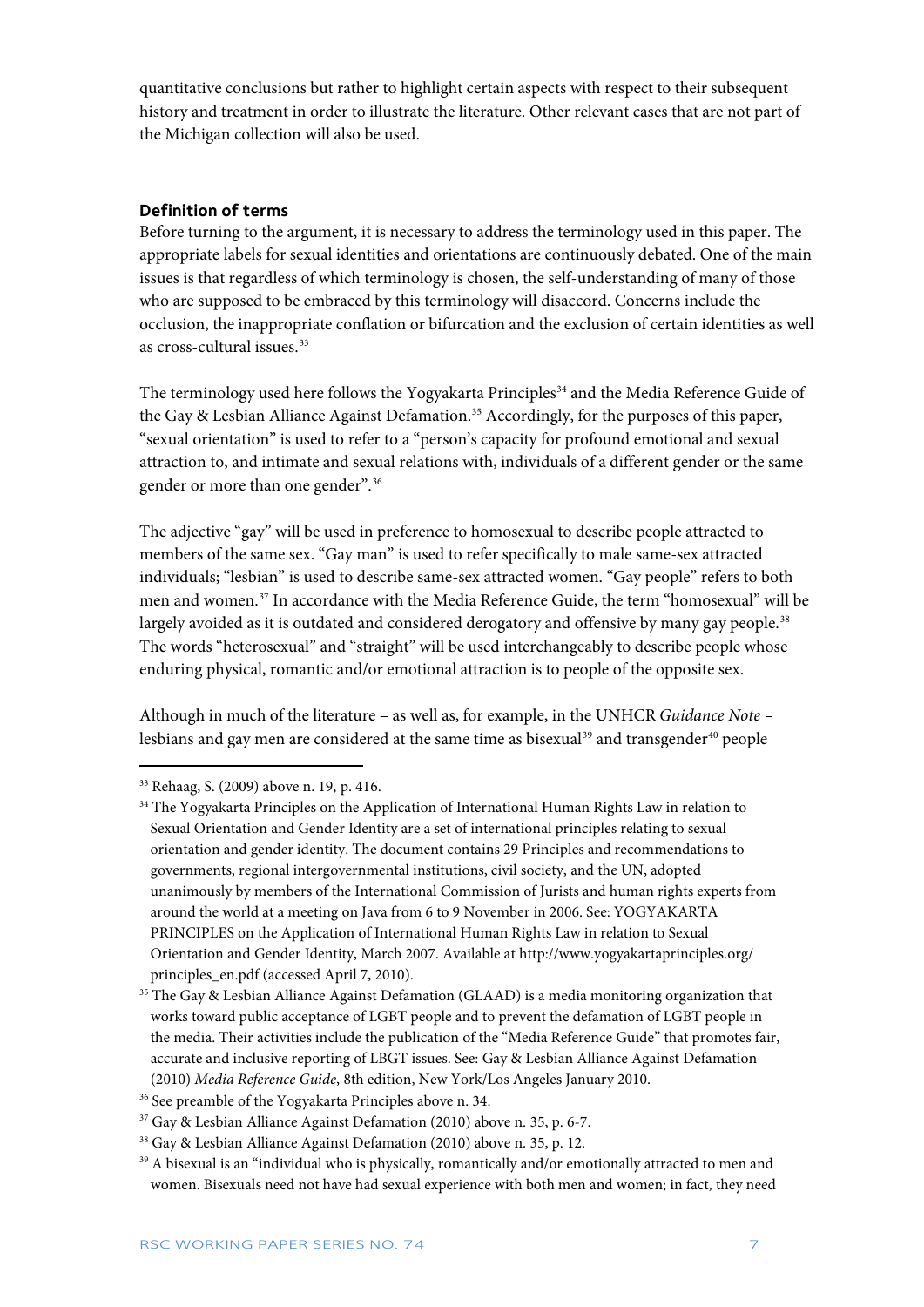(which has led to the acronym LGBT), this dissertation looks at gay men and lesbians only. This decision has been made for the following reasons: firstly, bisexuality tends to be invisible and there are only a very small number of reported bisexual refugee decisions.[41](#page-8-1) Rehaag has shown in his research that bisexuals who allege persecution on account of their sexual identity face extra obstacles that differ from those of gay men and lesbians. Therefore, they are largely excluded from this paper, although some reference may be made for illustrative purposes.<sup>[42](#page-8-2)</sup>

Secondly, although transgender people are often mentioned in the same breath as gay people, this is in fact an "erroneous association": [43](#page-8-3) Gender identity and sexual orientation are not the same. Transgender people may be straight, lesbian, gay or bisexual. For example, a man who transitions from male to female and is attracted to other women would be identified as a lesbian.<sup>[44](#page-8-4)</sup> Transgender refugees therefore constitute a separate topic and are covered here only insofar as they are identified as gay men or lesbians.

# <span id="page-8-0"></span>**2 Gay men and lesbians: Convention refugees? Social group and persecution**

Refugee claims relating to sexual orientation started to emerge at the beginning of the 1990s.<sup>[45](#page-8-5)</sup> Although especially in early cases such claims were based on political opinion or religion,<sup>[46](#page-8-6)</sup> sexual orientation was accepted as the basis for a particular social group claim in most major refugeereceiving nations by the mid-1990s.<sup>47</sup> In spite of this general acceptance, the question of whether gay people constitute a particular social group under the 1951 Convention still gives rise to

not have had any sexual experience at all to identify as bisexual." See: Gay & Lesbian Alliance Against Defamation (2010) above n. 35, p. 6.

<sup>40</sup> Transgender is an "umbrella term (adj.) for people whose gender identity and/or gender expression differs from the sex they were assigned at birth. The term may include but is not limited to: transsexuals, cross-dressers and other gendervariant people. Transgender people may identify as female-to-male (FTM) or male-to-female (MTF). Use the descriptive term (*transgender*, *transsexual*, *cross-dresser*, FTM or MTF) preferred by the individual. Transgender people may or may not decide to alter their bodies hormonally and/or surgically." See: Gay & Lesbian Alliance Against Defamation (2010) above n. 35, p. 8.

<span id="page-8-1"></span><sup>41</sup> See: Berg, L. and Millbank, J. (2009) above n. 29, p. 213. and Rehaag, S. (2009) above n. 19, p. 423.

<span id="page-8-2"></span><sup>42</sup> For further information see: Rehaag, S. (2009) above n. 19; Rehaag, S. (2008) 'Patrolling the Borders of Sexual Orientation: Bisexual Refugee Claims in Canada', *McGill Law Journal* 53: 59-102.

<span id="page-8-3"></span><sup>43</sup> Amnesty International (2008) *Love, Hate and the Law: Decriminalizing Homosexuality,* London, Amnesty International Publications. Available from: [http://www.amnesty.org/en/l](http://www.amnesty.org/en/)ibrary/asset/POL30/003/2008/en/e2388a0c-588b-4238-9939 de6911b4a1c5/pol3000 32008en.pdf (accessed April 6, 2010).

<span id="page-8-7"></span><sup>47</sup> Millbank, J. (2009a) above n. 12, p. 405.

 $\ddot{\phantom{a}}$ 

<span id="page-8-4"></span><sup>44</sup> Gay & Lesbian Alliance Against Defamation (2010) above n. 35, p. 8.

<span id="page-8-5"></span><sup>45</sup> Millbank, J. (2005) 'A Preoccupation with Perversion: the British Response to Refugee Claims on the Basis of Sexual Orientation 1989-2003', *Social Legal Studies* 14(1): 115-138. p. 116.

<span id="page-8-6"></span><sup>46</sup> See for example BVerwG *9 C 278.86* above n. 20, where an Iranian gay man's sexual orientation was argued to be a political opinion.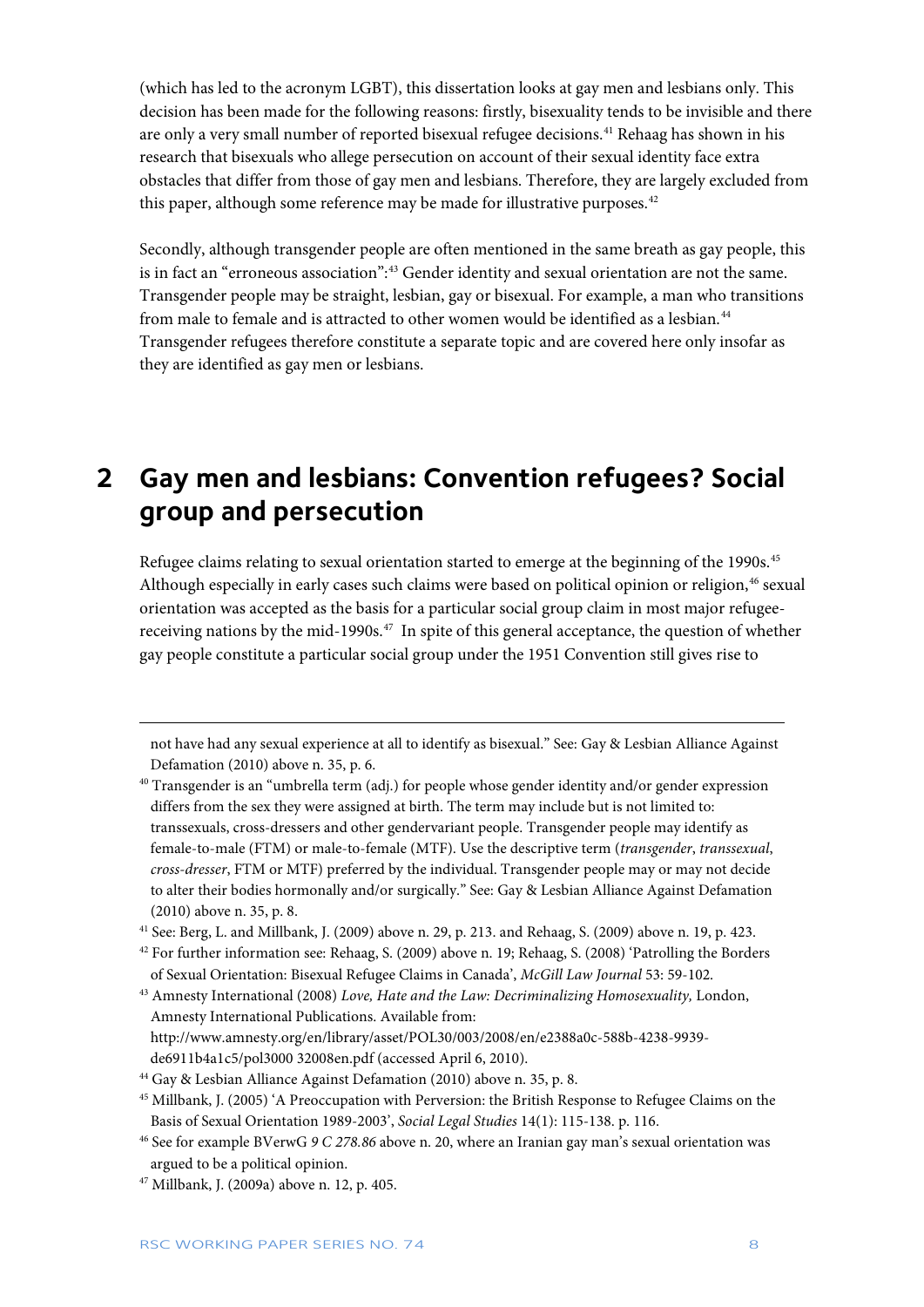discussion today,[48](#page-9-1) as in the recent case of *MK v Secretary of State for the Home Department*. In this decision, the decision-makers avoided a finding on the social group, arguing it was not constructive as they had found a lack of a well-founded fear of serious harm on the part of lesbians in Albania.[49](#page-9-2)

Even more explicitly, and contrary to general principles about cohesion,<sup>[50](#page-9-3)</sup> the UK Home Office argued in a 2005 case that absent evidence of persecution, gay people cannot constitute a social group because they are not a "cohesive group". [51](#page-9-4) This section therefore addresses the issue of establishing that gay people constitute a particular social group within the meaning of Art. 1(A)2 of the 1951 Convention.

### <span id="page-9-0"></span>**Interpretation of "membership of a particular social group"**

Such inconsistency in the interpretation of the Convention ground "particular social group" in relation to gay refugees, as described above, is partly due to the fact that "membership of a particular social group" is the least clear of the five Convention grounds for refugee status.<sup>[52](#page-9-5)</sup> In addition, the *travaux préparatoires* are "particularly unhelpful" [53](#page-9-6) as a guide to interpretation. Interpretive guidance therefore had to be sought in the term's association with the other Convention grounds. This has been tried using various strategies, such as applying the principle of *ejusdem generic,*[54](#page-9-7) or identifying "anti-discrimination"[55](#page-9-8) or "human rights violations"[56](#page-9-9) as the underlying norm of the 1951 Convention. There is, however, no unanimity on how to interpret the drafters' intention concerning "particular social groups", with the exception that it is widely accepted that it cannot be interpreted in a way so as to make the other grounds superfluous.<sup>[57](#page-9-10)</sup> In the case of sexual orientation, both the "anti-discrimination" and the "human rights violations" approach would presumably lead to an inclusion.<sup>[58](#page-9-11)</sup>

Sexual orientation jurisprudence, however, was "rather confused"[59](#page-9-12) and has given rise to various differing interpretations, especially in the early cases. Several outstanding cases have mainly contributed to the current understanding of "membership of a particular social group", namely

<span id="page-9-1"></span><sup>48</sup> *MK (Lesbians) Albania v. Secretary of State for the Home Department*, CG [2009] UKAIT 00036, United Kingdom: Asylum and Immigration Tribunal / Immigration Appellate Authority, 9 September 2009.

<span id="page-9-2"></span><sup>49</sup> *MK v Secretary of State for the Home Department* above n. 48.

<span id="page-9-3"></span><sup>50</sup> Aleinikoff, T. A. (2003) 'Protected Characteristics and Social Perceptions: an Analysis of the Meaning of 'membership of a "particular social group"', in Feller, E., Türk, V. and Nicholson F. (eds.) *Refugee Protection in International Law*, Cambridge, Cambridge University Press, p. 298.

<span id="page-9-4"></span><sup>51</sup> *In Re Struk* [2005] ScotsCS SCOH 30 (18 Feb 2005), cited in Millbank, J. (2009b) above n. 19, p. 15.

<span id="page-9-5"></span><sup>52</sup> UNHCR (2002b) *Guidelines on International Protection No. 2: "Membership of a Particular Social Group" Within the Context of Article 1A(2) of the 1951 Convention and/or its 1967 Protocol Relating to the Status of Refugees*, HCR/GIP/02/02, Geneva. p. 2.

<span id="page-9-6"></span><sup>53</sup> Aleinikoff, T. A. (2003) above n. 50, p. 266.

<span id="page-9-7"></span><sup>54</sup> Ibid, p. 290.

<span id="page-9-8"></span><sup>55</sup> See for example: *Refugee Appeal No. 1312/93, Re GJ*, No 1312/93, New Zealand: Refugee Status Appeals Authority, 30 August 1995. or *Islam (A.P.) v. Secretary of State for the Home Department; R v. Immigration Appeal Tribunal and Another, Ex Parte Shah (A.P.)*, Session 1998-1999, United Kingdom: House of Lords, 25 March 1999*,* p.511.

<span id="page-9-9"></span><sup>56</sup> *Canada (Attorney General) v. Ward*, [1993] 2 S.C.R. 689, Canada: Supreme Court, 30 June 1993.

<span id="page-9-10"></span><sup>57</sup> *Canada (Attorney-General) v. Ward,* above n. 56, p. 63-69.

<span id="page-9-11"></span><sup>58</sup> See also: Yogyakarta Principles above n. 34.

<span id="page-9-12"></span><sup>59</sup> *Refugee Appeal No. 1312/93, Re GJ* above n. 55.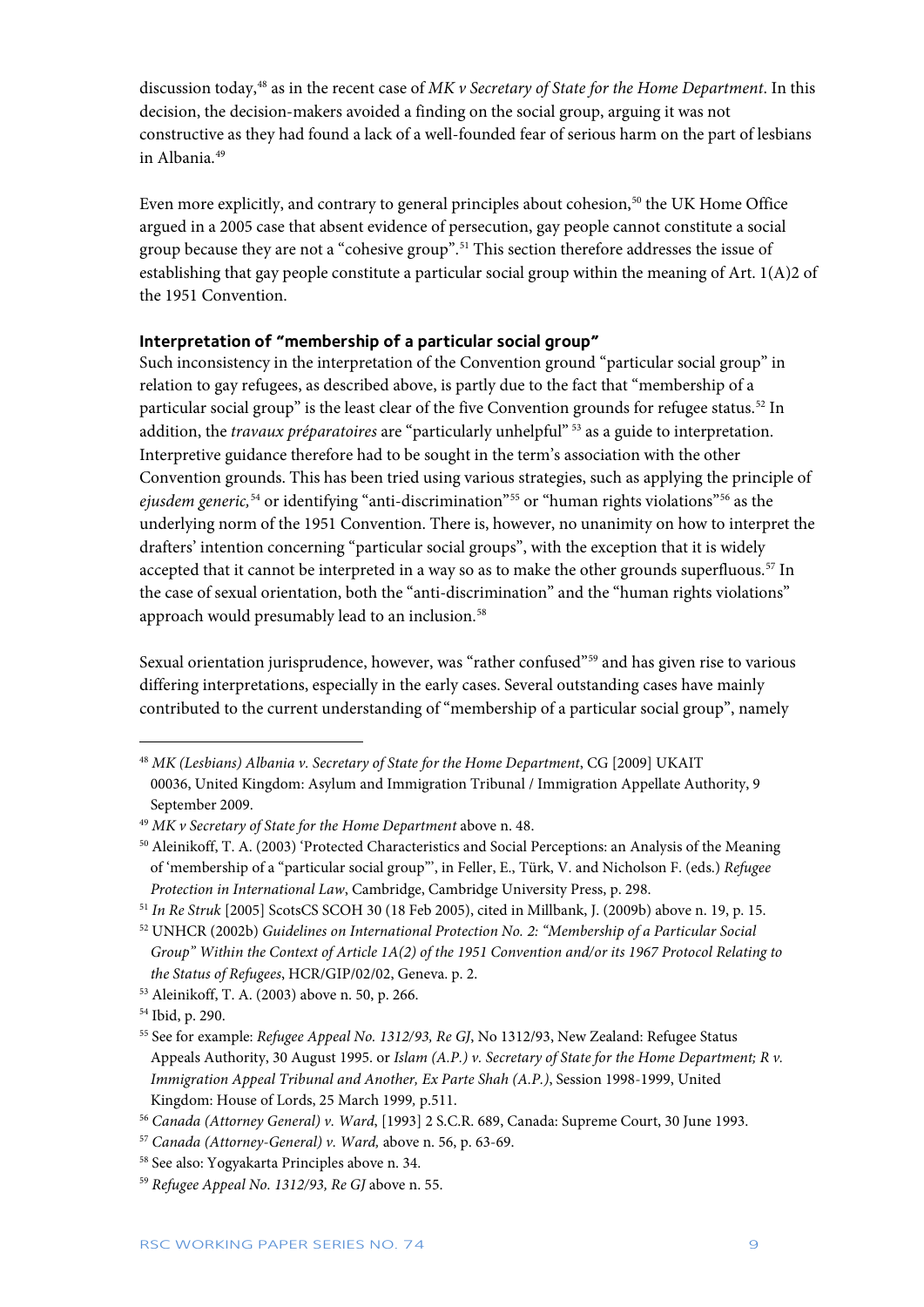*Canada (Attorney-General) v. Ward,*[60](#page-10-0) *Applicant A v. Minister for Immigration and Ethnic Affairs,*[61](#page-10-1) and *Islam and Shah.*[62](#page-10-2) This case law has brought forth two different approaches to interpret the Convention particular social group. The Canadian case *Canada (Attorney-General) v. Ward* (1993) established the protected characteristics approach, which builds on *Matter of Acosta*[63](#page-10-3) and suggests three categories of particular social groups:

*(1) groups defined by an innate, unchangeable characteristic; (2) groups whose members voluntarily associate for reasons so fundamental to their human dignity that they should not be forced to forsake the association; and (3) groups associated by a former voluntary status, unalterable due to its historical permanence.*[64](#page-10-4)

In contrast, in the Australian case *Applicant A v. Minister for Immigration and Ethnic Affairs* from 1997, the court adopted a "Social Perception" approach:

*A particular social group … is a collection of persons who share a certain characteristic or element which unites them and enables them to be set apart from society at large. That is to say, not only must such persons exhibit some common element; the element must unite them, making those who share it a cognisable group within their society. … However, one important limitation … is that the characteristic or element which unites the group cannot be a common fear of persecution.*[65](#page-10-5)

The *UNHCR Guidelines on 'Membership of a particular social group'* largely draw on the reasoning of these cases. They note that while analyses under the two approaches may frequently converge, these may at times yield different results, possibly leading to protection gaps.<sup>[66](#page-10-6)</sup> In order to fill these potential gaps, UNHCR proposes a third approach which attempts to incorporate both dominant approaches into a single standard:

*a particular social group is a group of persons who share a common characteristic other than their risk of being persecuted, or who are perceived as a group by society. The characteristic will often be one which is innate, unchangeable, or which is otherwise fundamental to identity, conscience or the exercise of one's human rights.*[67](#page-10-7)

UNHCR's definition states that the group must exist *dehors* its persecution, "[n]onetheless, persecutory action toward a group may be a relevant factor in determining the visibility of a group in a particular society."[68](#page-10-8) This reasoning is drawn from McHugh J in *Applicant A*, where he established the so-called "left-handed test":

*[w]hile persecutory conduct cannot define the social group, the actions of the persecutors may serve to identify or even cause the creation of a particular social group in society. Left-handed men are not a particular social group. But, if they were persecuted because they were left-handed, they would no doubt quickly become recognisable in their society as a particular social group. Their persecution for being lefthanded would create a public perception that they were a particular social group. But it would be the* 

<span id="page-10-0"></span><sup>60</sup> *Canada (Attorney-General) v. Ward,* above n. 56.

<span id="page-10-1"></span><sup>&</sup>lt;sup>61</sup> Applicant A and Another v. Minister for Immigration and Ethnic Affairs and Another, (1997) 190 CLR 225, Australia: High Court, 24 February 1997.

<span id="page-10-2"></span><sup>62</sup> *Islam and Shah* above n. 55.

<span id="page-10-3"></span><sup>63</sup> *Matter of Acosta*, A-24159781, United States Board of Immigration Appeals, 1 March 1985, para. 233.

<span id="page-10-4"></span><sup>64</sup> *Canada (Attorney-General) v. Ward,* above n. 56, p. 7-8.

<span id="page-10-5"></span><sup>65</sup> *Applicant A* above n. 61, p. 8-9.

<span id="page-10-6"></span><sup>66</sup> UNHCR (2002b) above n. 52.

<span id="page-10-7"></span><sup>67</sup> Ibid, p. 3.

<span id="page-10-8"></span><sup>68</sup> Ibid, p.4.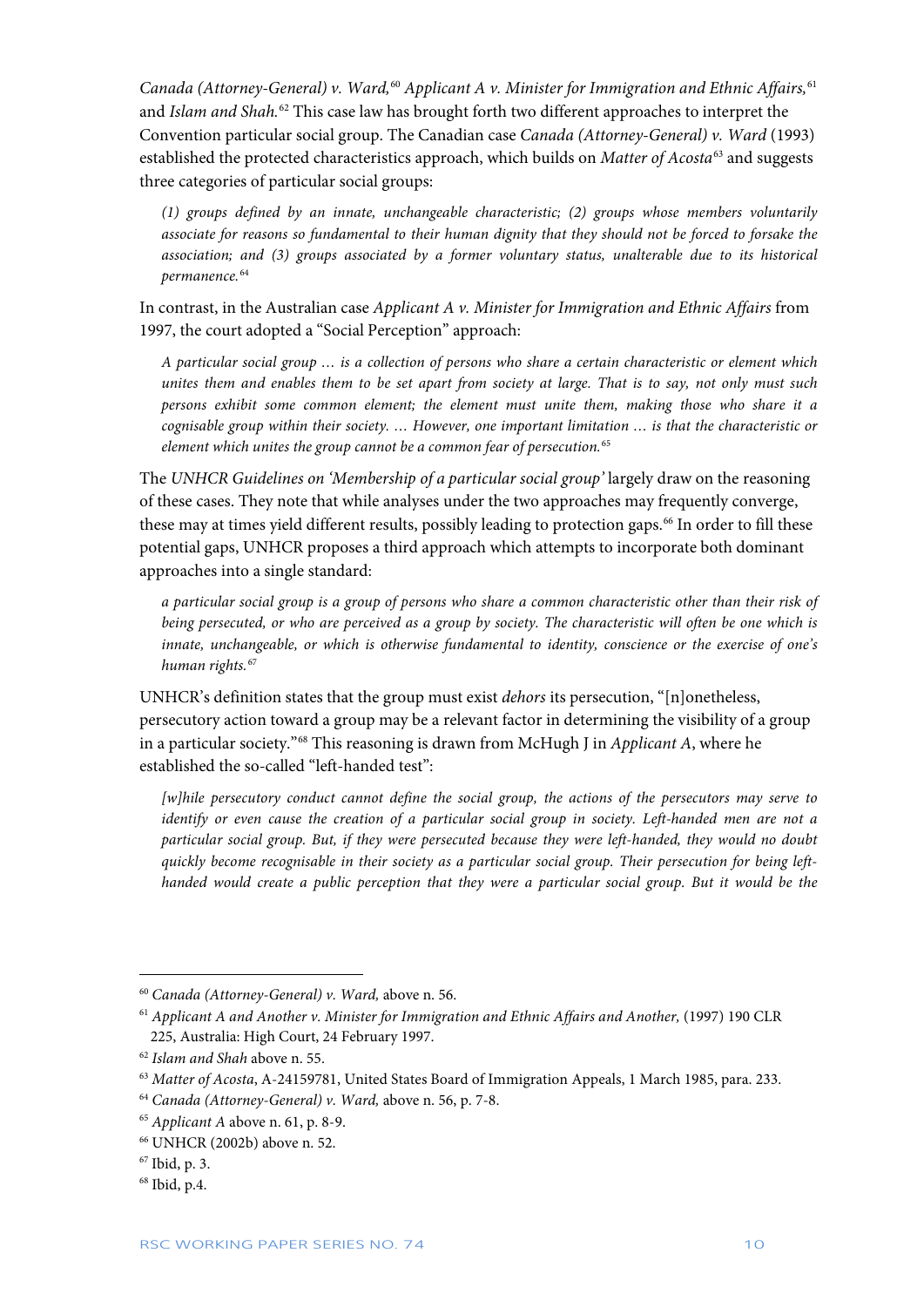*attribute of being left-handed and not the persecutory acts that would identify them as a particular social group.* [69](#page-11-0)

This reasoning brings up the question of the quality of the group, as regards to how much its members have to associate with each other: left-handed men are certainly not a cohesive group. *Sanchez-Trujillo v. Immigration and Naturalization Service* (USA, 1986) dealt with the question whether "young urban males who have maintained political neutrality in El Salvador" constituted a "particular social group" according to the Convention<sup>[70](#page-11-1)</sup> and found that an associational and cohesive test was required for a "social group", since "[t]he statutory words 'particular' and 'social' which modify 'group', … indicate that the term does not encompass every broadly defined segment of a population…"[71](#page-11-2) However, adjudicative bodies have largely rejected the "cohesiveness" standard of *Sanchez-Trujillo*. [72](#page-11-3) In *Applicant A*[73](#page-11-4) and in *Islam and Shah,*[74](#page-11-5) the *Sanchez-Trujillo* analysis is expressly rejected. It is contrary to accepted State practice and, accordingly, the UNHCR Guidelines. The size of the purported social group is irrelevant in the determination of the existence of that group because even a characteristic that is widely shared among the members of a society may be the focus of persecution or suppression.<sup>[75](#page-11-6)</sup>

Accordingly, in *Islam and Shah,* Lord Hoffman found support among the other Peers in finding that the "particular social group" at hand could appropriately be defined as "Pakistani women".<sup>[76](#page-11-7)</sup> This argument follows *Matter of Acosta,* where it is suggested that "[t]he shared characteristic might be an innate one such as sex, color, or kinship ties, or in some cases it might be a shared past experience such as former military leadership or landownership".<sup>[77](#page-11-8)</sup> Importantly for this paper, Lord Steyn in *Islam and Shah* used the example of gay people in order to reject the cohesiveness standard:

*In some countries, homosexuals are subjected to severe punishments, including the death sentence. In Re G.J. … the New Zealand Refugee Status Authority faced this question… [and] … concluded in an impressive judgment that depending on the evidence homosexuals are capable of constituting a particular social group with the meaning of Art. 1(A)2…. Subject to the qualification that everything depends on evidence in regard to the position of homosexuals in a particular country I would in principle accept the reasoning in Re G.J. as correct. But homosexuals are, of course, not a cohesive group. This is a telling point against the restrictive view in Sanchez-Trujillo's case.*[78](#page-11-9)

It follows that gay people do not have to know each other or associate with each in order to constitute a particular social group. Such a broad definition of the particular social group as "samesex attracted persons" is an important advantage for lesbian and gay claimants in particular, since it would be a difficult and sometimes impossible hurdle for gay applicants to prove the existence of a social group that may have little cohesion, organisation or voice and may even be officially non-

 $\ddot{\phantom{a}}$ 

<span id="page-11-0"></span><sup>69</sup> *Applicant A* above n. 61, para. 21.

<span id="page-11-1"></span><sup>70</sup> *Sanchez-Trujillo, et al., v. Immigration and Naturalization Service*, 801 F.2d 1571, United States Court of Appeals for the Ninth Circuit, 15 October 1986, para. 16.

<span id="page-11-2"></span><sup>71</sup> *Sanchez-Trujillo* above n. 70, para. 25.

<span id="page-11-3"></span><sup>72</sup> Aleinikoff, T. A. (2003) above n. 50, pp. 277 and 286.

<span id="page-11-4"></span><sup>73</sup> *Applicant A* above n. 61, p. 8: "To the extent that *Sanchez-Trujillo v. INS* suggests the contrary I do not think it is persuasive."

<span id="page-11-5"></span><sup>74</sup> *Islam and Shah* above n. 55 at p. 501f: "The support in the case law for the *Sanchez-Trujillo* view is slender. In the literature on the subject there is no support."

<span id="page-11-6"></span><sup>75</sup> UNHCR (2002b) above n. 66, p. 5.

<span id="page-11-7"></span><sup>76</sup> *Islam and Shah* above n. 55, p. 9.

<span id="page-11-8"></span><sup>77</sup> *Matter of Acosta* above n. 63, para. 233.

<span id="page-11-9"></span><sup>78</sup> Lord Steyn in *Islam and Shah* above n. 55, p. 8 (in-text citations omitted).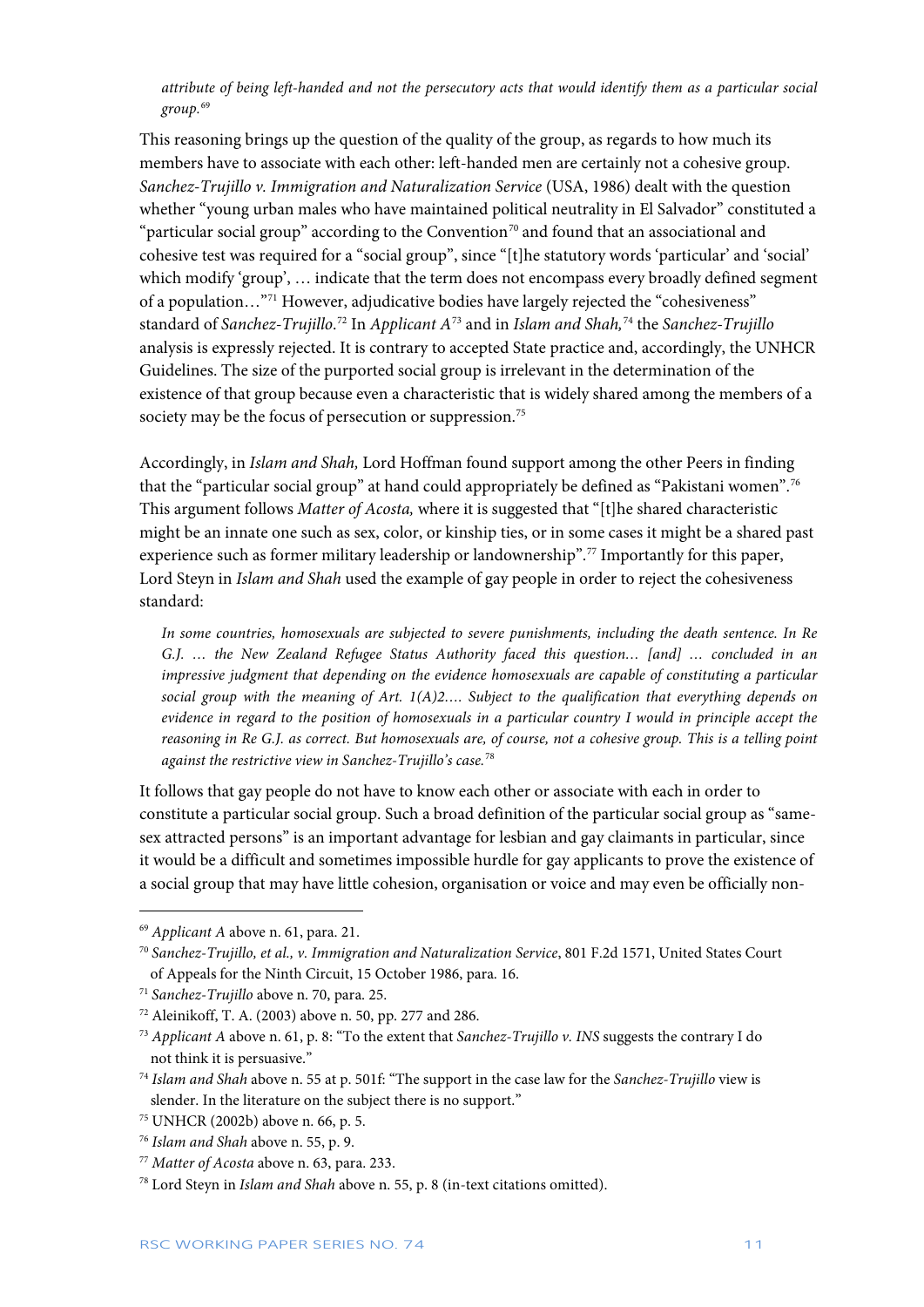existent in the country of origin.<sup>[79](#page-12-0)</sup> Indeed, some authors have suggested that a narrow construction, such as in *Hernandez-Montiel,* where the social group was defined as "gay men with female sexual identities in Mexico",<sup>[80](#page-12-1)</sup> can actually be seen as an inappropriate analysis of the "nexus" issue.<sup>81</sup>

According to existing jurisprudence, the fact that some "are able to avoid the impact of persecution, for example, because their circumstances enable them to receive protection … by itself does not mean that the social group ... cannot exist".<sup>[82](#page-12-3)</sup> In other words, not all members of a particular social group need to fear persecution for one to be a refugee. Consequently, and analogous to "women" in *Islam and Shah,* a broad definition of the relevant particular social group as "gay people" is appropriate, considering that the questions of persecution and of the nexus with the group definition must be analysed for each single person in his or her particular circumstances.[83](#page-12-4) This conclusion was also reached in the case *Applicant S395/2002,* in which the Australian High Court found that the tribunal had erred in implicitly dividing the relevant social group into two separate groups, one consisting of discreet gay men and one consisting of nondiscreet gay men. [84](#page-12-5) Because claiming refugee status is asserting an individual right, the question of whether or not a gay man from Bangladesh has a well-founded fear of persecution cannot be determined by assigning him to the discreet or non-discreet group of homosexual males and then determining the probability of a member of that group suffering persecution.<sup>[85](#page-12-6)</sup> Moreover, the case of *Amanfi v Attorney General* established that asylum may also be granted because of imputed membership in a social group, i.e. when a person is perceived to be, but is not actually, gay.<sup>[86](#page-12-7)</sup>

In spite of the general agreement, at the very least since *Islam and Shah,* that same-sex attracted people can constitute a social group, jurisprudence on the matter has frequently remained confused. The US Court of Appeals recognized this fact in *Karouni v Attorney General,* the case of a Lebanese Shi'ite Muslim gay man. It decided to state that "to the extent that our case-law has been unclear, we affirm that *all* alien homosexuals are members of a 'particular social group'". [87](#page-12-8) This reasoning interprets sexual orientation as either innate or so fundamental to human identity that a person ought not to be required to change it rather than taking the social perception approach. Seeking cohesion in sexual orientation cases, this decision makes express what has been impliedly recognized in the US since *Matter of Toboso-Alfonso* in 1990 (set as precedence in

<span id="page-12-0"></span><sup>79</sup> Dauvergne, C. and Millbank, J. (2003a) 'Before the High Court: *Applicants S396/2002 and S395/2002*, a Gay Refugee Couple from Bangladesh', *Sydney Law Review* 25: 97-124. p. 117.

<span id="page-12-1"></span><sup>80</sup> *Geovanni Hernandez-Montiel v. Immigration and Naturalization Service*, 225 F.3d 1084 (9th Cir. 2000); A72-994-275, United States Court of Appeals for the Ninth Circuit, 24 August 2000*,* p. 4.

<span id="page-12-2"></span> $81$  Dauvergne, C. and Millbank, J. (2003a) above n. 79, p. 121.

<span id="page-12-3"></span><sup>82</sup> Lord Steyn in *Islam and Shah* above n. 55, p. 9.

<span id="page-12-4"></span><sup>83</sup> Dauvergne, C. and Millbank, J. (2003a) above n. 79, p. 121.

<span id="page-12-5"></span><sup>84</sup> *Appellant S395/2002 v. Minister for Immigration and Multicultural Affairs; Appellant S396/2002 v. Minister for Immigration and Multicultural Affairs*, [2003] HCA 71, Australia: High Court, 9 December 2003, p. 6.

<span id="page-12-6"></span><sup>85</sup> Ibid, p. 16.

<span id="page-12-7"></span><sup>86</sup> *Kwasi Amanfi v. John Ashcroft, Attorney General*, Nos. 01-4477 and 02-1541, United States Court of Appeals for the Third Circuit, 16 May 2003. In this case, a Ghanaian man had engaged in a homosexual act in order to become "impure" according to his cult and thereby avoid becoming a human sacrifice.

<span id="page-12-8"></span><sup>87</sup> *Nasser Mustapha Karouni v. Alberto Gonzales, Attorney General*, No. 02-72651, United States Court of Appeals for the Ninth Circuit, 7 March 2005, para. 2854.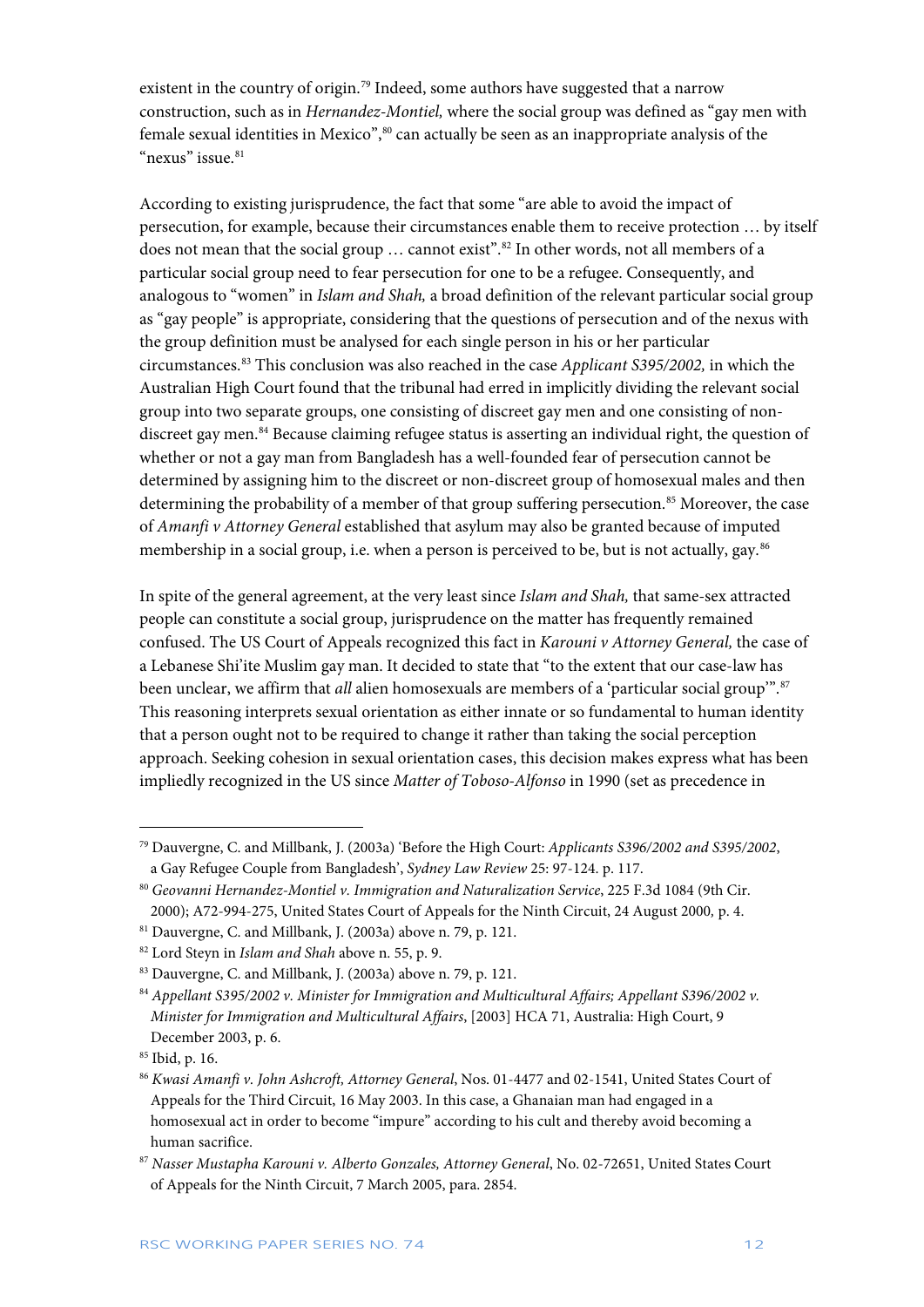1994)<sup>[88](#page-13-1)</sup> and more so since the *Hernandez-Montiel* decision from 2000.<sup>[89](#page-13-2)</sup> Subsequent cases, such as *Boer-Sedano v Attorney General* and *Halmenschlager v Holder* explicitly referred to the general decision that all "alien homosexuals" are members of a particular social group,<sup>[90](#page-13-3)</sup> while others simply accepted homosexuality as founding membership of a particular social group without further discussion of the matter.<sup>[91](#page-13-4)</sup> With this general decision, the judge agrees that the Attorney General cannot "dispute that, as a general matter, homosexuals constitute a 'particular social group' … Indeed, it would be difficult for the Attorney General to do so."[92](#page-13-5) Such clear words reduce the discretion of decision-makers in sexual orientation cases to use the interpretation of the particular social group to exclude gay refugees from protection, and provide lower-level decisionmakers with legal guidance on the matter.

#### <span id="page-13-0"></span>**"…of being persecuted": Persecution and sexual orientation**

More so than the interpretation of the term "particular social group", the interpretation of "persecution" still very much depends on the decision-maker in many sexuality-based cases. The Convention definition requires that the source of the "well-founded fear" of an applicant is the risk of being persecuted for one of the Convention grounds. There is no universally accepted definition of "persecution."[93](#page-13-6) The 1951 Convention does not provide one, although Art. 33 on the prohibition of *refoulement* suggests that threats to "life or freedom … on account of … race, religion, nationality, membership of a particular social group or political opinion" are always persecution.<sup>[94](#page-13-7)</sup> The UNHCR *Guidance Note* provides a definition based on case law that reads:

*Persecution can be considered to involve serious human rights violations, including a threat to life or freedom, as well as other kinds of serious harm, as assessed in light of the opinions, feelings and psychological make-up of the applicant.*[95](#page-13-8)

International human rights law should serve as guidance for decision-makers in the determination of the persecutory nature of the various forms of harm that a person may experience due to his or her sexual orientation.<sup>[96](#page-13-9)</sup> The Yogyakarta Principles facilitate this task.<sup>[97](#page-13-10)</sup>

<span id="page-13-7"></span><sup>94</sup> 1951 Convention above n. 5, art. 33.

<span id="page-13-1"></span><sup>88</sup> *Matter of Toboso-Alfonso*, A-23220644, United States Board of Immigration Appeals, 12 March 1990. The applicant was a gay man from Cuba whose parole status following the Mariel boatlift was terminated and who successfully conceded his excludability and applied for asylum and withholding of deportation to Cuba on the grounds of his membership in a particular social group (homosexuals in Cuba).

<span id="page-13-2"></span><sup>&</sup>lt;sup>89</sup> Sexual orientation can be the basis for establishing a "particular social group" for asylum purposes." See: *Hernandez-Montiel*, above n. 80, p. 3. This was the case of a gay man with a female sexual identity from Mexico, who was expelled from his school and home and was sexually assaulted by police officers twice. The court reasoned that the petitioner's female sexual identity was immutable because it was inherent in his identity and that he should not be required to change it.

<span id="page-13-10"></span><span id="page-13-3"></span><sup>90</sup> *Boer-Sedano v. Alberto Gonzales*, *Attorney General,* No. 03-73154, United States Court of Appeals for the Ninth Circuit, 12 August 2005, p. 3; *Halmenschlager v. Holder, Attorney General*, No. 08- 9514, United States Court of Appeals for the Tenth Circuit, 31 July 2009, p. 16*.*

<span id="page-13-4"></span><sup>91</sup> For example *Ixtlilco-Morales v. Keisler, Acting Attorney General*, 507 F.3d 651, United States Court of Appeals for the Eighth Circuit, 2 November 2007; *Paredes v. Attorney General*, No. 06-13944, United States Court of Appeals for the Eleventh Circuit, 5 March 2007*.* 

<span id="page-13-5"></span><sup>92</sup> *Karouni v. Attorney General* above n. 87, at 2851.

<span id="page-13-6"></span><sup>93</sup> UNHCR (1992) Handbook on Procedures and Criteria for Determining Refugee Status under the 1951 Convention and the 1967 Protocol relating to the Status of Refugees, HCR/IP/4/Eng/REV.1 Reedited, Geneva. para. 51.

<span id="page-13-8"></span><sup>95</sup> UNHCR Guidance Note above n. 8, p. 7.

<span id="page-13-9"></span><sup>96</sup> Ibid, p. 10.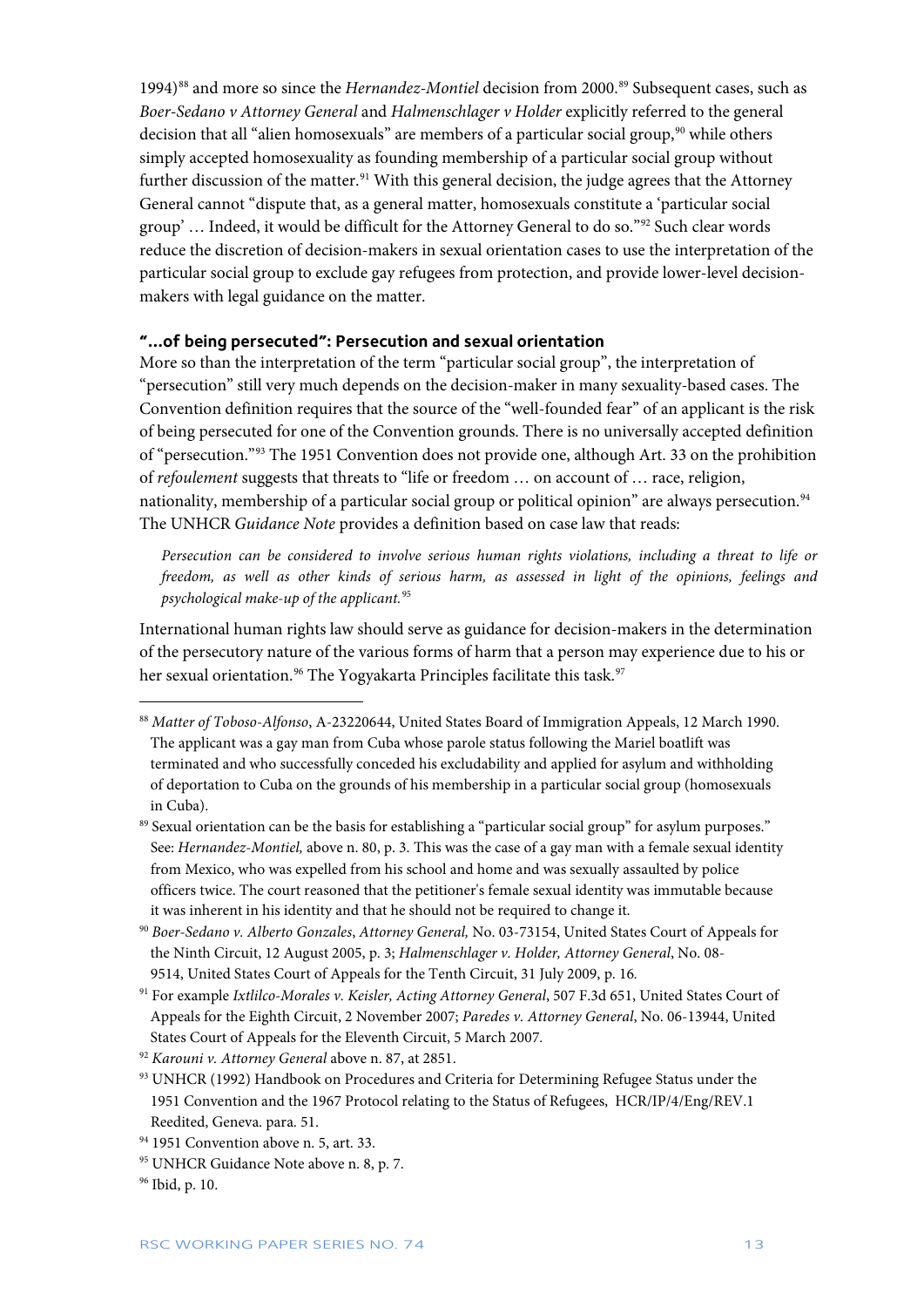In order for the fear of persecution to be well-founded, there must also be a "reasonable degree of likelihood", or a "real risk" that the applicant will be persecuted if returned to his or her country of origin.<sup>[98](#page-14-0)</sup> This likelihood may however be well below fifty percent,<sup>[99](#page-14-1)</sup> as decided in *Cardoza-Fonseca*, the case of a Nicaraguan national applying for asylum in the USA: "the alien need not prove that it is more likely than not that he or she will be persecuted upon return to his or her home country", it "is enough to show that persecution is a reasonable possibility."<sup>[100](#page-14-2)</sup>

The predicament lies in the determination of whether certain circumstances amount to persecution – a decision highly dependent on how a decision-maker interprets and weighs the evidence. For asylum cases based on sexual orientation, such circumstances include prosecution related to criminal laws prohibiting same-sex consensual relations between adults and the penalties following prosecution and conviction, discrimination, the question of discretion, the question of state protection and the "nexus requirement". Each of these is prone to misinterpretation and will now be examined in turn.

#### **Persecution and prosecution**

Persecution must naturally be distinguished from prosecution for a common law offence. However, prosecution may amount to persecution if it was "pretextural, accompanied by excessive punishment or administered under inadequate or arbitrary procedures."[101](#page-14-3) The *UNHCR Handbook*  states that it is necessary to refer to the laws of the country concerned in order to make this sometimes obscured distinction.<sup>[102](#page-14-4)</sup> Moreover, the degree to which the respective national legislation conforms with accepted human rights standards has to be evaluated. This is of particular importance for cases involving sexual orientation.<sup>[103](#page-14-5)</sup> In the UN Human Rights Committee case of *Toonen v. Australia,* a prominent case from 1994, Toonen complained that the Tasmanian Sodomy laws were in breach of Art. 17 of the International Covenant on Civil and Political Rights.[104](#page-14-6) The Committee found that sexuality was a proscribed ground of discrimination and that the relevant sections of the Criminal Code interfered with Toonen's privacy, even though the provisions had not been enforced for a number of years, and ordered the repeal of these sections of the Tasmanian Criminal Code.<sup>[105](#page-14-7)</sup>

In terms of refugee law, this decision supports the position that international human rights standards must serve as the yardstick for the evaluation of national laws. Furthermore, it supports

<sup>97</sup> Yogyakarta Principles above n. 34.

<span id="page-14-0"></span><sup>98</sup> UK Border Agency (2008) *Asylum Policy Instructions: Assessing the Claim* (online.) Available from: [http://www.ukba.homeoffice.gov.uk/sitecontent/documents/policyand law/asylumpolicyinstructions/](http://www.ukba.homeoffice.gov.uk/sitecontent/documents/policyand%20law/asylumpolicyinstructions/) (accessed May 24, 2010), p. 12.

<span id="page-14-1"></span><sup>99</sup> Even a 10 percent chance that an applicant will be persecuted in the future is enough to establish eligibility for asylum, see: *Karouni v. Attorney General* above n. 87.

<span id="page-14-2"></span><sup>100</sup> *Immigration and Naturalization Service v. Cardoza-Fonseca*, 480 U.S. 421; 107 S. Ct. 1207; 94 L. Ed. 2d 434; 55 U.S.L.W. 4313, United States Supreme Court, 9 March 1987, p. 2-3.

<span id="page-14-3"></span><sup>101</sup> European Legal Network on Asylum (1997) *Research Paper on Sexual Orientation as a ground for recognition of refugee status* (online). Available from: European council on Refugees and Exiles (ECRE)[: http://www.ecre.org/files/orient.](http://www.ecre.org/files/orient.%20pdf) pdf (accessed May 24, 2010), p.7.

<span id="page-14-4"></span><sup>102</sup> UNHCR (1992) above n. 93, p.11.

<span id="page-14-5"></span><sup>103</sup> Ibid.

<span id="page-14-7"></span><span id="page-14-6"></span><sup>104</sup> *Toonen v. Australia*, CCPR/C/50/D/488/1992, UN Human Rights Committee (HRC), 4 April 1994. <sup>105</sup> Ibid, para. 8.2.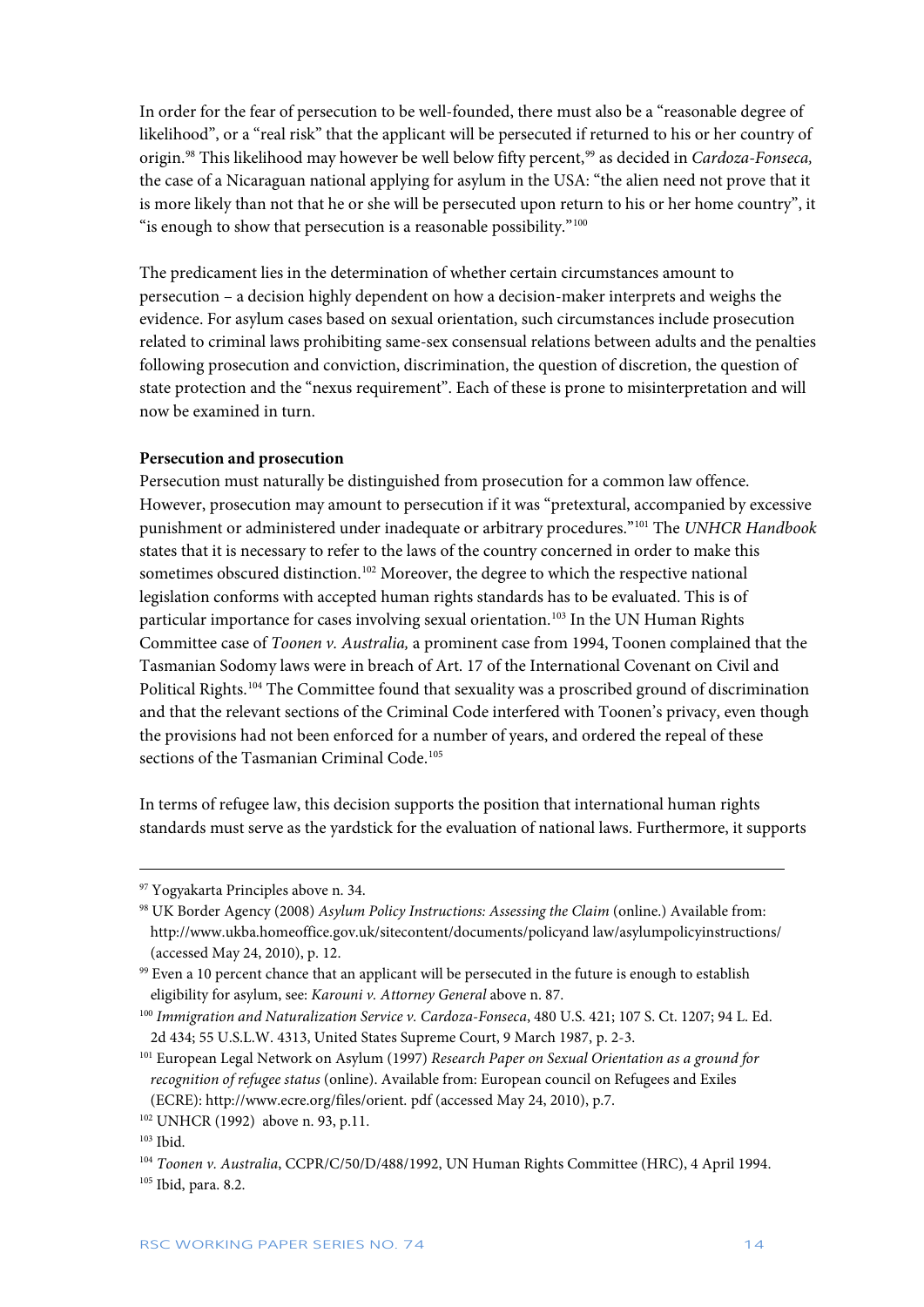the view that it is irrelevant to a finding of persecution that the law is not enforced. So in some cases, a law may be persecutory *per se,* particularly when the law emanates from religious or cultural norms that are not in conformity with international human rights standards.[106](#page-15-0) However, even where there is no conclusive country of origin information to evidence that laws criminalising gay conduct are actually enforced, persecution may be found.[107](#page-15-1) As such, the UNHCR warns that it would be inappropriate to completely disregard the existence of a death sentence on the basis of sources indicating a relative tolerance or the fact that there is no systematic effort to prosecute gay people in a particular country.[108](#page-15-2)

Nonetheless, a contrary finding was quite common, especially in earlier cases, and frequently in conjunction with the finding of an internal flight alternative (see below, section 2.2.5).[109](#page-15-3) In many cases, it is not the law itself but its arbitrary or unlawful application that is discriminatory. Such a hidden prohibition, where provisions do not explicitly refer to gay sex but rather to crimes such as "undermining public morality" or "immoral gratification of sexual desires", is quite common in many countries and needs to be considered in the assessment of a claim. Many Latin American countries have used laws that penalise offences against morality and decency to repress homosexuality.<sup>[110](#page-15-4)</sup> The absence of penal provisions prohibiting homosexuality can therefore not be taken to mean that same-sex conduct is legally condoned.<sup>[111](#page-15-5)</sup>

<span id="page-15-0"></span><sup>106</sup> UNHCR (2004) *Advisory Opinion by UNHCR to the Tokyo Bar Association Regarding Refugee Claims Based on Sexual Orientation,* UNHCR Regional Representation in Japan. Available from: [http://www.unhcr.org/refworld/docid/4551c0d04.](http://www.unhcr.org/refworld/docid/4551c0d04) html (accessed May 24, 2010), p. 1.

<span id="page-15-1"></span><sup>107</sup> See *Appellant S395/2002* where the Australian High Court found that where a Penal Code makes same-sex sexual relations an offence, "there may be a real chance that a homosexual person will suffer serious harm – bashings or blackmail, for example – that the government of the country will not or cannot adequately suppress," even where such a law is not enforced; *Appellant S395/2002* above n. 84, p. 13. See also UNHCR Guidance Note, above n. 8, p. 11.

<span id="page-15-2"></span><sup>108</sup> UNHCR (2004) above n. 106, p. 3.

<span id="page-15-3"></span><sup>109</sup> See, for example: *Singh v Minister for Immigration and Multicultural Affairs* from 2000, where it was held that a Punjabi gay man could safely relocate to New Delhi or Mumbai as the law s 377 of the Indian Penal Code, penalising sodomy with life imprisonment, was not generally enforced; also *Jain v Secretary of State for the Home Department* from 1999 on the same law of the Indian Penal Code, finding that there was no reasonable possibility that the applicant may face prosecution thereunder. *Singh v Minister for Immigration & Multicultural Affairs* [2000]*,* 178 A.L.R. 742, Australia: Federal Court, 27 November 2000 and *Jain v. Secretary of State for the Home Department*, [2000] Imm AR 76, United Kingdom: Court of Appeal (Civil Division), 6 October 1999.

<span id="page-15-4"></span><sup>110</sup> LaViolette, N**.** (2009a) above n. 19, p. 453.

<span id="page-15-5"></span><sup>111</sup> See: *Paredes v. Attorney General* above n. 91, where it was found that the applicant was not able to establish a well-founded fear of persecution as it was against the law that the "Venezuelan police regularly stop[ped], harass[ed], extort[ed], or sexually abuse[d] gay people, and that the police [were] rarely prosecuted for that behaviour", although that law was not actually enforced. See also: *Ixtlilco-Morales v. Keisler, Acting Attorney General* above n. 91, where it was found that "attacks on homosexuals and those with HIV [were] certainly troubling and a legitimate concern," but determined that such attacks "have not been so numerous or so wide-spread as to support a claim that the respondent has a well-founded fear of persecution; also referring to *Salkeld v. Gonzales*, 420 F.3d 804 (8th Cir. 2005), United States Court of Appeals for the Eighth Circuit, 25 August 2005, holding that evidence of police harassment of homosexuals and "alarming instances of violence towards homosexuals" in Peru did not compel a finding that alien demonstrated a clear probability of persecution if returned to Peru; noting that Peru does not have laws prohibiting homosexuality or requiring homosexuals to "register themselves".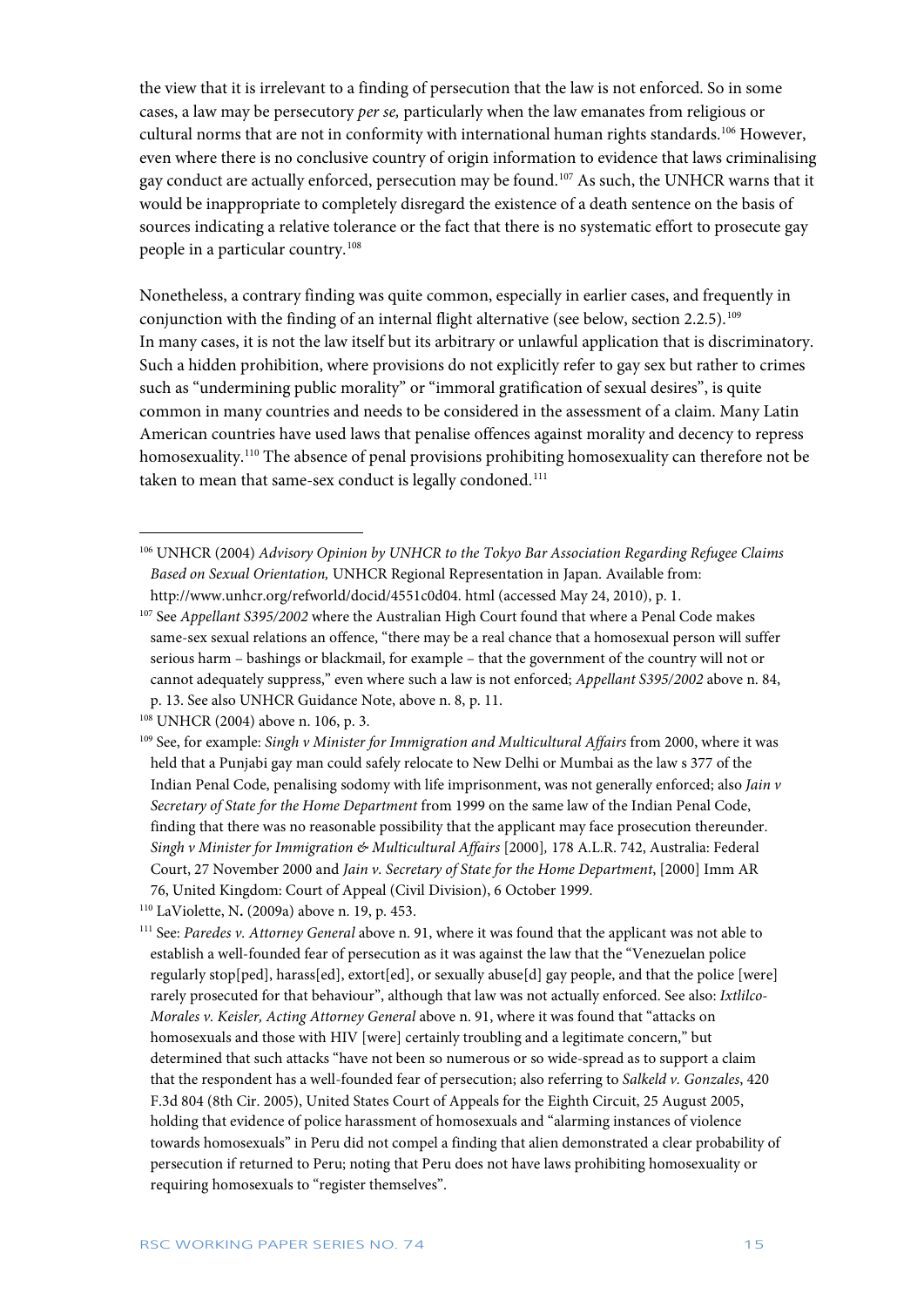With regards to the difficulty of such an evaluation, the UNHCR instructs decision-makers to use the receiving country's own national law and international human rights instruments as a yardstick.[112](#page-16-0) This advice is very important as is evident from the unreported case *Secretary of State for the Home Department v. "S"* (75394) from 1996, cited by McGhee: Two of the members of the tribunal regarded prosecution for homosexual activities as dependent purely on the law of Iran and not persecutory. One of the tribunal members stated regarding the Iranian state's official treatment of gay people:

*I am not in a position to criticize a government's Criminal Laws or the penalties imposed for their breach but it is rather difficult to extend prosecutions for criminal acts into a Convention reason for asylum.*[113](#page-16-1)

Thus, although same-sex consensual sexual activities between adults in private are clearly legal in the UK since 1967, they are reduced to "criminal acts" in this statement of the member of tribunal.[114](#page-16-2) This case illustrates that the evaluation of the criminal laws in the country of origin is prone to misrepresentations, particularly if the decision-maker is unfamiliar with sexuality-related issues or even homophobic himself. This may lead to the application of a higher standard of persecution in sexuality claims, where, as in the case of *Singh,* a maximum term of imprisonment of two years may be represented as not persecutory.<sup>[115](#page-16-3)</sup>

#### **Persecution and discrimination**

Some states do not have or have abolished legal proscriptions on same-sex sexual conduct. Nonetheless, a prevailing homophobic atmosphere and discrimination may also amount to persecution under certain circumstances.[116](#page-16-4) While differences in the treatment of various groups do exist in societies without necessarily amounting to persecution, patterns of harassment and discrimination can cumulatively reach the threshold of persecution.<sup>[117](#page-16-5)</sup> A 2001 report by Amnesty International shows that discrimination against gay people is quite common at all levels: by the

<span id="page-16-0"></span><sup>112</sup> UNHCR (1992) above n. 93, p.11.

<span id="page-16-1"></span><sup>113</sup> McGhee, D. (2001) 'Persecution and Social Group Status: Homosexual Refugees in the 1990s', *Journal of Refugee Studies* 14(1): 20-42, p. 32.

<span id="page-16-2"></span><sup>114</sup> McGhee, D. (2001) above n. 113, p. 32. Note that, in a dissenting opinion, the Chairman Whitaker instead followed the UNHCR Handbook by stating that "[t]here is no doubt but that the enforcement against him of any of the Iranian penalties available for homosexuality would fall well within the realm of persecution. By British standards these penalties are unnecessarily repressive and extreme and, were one to apply the standard set by the European Convention of Human Rights, totally disproportionate to the legitimate aim pursued, i.e. of defining the boundaries of, and seeking to control within socially acceptable limits, homosexual behaviour", Whitaker, in *Secretary of State for the Home Department v. "S"* (75394) 1996.

<span id="page-16-3"></span><sup>&</sup>lt;sup>115</sup> "[T]he tribunal also noted that some country information suggested that abetting the offence of sodomy, by participating in discussion to procure a homosexual relationship, may itself constitute an offence with a penalty of imprisonment for up to 10 years, but that the maximum term of imprisonment imposed had been two years." The Full Federal Court of Australia upheld the decision that the applicant could relocate. *Singh v Minister for Immigration and Multicultural Affairs* above n. 109.

<span id="page-16-4"></span><sup>116</sup> UNHCR (1992) above n. 93, p.11.

<span id="page-16-5"></span><sup>&</sup>lt;sup>117</sup> UNHCR Guidance Note, above n. 8, p. 7.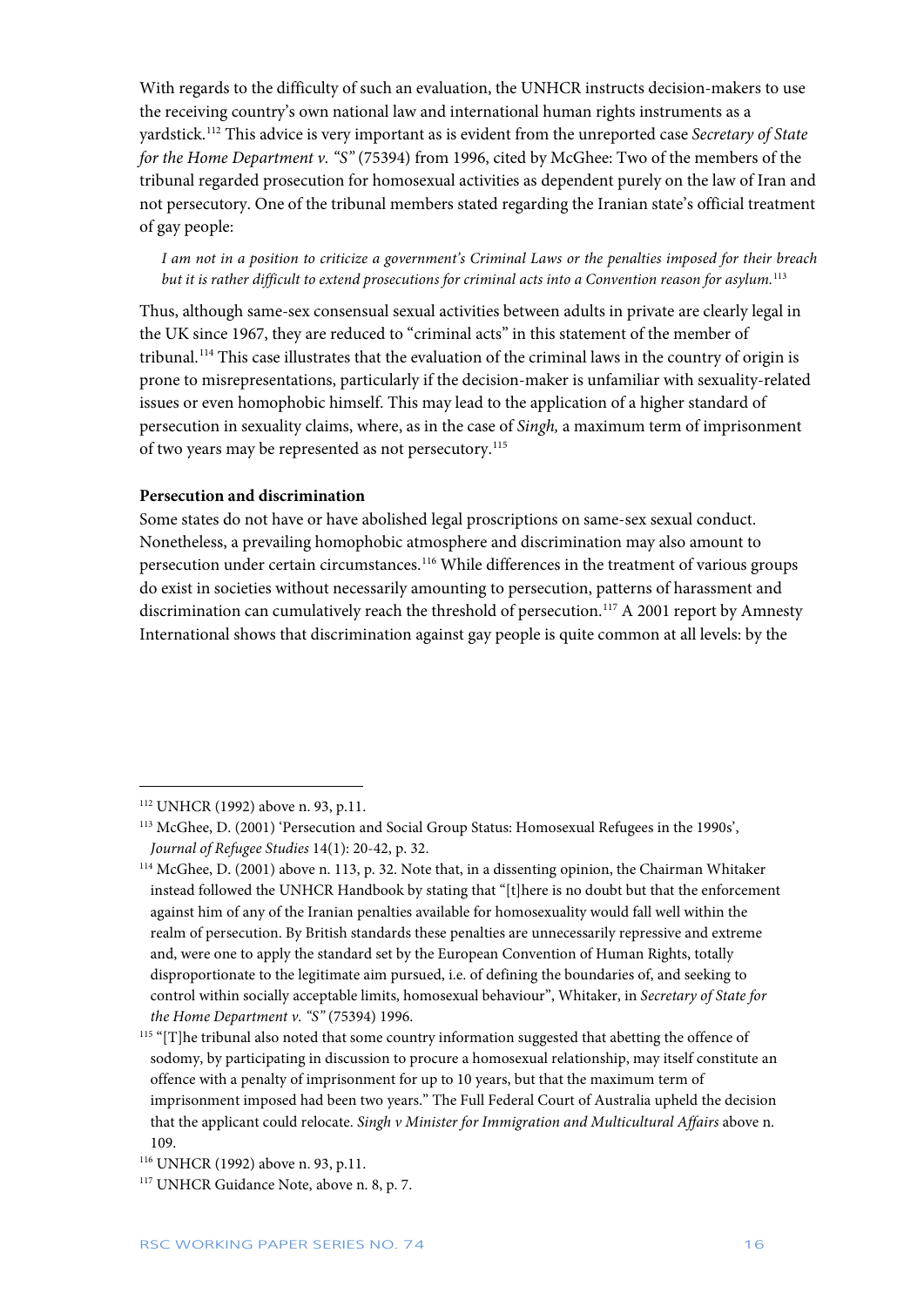community, by the police and by the state.<sup>[118](#page-17-0)</sup> International jurisprudence and legal doctrine clearly state that discrimination on account of a person's sexual orientation is prohibited.<sup>[119](#page-17-1)</sup>

Asylum claims made by gay people often reveal acts of harm and mistreatment so serious in nature that they would generally reach the threshold of persecution, such as physical and sexual violence, extended periods of detention, medical abuse, threat of execution and honour killing.<sup>[120](#page-17-2)</sup> However, there is little agreement on what constitutes persecution on account of sexual identity for purposes of protection under the immigration laws.[121](#page-17-3) In an article analysing the interpretation of persecution in US asylum claims based on sexual orientation, O'Dwyer criticises that "a repeated refrain from the courts of appeals is that certain incidents, such as police raids on gay bars, arbitrary short-term detention of gay people, and discrimination, will not constitute persecution". [122](#page-17-4) He notes that the fact that only a showing of lengthy detention or physical injury will suffice to establish a case of sexual orientation-based persecution means that a higher standard is imposed on this particular group of claimants than on other asylum applicants.<sup>[123](#page-17-5)</sup> The case of *Muckette v Canada* may illustrate this point. The Canadian Refugee Protection Division decided that the various incidents the claimant suffered were discriminatory and not individually or cumulatively persecutory, dismissing death threats because they were "not acted upon", although the applicant at one point was stoned by a group of men before he could escape.<sup>[124](#page-17-6)</sup> It is conceivable that this higher standard is due to underlying homophobic sentiments in some decision-makers or their inability to imagine the situation of a gay person in a heterosexist environment.<sup>[125](#page-17-7)</sup> In the case of *Halmenschlager*, a Brazilian gay man, who was continually harassed and beaten in school and who had vainly sought help from teachers and from the police after men exposed themselves to him on different occasions,<sup>[126](#page-17-8)</sup> the Court of Appeals found that:

*He testified credibly as to the bleak nature of his life in Brazil and is deserving of* sympathy*. But other than childhood 'beatings' at the hands of other children, he related no instance of violence directed toward him because of his sexual preference. … The isolated failure of teachers to respond adequately to* childhood bullying *(particularly if the problems were not called to their attention) or one police officer's failure to* 

 $\ddot{\phantom{a}}$ 

<span id="page-17-0"></span><sup>118</sup> Amnesty International (2001) *Crimes of Hate, Conspiracy and Silence – Torture and ill-treatment based on sexual identity,* ACT 40/016/2001, London, Amnesty International Publications.

<span id="page-17-1"></span><sup>119</sup> See: Young v. Australia, CCPR/C/78/D/941/2000, *Toonen v. Australia* above note 104; see also O'Flaherty, M. and Fisher, J. (2008) 'Sexual Orientation, Gender Identity and International Human Rights Law: Contextualizing the Yogyakarta Principles', *Human Rights Law Review* 8(2): 207-248.

<span id="page-17-2"></span><sup>&</sup>lt;sup>120</sup> UNHCR Guidance Note, above n. 8, p. 7.

<span id="page-17-3"></span><sup>121</sup> O'Dwyer, P. (2008) 'A Well-Founded Fear of Having My Sexual Orientation Claim Heard in the Wrong Court', *New York School Law Review* 52: 185-212, p.186.

<span id="page-17-4"></span><sup>122</sup> O'Dwyer, P. (2008) above n. 121, p. 212.

<span id="page-17-5"></span><sup>123</sup> Ibid.

<span id="page-17-6"></span> $124$  This decision was quashed by the Federal Court, criticising the RPD's "dismissive attitude towards" complaints which were found to be credible." *Mutumba v. Minister of Citizenship and Immigration*, 2009 FC 19, Canada: Federal Court, 7 January 2009.

<span id="page-17-7"></span><sup>125</sup> The case of *Mutumba v Canada* raises a similar question concerning the interpretation of the exclusion clause. The applicant had worked taking notes during interrogations for a government intelligence group using torture. He had lost his previous jobs because he was openly gay and had difficulties finding another job due to his sexuality. See: *Mutumba v. Minister of Citizenship and Immigration* above n. 124.

<span id="page-17-8"></span><sup>126</sup> *Halmenschlager v Holder,* above n. 90, p. 11.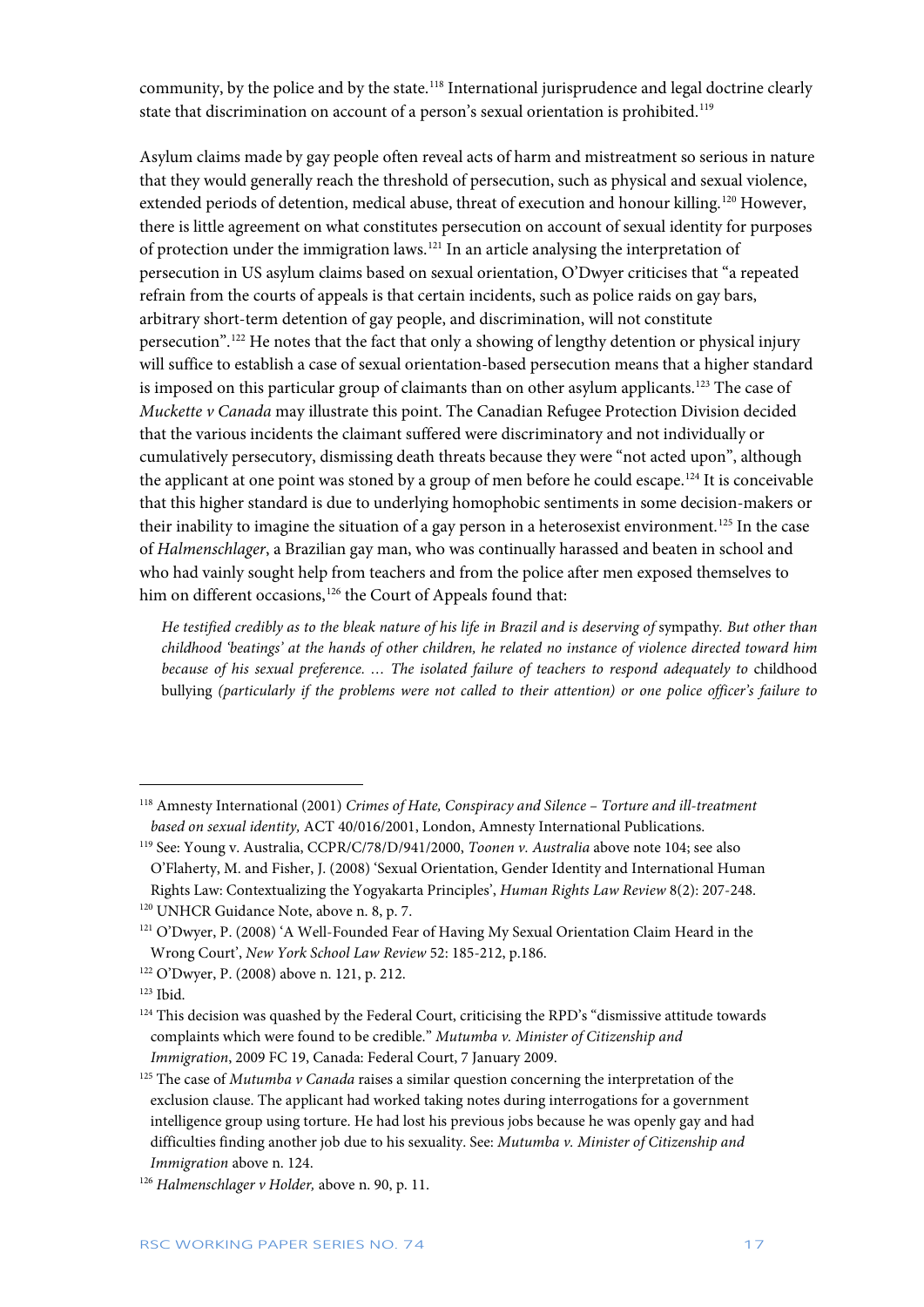*respond appropriately to improper sexual conduct is not necessarily sufficient to show 'persecution' even when accompanied by evidence of general intolerance of homosexuals in Brazil …*[127](#page-18-0)

One particular problem O'Dwyer points to is the "artificial distinction between persecution on account of homosexual *status or identity*, which some circuits hold warrants protection, and punishment for homosexual *acts*, which some circuits hold does not warrant such protection". [128](#page-18-1) This was especially true for early decisions, such as in *Matter of Toboso-Alfonso.*[129](#page-18-2) LaViolette harshly criticises the distinction between status and conduct as it permits discrimination against people "on the basis of things about which they do have a choice, such as sexual behaviour and public sexual identity".<sup>[130](#page-18-3)</sup> Indeed, the distinction between the simple "status" of being gay, where the person was expected to act "discreetly" on his or her sexual orientation and gay conduct, i.e. not acting discreetly and living openly as a gay, was used in subsequent decisions. This distinction has given rise to much controversy and will now be analysed more closely.

#### **Persecution and discretion**

The UNHCR Guidance Note clearly states that "[b]eing compelled to forsake or conceal one's sexual orientation and gender identity, where this is instigated or condoned by the State, may amount to persecution."[131](#page-18-4) This is in accordance with Yogyakarta Principle 19, which states:

*Everyone has the right to freedom of opinion and expression, regardless of sexual orientation or gender identity. This includes the expression of identity or personhood through speech, deportment, dress, bodily characteristics, choice of name, or any other means …*[132](#page-18-5)

In spite of this clear guidance, recent research has shown that "discretion" remains a problematic concept in decisions related to asylum claims based on sexual orientation, particularly in Australia[133](#page-18-6) and in the UK[134](#page-18-7) – at least before the UK Supreme Court decision *HJ (Iran) and another* from 7 July 2010.[135](#page-18-8)

The discretion requirement repeatedly expressed in courts consists of a "reasonable expectation that persons should, to the extent that it is possible, co-operate in their own protection.["136](#page-18-9) The reasoning can be illustrated by a representative case involving a gay man from Sri Lanka in 1998, where the Australian tribunal stated:

*The evidence is that he can avoid a real chance of serious harm simply by refraining from making his sexuality widely know – by not saying that he is homosexual and not engaging in public displays of affection* 

<span id="page-18-0"></span><sup>127</sup> Ibid, p. 17 (emphasis added).

<span id="page-18-1"></span><sup>128</sup> O'Dwyer, P. (2008) above n. 121, p. 186 (emphasis added).

<span id="page-18-2"></span><sup>129</sup> *Matter of Toboso-Alfonso* above n. 88: "The government's actions against him were not in response to specific conduct on his part (e.g., for engaging in homosexual acts); rather, they resulted simply from his status as a homosexual."

<span id="page-18-3"></span><sup>130</sup> LaViolette, N. (1997) 'The Immutable Refugees: Sexual Orientation in Canada (A.G.) v. Ward', *University of Toronto Faculty Law Review* 55(1): 1-42, p. 30.

<span id="page-18-4"></span><sup>&</sup>lt;sup>131</sup> UNHCR Guidance Note, above n. 8, p. 8.

<span id="page-18-5"></span><sup>132</sup> Yogyakarta Principles above n. 34, Principle 19, p. 24.

<span id="page-18-6"></span><sup>133</sup> Kassisieh, G. (2008) *From Lives of Fear to Lives of Freedom: A review of Australian refugee decisions on the basis of sexual orientation*, Gay & Lesbian Rights Lobby, Glebe, p. 64-70.

<span id="page-18-7"></span><sup>134</sup> Millbank, J. (2005) above n. 45, p. 133-134.

<span id="page-18-8"></span><sup>135</sup> *HJ (Iran) (FC) (Appellant) v Secretary of State for the Home Department (Respondent) and one other action; HT (Cameroon) (FC) (Appellant) v Secretary of State for the Home Department (Respondent) and one other action*, [2010] UKSC 31, United Kingdom: Supreme Court, 7 July 2010.

<span id="page-18-9"></span><sup>136</sup> *RRT Case No. V95/03527*, [1998] RRTA 246, Australia: Refugee Review Tribunal, 9 February 1996.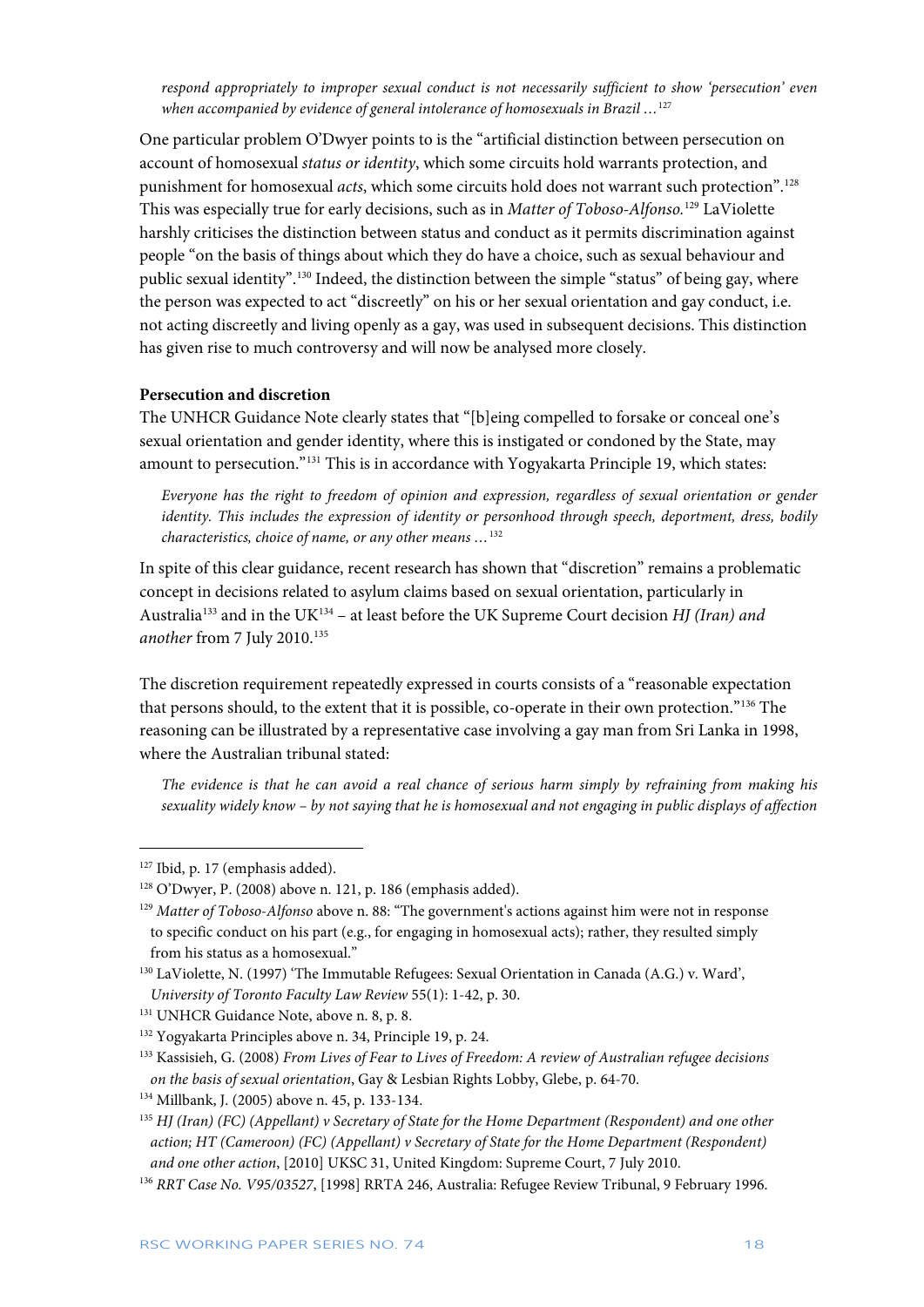*towards other men. He will be able to function as a normal member of society if he does this. This does not seem to me to involve any infringement of fundamental human rights.*[137](#page-19-0)

One of the central and most important cases that dealt with this problematic concept is *S395/2002,*  a case before the Australian High Court decided in 2003.[138](#page-19-1) At issue was the interpretation of persecution and whether it was lawful to consider whether gay applicants could or even should be "discreet", i.e. secretive, in their country of origin so as to avoid or lessen the risk of persecution. By a narrow majority (4:3), the Court decided that the tribunal had erred in failing to consider the future-focused question of what would happen if the applicant were in fact discovered to be gay, and furthermore, whether the need to act "discreetly" to avoid the threat of serious harm itself constituted persecution.[139](#page-19-2) The two majority judgments, by Gummow and Haynes JJ. jointly and McHugh and Kirby JJ. jointly, clearly rejected the possibility to "expect" or "reasonably require" refugee applicants to "co-operate in their own protection" by concealing their sexuality.<sup>[140](#page-19-3)</sup> In *Appeal No 74665/03*, Haines QC agrees with this rejection, arguing:

*By requiring the refugee applicant to abandon a core right the refugee decision-maker is requiring of the refugee claimant the same submissive and compliant behaviour, the same denial of a fundamental human right, which the agent of persecution in the country of origin seeks to achieve by persecutory conduct.*[141](#page-19-4)

This rejection of the discretion requirement can, among others, be reached by an analogy with other Convention grounds. The general position that "[a] hidden right is not a right"[142](#page-19-5) is supported by many Courts.<sup>[143](#page-19-6)</sup>

In Australia, one decision-maker found a very strong comparison for a case which questioned whether persecution could be said to be non-existent if those concerned did not speak out:

*[B]y reference to an historical example, upon the approach adopted by counsel for the respondent, Anne Frank, terrified as a Jew for hiding and for her life in Nazi-occupied Holland, would not be a refugee: if the Tribunal were satisfied that the possibility of her being discovered were remote, she would be sent back to live in the attic.*<sup>[144](#page-19-7)</sup>

 $\overline{a}$ 

<span id="page-19-6"></span><sup>143</sup> For example, Sachs J of the Constitutional Court of South Africa in *National Coalition for Gay and Lesbian Equality and Another v. Minister of Justice and Others*, Case CCT 11/98, South Africa: Constitutional Court, 9 October 1998; the German Bundesverwaltungsgericht in Wiesbaden compared sexual orientation with "race" and "nationality" in an early case: BVerwG *9 C 278.86*, above n. 20, p. 11-12; in Canada a comparison was found with the request to practise the official state religion in public and one's own faith only in private or carrying false identification and "passing" for someone of another race or nationality in: *In RE X.M.U.* [1995] CRDD No 146; cited in: Kendall, C. N. (2003) 'Lesbian and Gay Refugees in Australia: Now that "Acting Discreetly" is no Longer an Option, will Equality be Forthcoming?' *International Journal of Refugee Law* 15: 715-749, p. 739. Note that even the UNHCR Handbook rejects discretion in the case of political opinion: UNHCR (1992) above n. 93, para. 82.

<span id="page-19-0"></span><sup>137</sup> *RRT Case No. V98/08356*, [1998] RRTA 4841, Australia: Refugee Review Tribunal, 28 October 1998; *Applicant L.S.L.S. v Minister for Immigration and Multicultural Affairs* [2000] FCA 211, Australia: Federal Court, 6 March 2000.

<span id="page-19-1"></span><sup>138</sup> *Appellant S395/2002* above n. 84.

<span id="page-19-2"></span><sup>139</sup> Ibid, per McHugh and Kirby JJ., at 18, p. 6.

<span id="page-19-3"></span><sup>140</sup> Ibid.

<span id="page-19-4"></span><sup>141</sup> *Refugee Appeal No. 74665*, No. 74665, New Zealand: Refugee Status Appeals Authority, 7 July 2004.

<span id="page-19-5"></span><sup>142</sup> *X (Re)*, *VA5-02751* [2007], Canada: Immigration and Refugee Board, 16 February, 2007.

<span id="page-19-7"></span><sup>144</sup> *Win v Minister for Immigration & Multicultural Affairs* [2001]*,* FCA 132, Australia: Federal Court, 23 February 2001, at para. 17. This reasoning also raises the question of whether the *expression* of sexual orientation is as a form of political opinion rather than a social group. See: Edwards, A. (2003) 'Age and gender dimensions in international refugee law' in Feller, E. (ed.); Türk, V. (ed.) and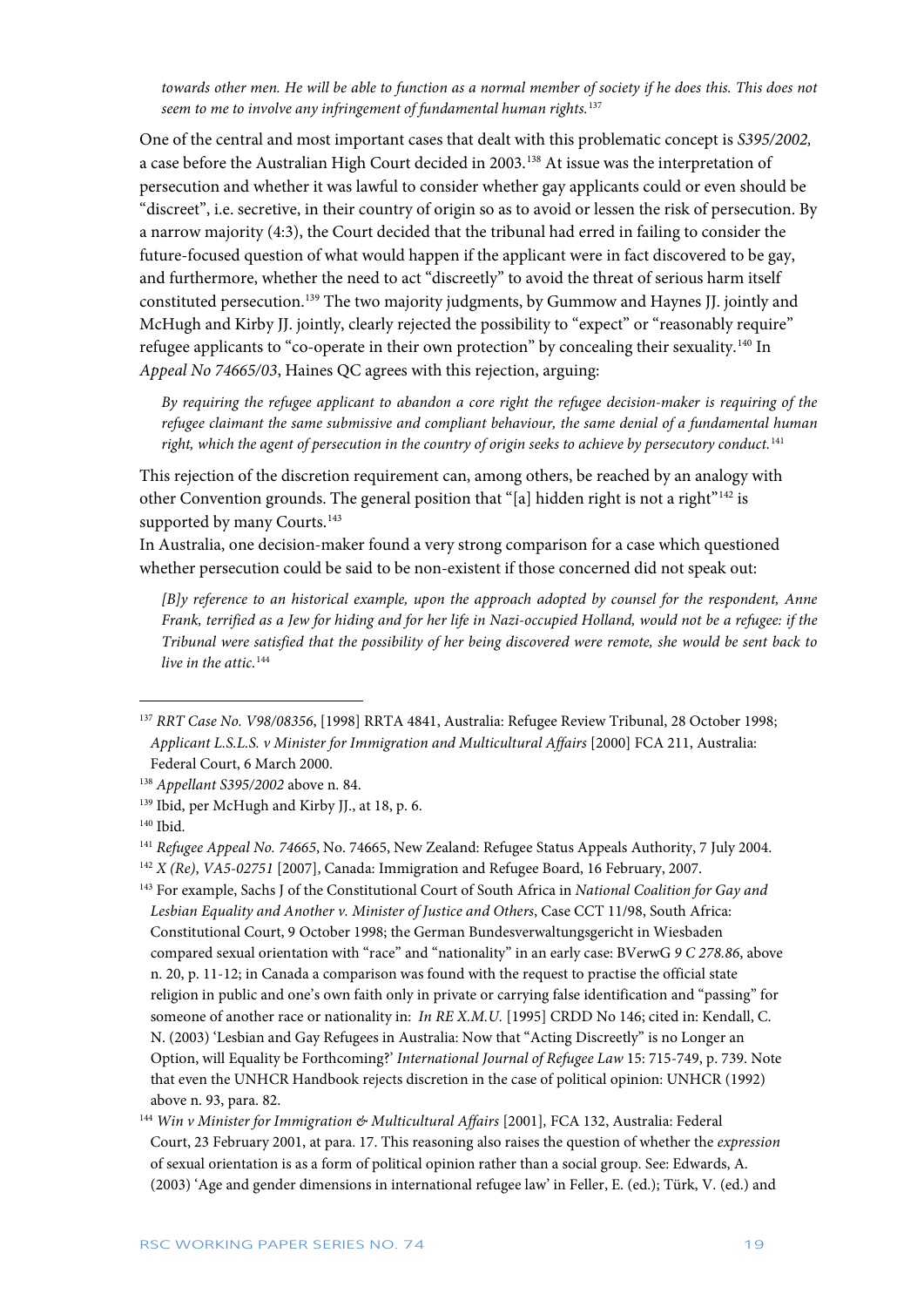However, a similar reasoning has not consistently been applied to sexual orientation based cases and Courts continue to send gay men and lesbians back to their attics – or, for that matter, closets – as for example was the case in *MK v. Secretary of State for the Home Department*, decided in September 2009. The AIT decided that lesbian women were able to carry on lesbian relations *discreetly* without attracting the risk of serious harm and that, if their sexual orientation was discovered, there was likely to be an adequacy of state protection.<sup>[145](#page-20-0)</sup> Why, then, would they have to behave discreetly in the first place?

This brings up the question of the reliability of discretion. Even in those cases where applicants have made great efforts to conceal their sexuality over many years, they are often outed against their will, be it by accident, through rumours or growing suspicion.<sup>[146](#page-20-1)</sup> The decision to be discreet may be made out of fear, but also for more subtle reasons. In many cases, this "decision" may not be a decision but rather be constrained by an actual or perceived homophobic environment. Most importantly, the decision is sometimes out of the applicants' control when friends betray their trust or rumours are circulated.[147](#page-20-2) Accordingly, Kassisieh argues that the chance of disclosure will almost always be real and not remote.<sup>[148](#page-20-3)</sup>

These arguments would presumably also refute the frequently expressed assumption of "natural" discretion or discretion "by choice". [149](#page-20-4) However, even in the previously cited case of *Applicant S395/2002,* Justice Callinan and Justice Heydon re-inscribed discretion as a "naturally" occurring state in their joint dissenting opinion:

*On the tribunal's findings, no fear of such harm as could fairly be characterised as persecution imposed a need for any particular discretion on the part of the appellants: such 'discretion' as they exercised, was exercised as a matter of free choice. The outcome of these proceedings might have been different – it is unnecessary to decide whether that is so – if that position were different.*[150](#page-20-5)

Callinan and Heydon JJ. found that the appellants were not oppressed as their mode of conduct was voluntarily chosen.<sup>[151](#page-20-6)</sup> They placed the responsibility on applicants to claim at first instance that their lives of secrecy were motivated largely, or even exclusively, by fear of harm.[152](#page-20-7) This finding reflects their unawareness of or blindness towards the issues surrounding the disclosure of sexual orientation. Moreover, the problem with such reasoning is that if a claimant admits to a

Nicholson, F. (ed.) Refugee Protection in International Law. UNHCR's Global Consultations on International Protection, Geneva.

<span id="page-20-0"></span><sup>&</sup>lt;sup>145</sup> MK v Secretary of State for the Home Department above n. 48.

<span id="page-20-1"></span><sup>146</sup> Kassisieh, G. (2008) above n. 133, p. 69.

<span id="page-20-2"></span><sup>147</sup> Kassisieh, G. (2008) above n. 133, p. 70.

<span id="page-20-3"></span><sup>148</sup> Ibid.

<span id="page-20-4"></span><sup>&</sup>lt;sup>149</sup> For example in *J v. Secretary of State for the Home Department*, [2006] EWCA Civ 2138, United Kingdom: Court of Appeal (Civil Division), 26 July 2006, it was found that discretion was the applicant's "preferred way of dealing with the problem" and therefore also "a way which was reasonably tolerable to him".

<span id="page-20-5"></span><sup>150</sup> *Appellant S395/2002* above n. 84, para. 110.

<span id="page-20-6"></span><sup>&</sup>lt;sup>151</sup> Ibid.

<span id="page-20-7"></span><sup>152</sup> This position was also adopted in *Z v. Secretary of State for the Home Department*, [2004] EWCA Civ 1578, United Kingdom: Court of Appeal (England and Wales), 2 December 2004*,* where the Court of Appeal found that the applicant had not provided evidence to support discretion out of fear. See also: Millbank, J. (2009a) above n. 12, p. 396.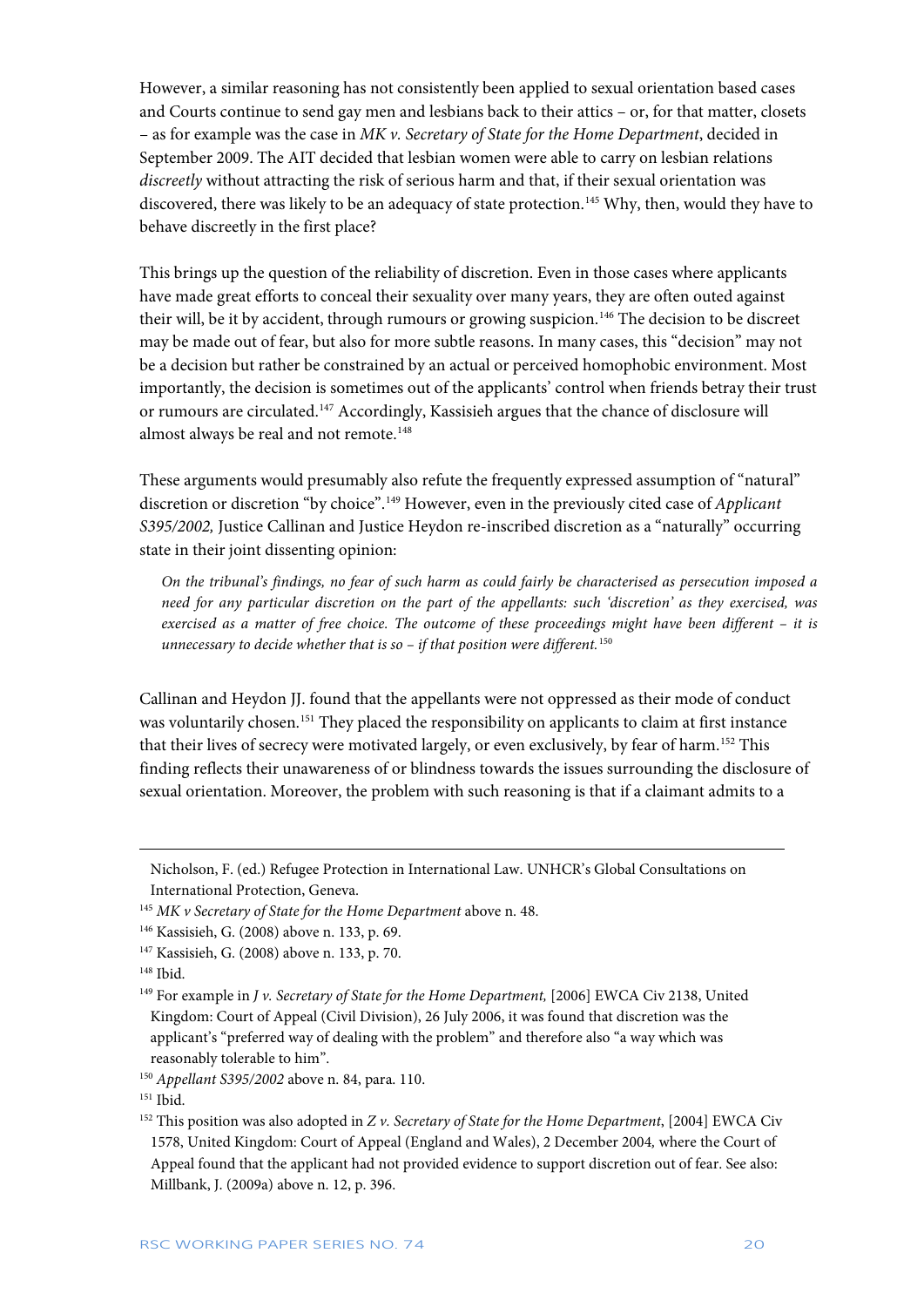"choice" of discretion, the tribunal may not consider the way he or she made this choice in reaction to the constraints of a homophobic environment.<sup>[153](#page-21-0)</sup>

Such questioning to understand why a person adopted such a course of living, however, is a duty of the Tribunal. Justice Gummow and Justice Hayne emphasised in *S395/2002:*

*The tribunal did not ask* why *the appellants would live 'discreetly'. It did not ask whether the appellants would live 'discreetly' because that was the way in which they would hope to avoid persecution.*[154](#page-21-1)

Accordingly, discretion cannot be a relevant factor for a decision if the applicant would have a real chance of persecution, were it not for the discretion.[155](#page-21-2) Nonetheless, courts continued to revert to the "discretion reasoning", particularly in the UK, where in a 2008 case of *HJ* concerning a gay man from Iran, the Home Secretary claimed that:

*self-restraint due to fear will be persecution only if it is such that a homosexual person cannot reasonably be expected to tolerate such self-restraint. Where a person does in fact live discreetly to avoid coming to the attention of the authorities he is reasonably tolerating that position.*[156](#page-21-3)

Millbank argued that in fact, the interpretation of persecution was not materially altered by the tribunals, which shifted from merely asking whether a claimant "should" be secretive to asking whether an applicant can "reasonably be expected to tolerate" secrecy.<sup>[157](#page-21-4)</sup> In response to this critique, it is this disputed "reasonably tolerable" test that was at issue when the case of *HJ*  proceeded to the High Court, where it was dealt with together with the case of *HT,* a gay man from Cameroon, in 2010: the Supreme Court unanimously allowed the appeal, holding that the "reasonably tolerable test" applied by the Court of Appeal was contrary to the Convention and should not be followed in the future.<sup>[158](#page-21-5)</sup> Instead, they propose a complicated test that tries to distinguish between "discretion" because of fear of persecution, which would warrant international protection, and "discretion" for reasons other than fear of persecution, such as a personal choice or social pressures, which would not warrant international protection.<sup>[159](#page-21-6)</sup> This test will have to prove

<span id="page-21-0"></span><sup>153</sup> Kassisieh, G. (2008) above n. 133, p. 68.

<span id="page-21-1"></span><sup>154</sup> *Appellant S395/2002* above n. 84, para. 88; Similarly, Justice McHugh and Justice Kirby argued in their statement:

<sup>&</sup>quot;The fallacy underlying this approach is the assumption that the conduct of the applicant is uninfluenced by the conduct of the persecutor and that the relevant persecutory conduct is the *harm*  that will be inflicted. In many – perhaps the majority of – cases, however, the applicant has acted in the way that he or she did only because of the *threat* of harm. In such cases, the well-founded fear of persecution held by the applicant is the fear that, unless that person acts to avoid the harmful conduct, he or she will suffer harm. It is the *threat* of serious harm with its menacing implications that constitutes the persecutory conduct. To determine the issue of real chance without determining whether the modified conduct was influenced by the threat of harm is to fail to consider that issue properly" *Appellant S395/2002* above n. 84, p. 12.

<span id="page-21-2"></span><sup>155</sup>Kassisieh, G. (2008) above n. 133, p. 70.

<span id="page-21-3"></span><sup>156</sup> *HJ (Iran) v. Secretary of State for the Home Department; HT (Cameroon) v. Secretary of State for the Home Department*, [2009] EWCA Civ 172, United Kingdom: Court of Appeal (England and Wales), 10 March 2009, para. 10. This decision was later overturned by the Supreme Court, see *HJ (Iran) and another,* above n. 135.

<span id="page-21-4"></span><sup>&</sup>lt;sup>157</sup> Millbank, J. (2009a) above n. 12, p. 398. Note that the discretion reasoning with the "reasonably expected to tolerate" standard has also been used in parallel for a case based on religion: "[T]he independent evidence suggests that the applicant would be able to continue to carry out exercises in private, as he has done here for the last three months." *NAEB v. Minister for Immigration & Multicultural & Indigenous Affairs*, [2004] FCAFC 79, Australia: Federal Court, 30 March 2004. <sup>158</sup> *HJ (Iran) and another,* above n. 135.

<span id="page-21-6"></span><span id="page-21-5"></span><sup>159</sup> Ibid., per Lord Rodger at 82, p. 38 and Lord Hope at 35, p. 16.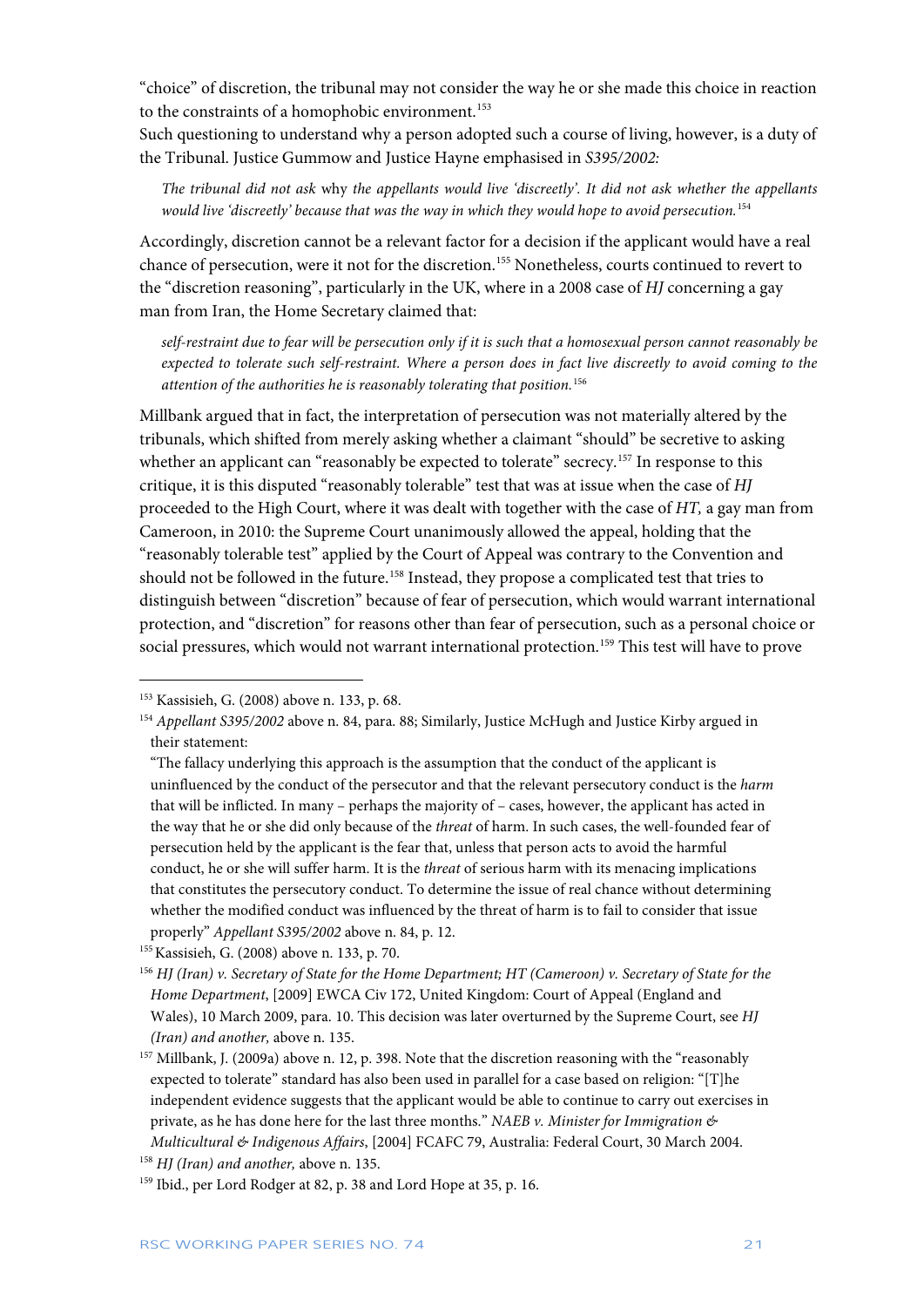itself in courts, but it seems that it remains problematic as it repeats a number of previous mistakes. Firstly, it distinguishes between "gay people who [live] openly"[160](#page-22-0) and those who will conceal their sexual orientation and assumes that persecution exists only for the former – and as such omits the possibility of discovery by accident or against a person's will, i.e. what McHugh and Kirby refer to as the "future-focused question of what would happen if the applicant were in fact discovered to be gay". [161](#page-22-1) The fact is that all gay people are usually persecuted in the respective countries; persecution is not restricted to gay people "who [live] openly". Even gay people who conceal their sexual orientation will be persecuted if their sexual orientation comes to the knowledge of the persecutors. So why do the Peers propose to ask only whether "gay people *who lived openly* would be liable to persecution [...]"?<sup>[162](#page-22-2)</sup> This question seems to re-inscribe the issue of discretion into the test.

Secondly, by assuming that some may "choose" to live discreetly,<sup>[163](#page-22-3)</sup> the Peers follow a similar reasoning as Callinan and Haydon JJ. in their joint dissenting opinion in *Appellant S395/2002* that risks placing the responsibility on applicants to state at first instance that their discretion is motivated by fear of harm.<sup>[164](#page-22-4)</sup>

And finally, the test proposed by the Supreme Court seems contradictory in that it first requires that the decision-makers are satisfied that "gay people who lived openly would be liable to persecution in the applicant's country of nationality" and then proceeds to ask whether concealment may be a personal choice or a reaction to social pressures – although it already found that openly gay people are persecuted in that country.[165](#page-22-5) To illustrate this point, Anne Frank's hiding would never have been qualified as a personal choice in response to anti-Semitic neighbours in an environment of the Third Reich. Other factors may play a role for concealment but in a country where gay people are persecuted, this fact will always be decisive for secrecy. Although it is undisputable that discrimination is not protected by the Convention unless is passes the threshold of persecution (see above, section 2.2.2) and it is understandable that the Supreme Court seeks to make that distinction, this seems to be a problematic way of doing so, which lends itself to misinterpretations and in fact leads to a situation where discretion or "concealment", as the Peers call it, remains a variable in the decision.

The fact that discretion continues to play a role in adjudications demonstrates the predominant heterosexist biases, particularly on the side of the decision-makers, that are cited by various authors. Kendall has been particularly clear in his critique:

*Indeed, any decision that dictates 'discretion' as a solution to anti-lesbian and anti-gay persecution, presents an understanding of the term persecution that is at best socially myopic, at worst support for considerable individual and social inequality.*[166](#page-22-6)

These biases lead to the fact that the "discretion requirement" wrongly reduces the expression of gay identities to sexual activities between persons of the same sex. Simple expressions of sexuality

<span id="page-22-0"></span><sup>160</sup> Ibid., per Lord Rodger at 82, p.38.

<span id="page-22-1"></span><sup>161</sup> *Appellant S395/2002* above n. 84, per McHugh and Kirby JJ., at 18, p. 6. (see n. 138, 139 above)

<span id="page-22-2"></span><sup>&</sup>lt;sup>162</sup> *HJ* (Iran) and another, above n. 135, per Lord Rodger at 82, p. 38 (emphasis added).

<span id="page-22-3"></span><sup>&</sup>lt;sup>163</sup> *HJ* (*Iran*) and another, above n. 135, per Lord Rodger at 82, p.38.

<span id="page-22-4"></span><sup>164</sup> See above, p. 28 and n. 152.

<span id="page-22-5"></span><sup>165</sup> *HJ (Iran) and another,* above n. 135, per Lord Rodger at 82, p. 38.

<span id="page-22-6"></span><sup>166</sup> Kendall, C. N. (2003) above n. 142, p. 736.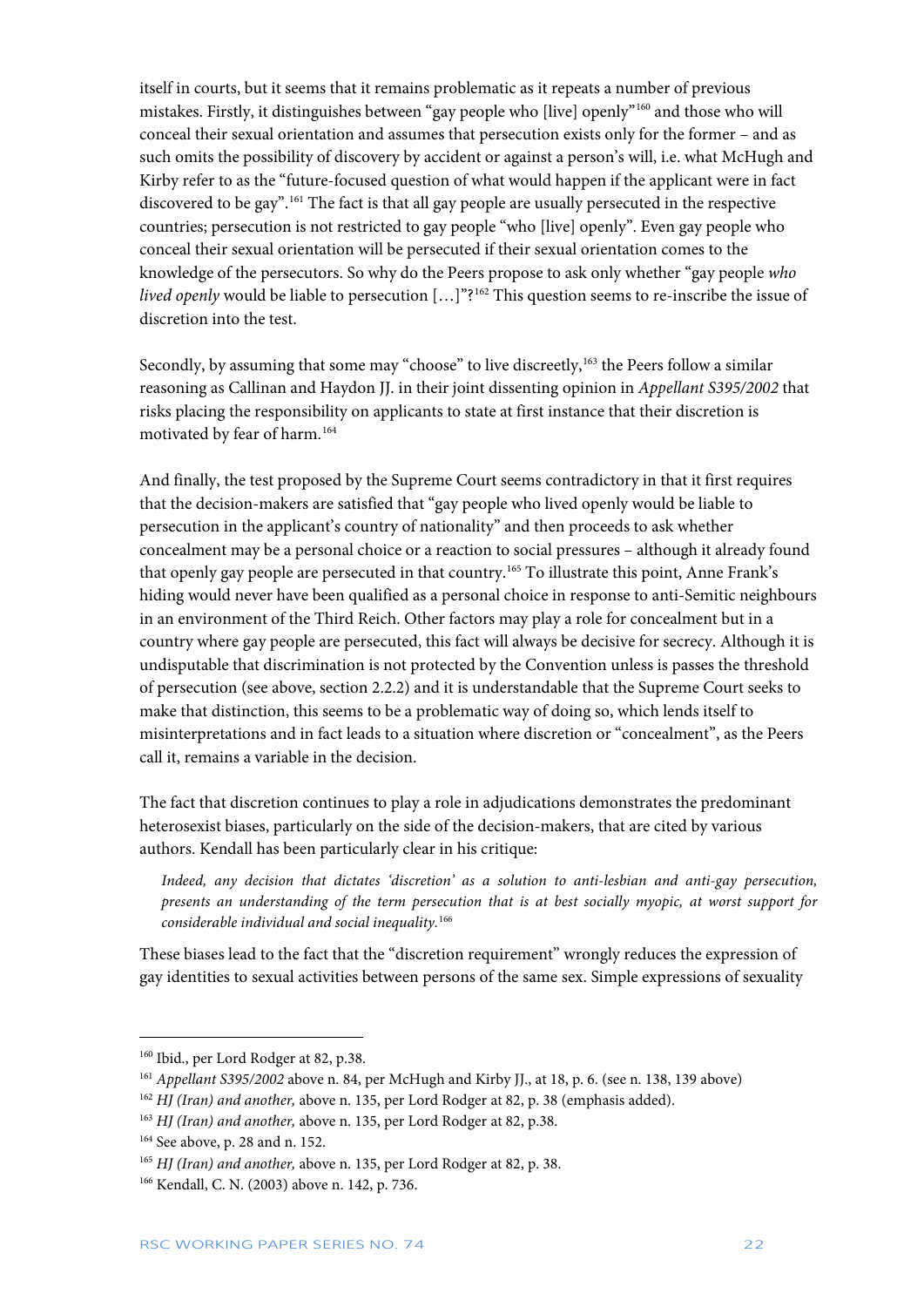in everyday gestures are perceived as highly sexualised and characterised as living "indiscreetly".  $^{167}\,$  $^{167}\,$  $^{167}\,$ Several authors attribute this sexualisation of gay people to the "hegemonic nature of heterosexuality"[168](#page-23-1) of societies: "Heterosexism means heterosexual expression is celebrated whilst homosexual expression of the same degree is highly shunned and punished."[169](#page-23-2) Millbank underlines this point by citing two cases in which the applicants were faced with harsh reactions for kissing and cuddling in a park<sup>[170](#page-23-3)</sup> and having sex in a hotel room<sup>[171](#page-23-4)</sup> respectively. In both cases the Courts found their behaviour contravened general social norms without considering that a heterosexual couple in their place would not have been faced with such harsh reactions.

So key observable and often unconscious gestures and objects, such as wedding rings, a double bed or use of phrases like "my wife" routinely express sexuality in a "notably blatant" fashion. However, while this is seen as an expression of humanity for heterosexual persons, it is perceived as glaringly visible sexual expressions for gay people, "flaunting" or "parading" their sexual orientation.[172](#page-23-5) Such heterosexist biases as the basis for the discretion reasoning therefore often lead to the reduction of gay *sexuality* to sexual *acts*, thereby ignoring large parts of gay identities.[173](#page-23-6) Although this problem is recognised by the Supreme Court in *HJ (Iran)*, [174](#page-23-7) the approach they suggest to be followed by tribunals does not account for this as it assumes discretion may be a personal choice in an environment where openly gay people are persecuted.<sup>175</sup> Kassisieh therefore recommends sexuality training for decision-makers that would help them understand the impact of actual or perceived homophobia and heterosexism on the experience of persecution and the refugee determination process.[176](#page-23-9)

<span id="page-23-3"></span><sup>170</sup> This Chinese gay couple was caught by the police while kissing and cuddling in a park and then bashed, arrested and detained for three months. Their case in front of the Australian Tribunal was unsuccessful as it was held that they were engaging in public sex which contravened social norms for heterosexuals and homosexuals alike. *RRT Case No. N97/14768*, [1998] RRTA 2303, Australia: Refugee Review Tribunal, 29 April 1998; quashed on appeal to the Federal Court in Gui v Minister of Immigration and Multicultural Affairs (1998) 1592 FCA; reinstated on appeal to Full Federal Court in *Minister for Immigration & Multicultural Affairs v Guo Ping Gui* [1999] FCA 1496, N 52 OF 1999, Australia: Federal Court, 29 October 1999; cited in Millbank, J. (2002) above n. 159, p. 147.

<span id="page-23-4"></span><sup>171</sup> Here, a Chinese lesbian couple was having sex in a hotel room, which was invaded by policemen when neighbours overheard them. The women were reported to the Public Security Bureau in China, where they were separately interrogated and one of them was forced to undergo electric shock 'therapy'. The tribunal reasoned that "the difficulty occurred after her lover made sufficient noise in their hotel room to disturb the occupants of other rooms and hostel staff [which] was the cause of her problem with authorities"; *RRT Case No N97/17155*, [1998] RRTA 4386, Australia: Refugee Review Tribunal, 23 September 1998.

<span id="page-23-0"></span><sup>167</sup> Kassisieh, G. (2008) above n. 133, p. 64.

<span id="page-23-1"></span><sup>168</sup> Millbank, J. (2002) 'Imagining Otherness: Refugee Claims on the Basis of Sexuality in Canada and Australia', *Melbourne University Law Review* 26: 144-177, p. 147.

<span id="page-23-2"></span><sup>169</sup> Kassisieh, G. (2008) above n. 133, p. 64.

<span id="page-23-5"></span><sup>172</sup> Kassisieh, G. (2008) above n. 133, p. 64.

<span id="page-23-6"></span> $173$  Ibid.

<span id="page-23-7"></span><sup>&</sup>lt;sup>174</sup> "To illustrate the point with trivial stereotypical examples from British society: [...] male homosexuals are free to enjoy themselves going to Kylie concerts, drinking exotically coloured cocktails and talking about boys with their straight female mates. […] In other words, gay men are to be as free as their straight equivalents in the society concerned to live their lives in the way that is natural to them as gay men, without the fear of persecution." See: *HJ (Iran) and another,* above n. 158 per Lord Rodger at 78, p. 36.

<span id="page-23-8"></span><sup>175</sup> *HJ (Iran) and another,* above n. 135, per Lord Rodger at 82, p. 38.

<span id="page-23-9"></span><sup>176</sup> Ibid, Recommendation 7, p. 74.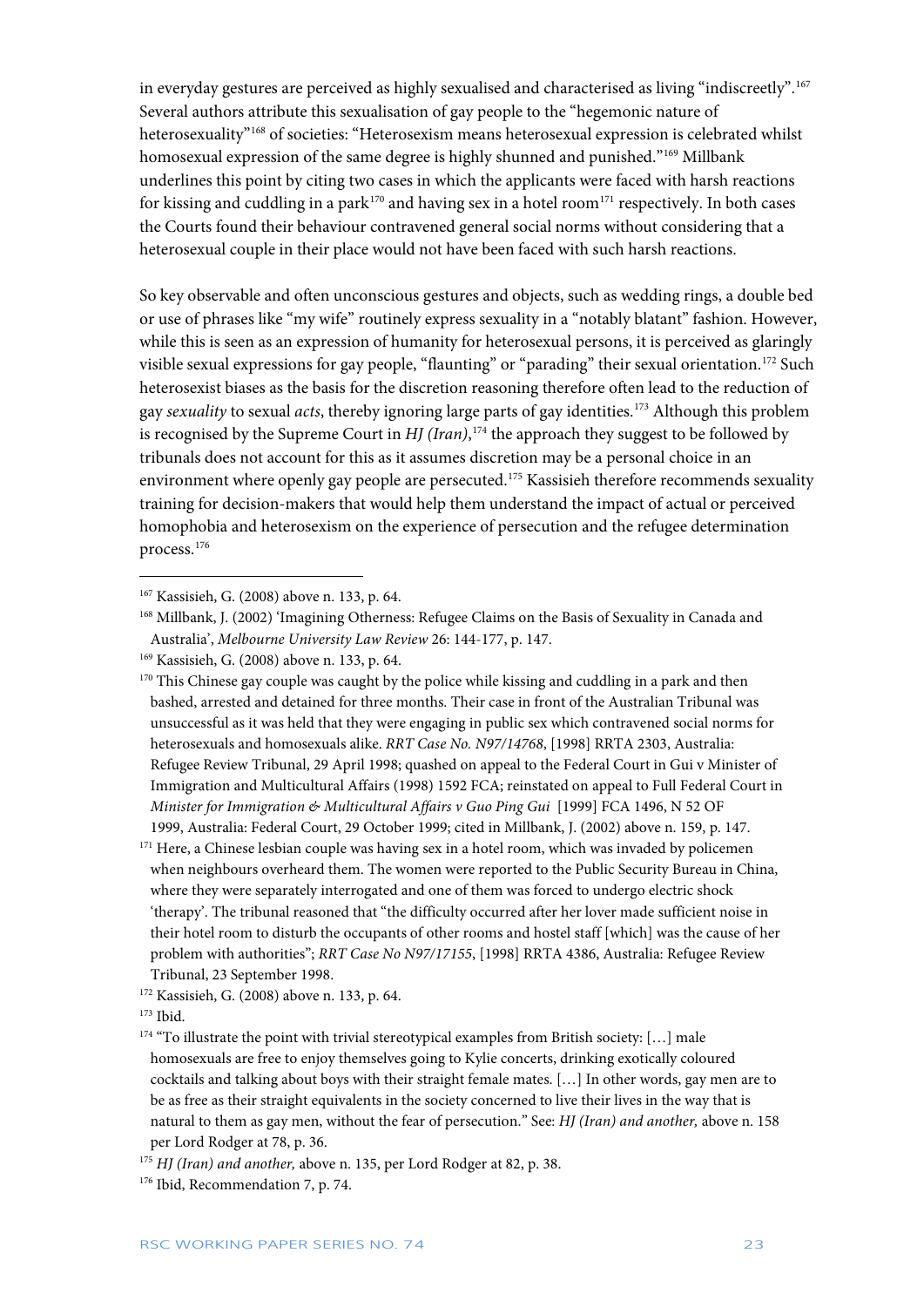However, discretion reasoning is not limited to the issues described above. It has also led to and compounded errors in a range of other areas of analysis in the refugee determination process, including the relationship between the criminalisation of gay sex and the dearth of state protection, the role of internal relocation alternatives and also the likelihood of objective risk based on country evidence.<sup>177</sup> The former two issues will be briefly outlined below, the latter will be analysed in more detail in section 3.2.

#### **State protection**

Among others, the "discretion problem"[178](#page-24-1) has obscured the connection between formal criminal sanctions and the failure of state protection from harm caused by both state (see 2.2.1) and, importantly, non-state actors.<sup>[179](#page-24-2)</sup> The latter may also be the basis for a refugee claim if the state is unwilling or unable to protect against violations committed by non-state or private actors.<sup>[180](#page-24-3)</sup> The *Guidance Note* clarifies that a State's inaction may be persecutory, for example, if the police fail to respond to requests for assistance and the authorities refuse to investigate, prosecute or punish the perpetrators of harm on gay people.[181](#page-24-4) There are at least two situations in which the establishment of a state nexus may be particularly problematic in sexuality-based cases. The first is when the decision-makers place a high expectation on applicants to report harms inflicted by non-state actors to the police, especially in situations where the police itself has shown persecutory conduct.[182](#page-24-5) The case of *Ixtlilco-Morales v Keisler,* involving a Mexican gay man who had suffered abuse from his family as a child and left his family at the age of ten reflects this expectation. The immigration judge determined that:

*the past abuse Morales suffered at the hands of his family did not amount to persecution because it was not inflicted by the government or by actors the government was unable or unwilling to control (Morales never reported the abuse to the authorities).*[183](#page-24-6)

Kassisieh therefore argues that the state nexus should necessarily be satisfied in sexuality claims by the applicant's inability or unwillingness, due to well-founded fear, to secure state protection.[184](#page-24-7) Provided that this is supported by the country of origin information, this argument can be seen as reasonable.[185](#page-24-8)

1

<span id="page-24-6"></span><sup>183</sup> The BIA later reversed this decision: "Given Morales' young age at the time of the abuse and evidence in the record showing that domestic abuse of homosexual children is a significant problem in Mexico, the BIA deemed it insignificant that Morales did not report the abuse." See: *Ixtlilco-Morales v. Keisler, Acting Attorney General* above n. 91. Another example is an Australian case involving a Filipino gay man, the tribunal did not believe that he was physically abused by his family because he had failed to report this to the police – who was known to have raided gay bars and had singled the applicant out for being gay, and disrobed and searched him before; *RRT Case No 061000497*, [2007] RRTA 39, Australia: Refugee Review Tribunal, 15 February 2007.

<span id="page-24-0"></span><sup>177</sup> Millbank, J. (2009a) above n. 12, p. 394.

<span id="page-24-1"></span><sup>178</sup> Ibid, p. 393.

<span id="page-24-2"></span><sup>179</sup> Millbank, J. (2009a) above n. 12, p. 395.

<span id="page-24-3"></span><sup>&</sup>lt;sup>180</sup> UNHCR Guidance Note, above n. 8, p. 13.

<span id="page-24-4"></span><sup>&</sup>lt;sup>181</sup> UNHCR Guidance Note, above n. 8, p. 13.

<span id="page-24-5"></span><sup>182</sup> Kassisieh, G. (2008) above n. 133, p. 63.

<span id="page-24-7"></span><sup>184</sup> Kassisieh, G. (2008) above n. 133, p. 5.

<span id="page-24-8"></span><sup>185</sup> For example, in the *Decision TA0-1587,* the applicant was rejected because he had not reported the incidents of police abuse he experienced to any state authorities as he had been warned not to trust the police and preferred to protect himself. The Canadian Immigration and Refugee Board argued that he failed to lodge a complaint with the Ministry of Security and therefore had not pursued all the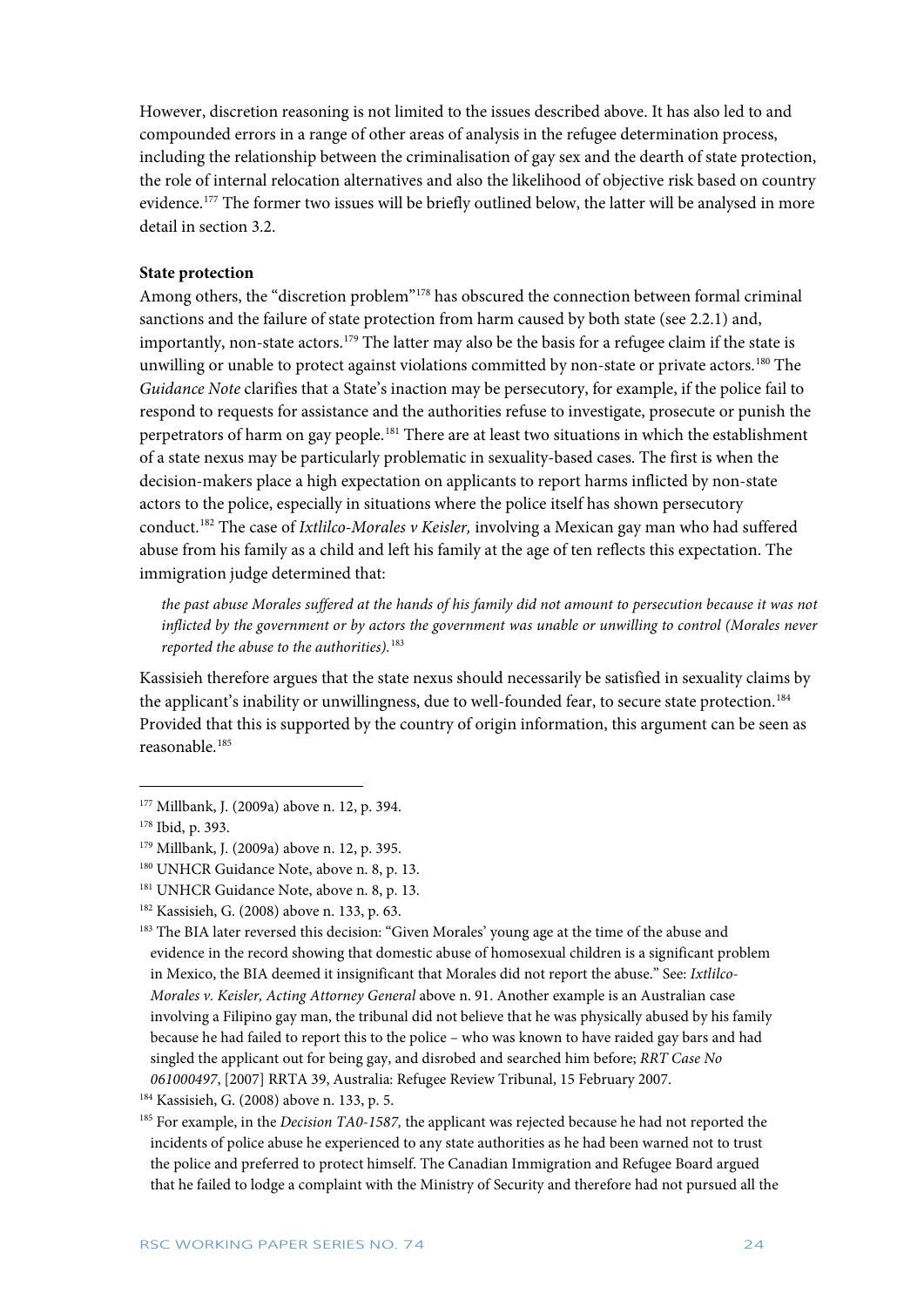Millbank points to the second situation in which the state nexus may be problematic: namely, in cases where it is found that existing legal proscriptions of same-sex conduct are not actually enforced. Such a finding assumes that applicants will not and cannot alert authorities to their sexuality. In the incidence of sexuality-based violence, the victims would clearly be left without state protection as they would be characterised as criminal offenders.<sup>186</sup> So the assumption of state protection ignores in many cases the particular difficulties that gay people face in relation to the state authorities, including anti-gay sentiments in police officers and the consequences of disclosure of sexuality to state officials.

#### **Internal flight alternative**

The question of internal relocation or flight alternative is closely linked to the issues of state protection discussed above. The UNHCR *Guidance Note* adopts relatively clear language on the issue: "As homophobia … often tends to exist nationwide rather than being localized, internal flight alternatives cannot normally be considered as applicable in claims related to sexual orientation..."[187](#page-25-1) It goes on to specify that internal flight is normally not considered relevant where the state is the agent of persecution, and that in cases where the persecutor is a non-state actor, it can be assumed that the state will be unwilling or unable to protect the person concerned in any part of the country.[188](#page-25-2) This position represents progress as compared with its gender-related persecution guidelines, which have been critiqued for discriminating indirectly against women and children, who mainly suffered from persecution from non-State actors.<sup>[189](#page-25-3)</sup>

Millbank warns that in sexuality cases, discretion reasoning has in a number of cases led to implicitly or explicitly assuming that the purpose of relocation was to achieve re-concealment of the sexual orientation rather than to move to a place of actual safety with sufficient state protection.[190](#page-25-4)

In spite of these criticisms, decision-makers continue to base negative asylum decisions on the availability of a flight alternative. The patron of the UK Lesbian and Gay Immigration Group, Angela Mason, stated in May 2010: "It seems that the Home Office are routinely refusing applications on the grounds that lesbians and gay men can go back and be 'discreet' or 'relocate'". [191](#page-25-5) This statement is clearly supported by the 2009 case of *Okoli v Canada*: The Refugee Protection Division found that "an internal flight alternative was available within Nigeria in Lagos City if the Applicant kept his sexual orientation discreet,"[192](#page-25-6) and specified further on that "the

available recourses of state protection open to him. *Decision TA0-1587*, Immigration and Refugee Board of Canada, 31 March 2003.

<span id="page-25-0"></span><sup>186</sup> Millbank, J. (2009a) above n. 12, p. 395.

<span id="page-25-1"></span><sup>&</sup>lt;sup>187</sup> UNHCR Guidance Note, above n. 8, p. 15.

<span id="page-25-2"></span><sup>&</sup>lt;sup>188</sup> UNHCR Guidance Note, above n. 8, p. 15-16.

<span id="page-25-3"></span><sup>189</sup> Edwards, A. (2003) above n. 143, p. 72.

<span id="page-25-4"></span><sup>190</sup> Millbank, J. (2009a) above n. 12, p. 394.

<span id="page-25-5"></span><sup>191</sup> Cited in: Hirsch, A. (2010) 'UK policy on gay and lesbian asylum seekers challenged in supreme court. Laws that mean gays and lesbians can be deported to countries where they face persecution under scrutiny'. *The Guardian*, May 9. Available from:

[http://www.guardian.co.uk/world/2010/may/09/supreme-court-gay-lesbian-asylum-seekers.](http://www.guardian.co.uk/world/2010/may/09/supreme-court-gay-lesbian-asylum-seekers)  (accessed May 20, 2010).

<span id="page-25-6"></span><sup>192</sup> *Okoli v. Canada (Minister of Citizenship and Immigration)*, 2009 FC 332, Canada: Federal Court, 31 March 2009, para. 4.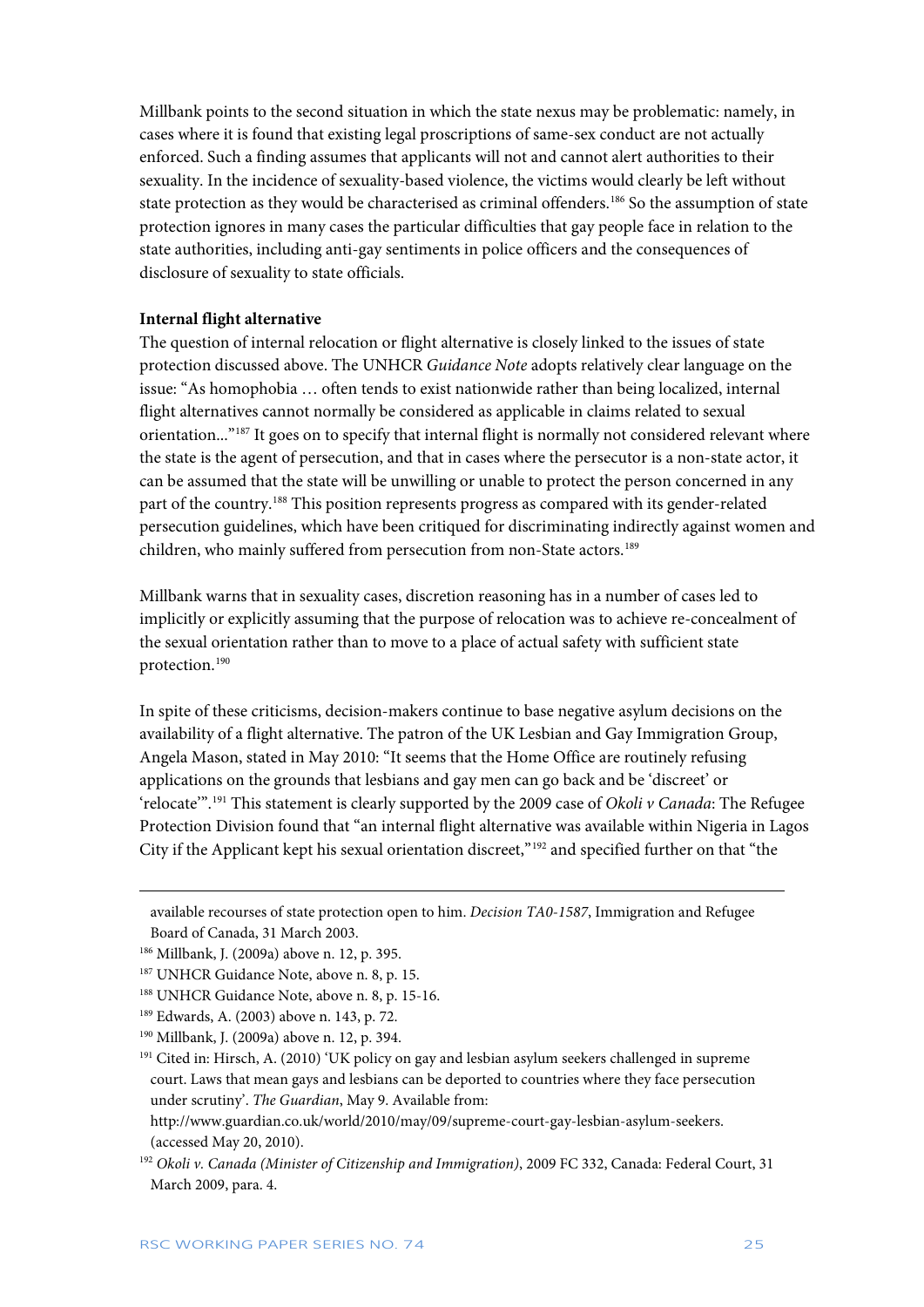Applicant would not have to give up his homosexual identity or lifestyle, just that he would need to be discreet."<sup>[193](#page-26-0)</sup> Such reasoning reflects the sexualised and limited conception of sexual identity described above. It was subsequently overturned by the Canadian Federal Court which recalled that the "Federal Court has repeatedly found such findings [discretion] perverse as they require an individual to repress an immutable characteristic."[194](#page-26-1) This case, as with many others, shows that lower-level court decisions are often not in concordance with existing jurisprudence on sexual orientation issues and such decisions are based on ignorance or heterosexist biases of the decisionmakers. However, only a very small number of cases are appealed as the means to challenge asylum decisions are increasingly reduced.<sup>[195](#page-26-2)</sup> It remains to be seen, whether the recent UK Supreme Court decision in the case of *HJ (Iran)* and *HT (Cameroon)* will influence internal flight decisions in the future: the Supreme Court overturned the tribunal's dismissal of HT's appeal. The tribunal had decided that *HT* could relocate in Cameroon and act discreetly there.<sup>[196](#page-26-3)</sup>

#### **Nexus requirement: "on account of"**

One other consistent obstacle for sexual orientation cases has been the establishment of the link between the fear of persecution and the Convention ground: the fulfilment of the so-called nexus requirement.<sup>[197](#page-26-4)</sup> The persecution of the gay or lesbian person concerned must be "for reasons of" their membership of the particular social group of "gay people". This is particularly important as the group is generally broadly defined and not all members of the group may suffer a risk of persecution (see above, section 2.1). The link may also be satisfied if the risk of serious harm at the hands of a non-state agent is for reasons unrelated to any of the Convention grounds, but the failure of state protection is for reason of a Convention ground.<sup>198</sup> While the intent of the persecutors matters only insofar as the persecutory acts can be attributed to one of the Convention grounds – without the necessity to prove intent to punish $199$  – the intent-reasoning has at times been used for a negative decision. Decision-makers have expected very specific references to sexual orientation, as was the case in *M. S. v Swiss Federal Office of Refugee:* a Russian lesbian had been forced to undergo psychiatric "treatment" for several months and was expelled from her university upon her return. The court argued that as the university did not specify the motives for the exclusion, there was no sufficiently concrete indication to assume that it was intended as a direct or indirect sanction of her homosexuality.[200](#page-26-7) Importantly, the case *Hernandez-Montiel* later established that the applicant is not required to prove that his persecutors were motivated by his or her sexual orientation to the exclusion of all other possible motivations.<sup>[201](#page-26-8)</sup> However, this decision is frequently ignored, as was the case in *Boer-Sedano v Attorney General*. Here, the Court of Appeals overturned a decision from an immigration judge which held that the sex acts the

<span id="page-26-0"></span><sup>193</sup> Ibid, para. 34.

<span id="page-26-1"></span><sup>194</sup> *Okoli v. Canada* above n. 181, para. 36.

<span id="page-26-2"></span><sup>195</sup> Millbank, J. (2009b) above n. 19, p. 2.

<span id="page-26-3"></span><sup>196</sup> *HJ (Iran) and another,* above n. 135, per Sir John Dyson SJC at 131, p. 55.

<span id="page-26-4"></span><sup>&</sup>lt;sup>197</sup> UNHCR Guidance Note, above n. 8, p. 14.

<span id="page-26-5"></span><sup>198</sup> Justice Haines (NZRSAA) *Refugee Appeal No. 71427/99*, 71427/99, New Zealand: Refugee Status Appeals Authority, 16 August 2000, para. 112.

<span id="page-26-6"></span><sup>199</sup> For sexuality-based cases, this was established in *Alla Konstantinova Pitcherskaia v. Immigration and Naturalization Service*, 95-70887, United States Court of Appeals for the Ninth Circuit, 24 June 1997], where a Russian lesbian had been forced to undergo a psychiatric treatment in order to "cure" her of her lesbianism.

<span id="page-26-7"></span><sup>200</sup> *M. S. v Swiss Federal Office of Refugees,* EMARK 1996 Nr. 29, Erw. 2b, Switzerland: Asylum Appeal Commission, 31 July 1995.

<span id="page-26-8"></span><sup>201</sup> *Hernandez-Montiel* above n. 80.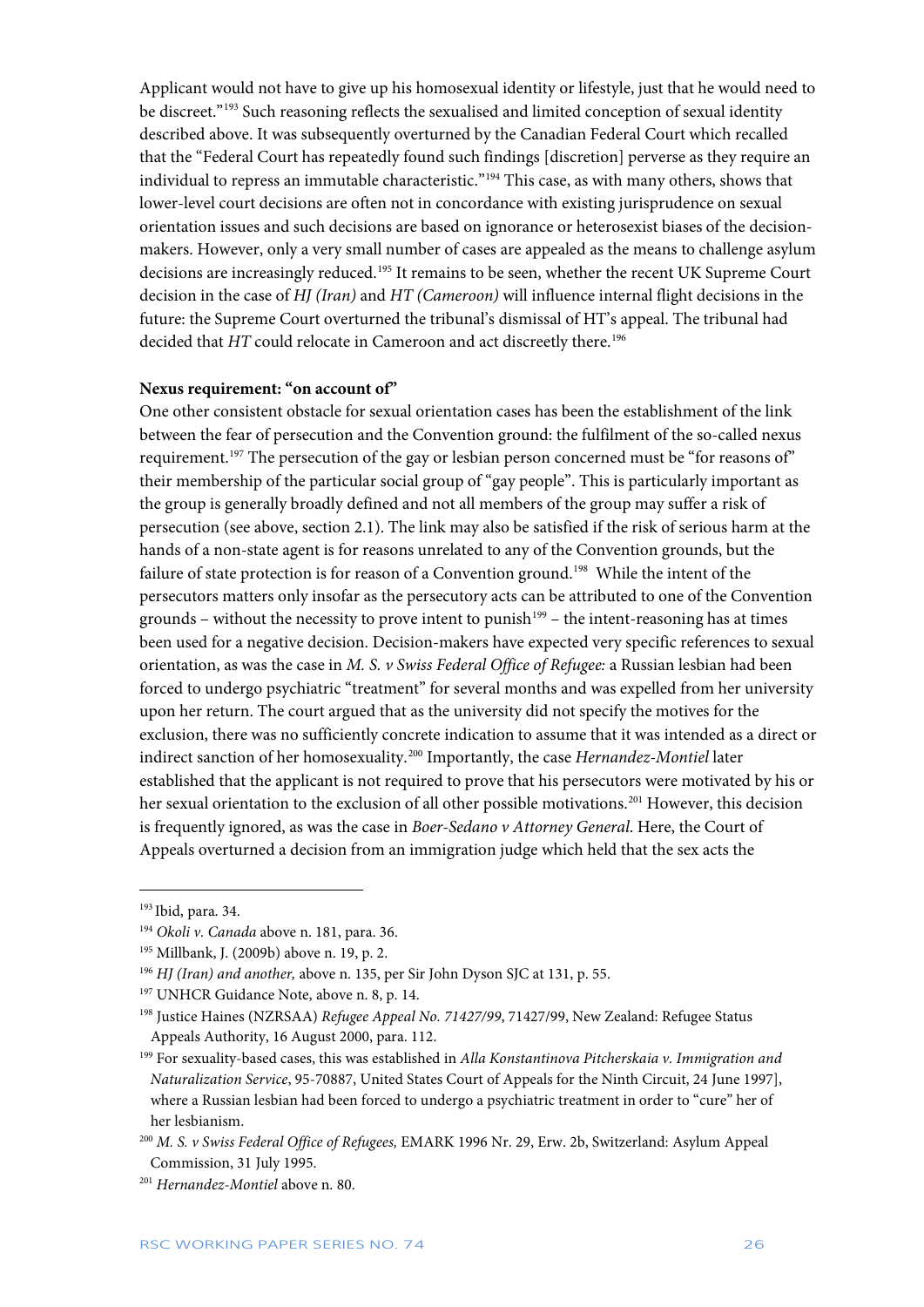applicant was forced to perform by a police officer on nine different occasions were simply the result of a "personal problem" with this officer, and that the applicant therefore failed to establish past persecution on account of a protected basis.[202](#page-27-1) So the nexus requirement may be problematic in sexual orientation cases particularly when the decision-maker refuses to admit homophobic sentiments on the side of the persecutors.

Overall, it can be maintained that interpretation of the persecution element has proven very difficult in sexual orientation cases. Decision-makers are faced with the challenging task of determining whether certain given circumstances amount to persecution – often with an incomplete understanding of either the country conditions and the level and quality of prevailing homophobia, or of the way these conditions may affect a gay person. At the same time such decisions are possibly informed by underlying personal homophobic sentiments, or, at the very least, heterosexist biases.

# <span id="page-27-0"></span>**3 "Well-founded fear" and procedural issues in sexual orientation claims**

After analysing the terms "membership of a particular social group" and "persecution" from the Convention definition of refugees in the previous two sections, the following two sections will look at the terms "fear" and "well-foundedness."[203](#page-27-2) The application of these terms to sexuality-based asylum claims is also connected to a number of particular difficulties, many of which can be attributed to the decision-makers' heterosexist biases and an inability to empathise with same-sexattracted people.

The concept of "fear" is the relevant motive for defining refugees.<sup>[204](#page-27-3)</sup> According to the UNHCR Handbook, there is a subjective as well as an objective element of fear and both elements have to be taken into consideration. Although this distinction is never clearly made, as Noll and other authors have pointed out,<sup>[205](#page-27-4)</sup> it is upheld for the purpose of this paper as it is the basis for most relevant cases. Hence, the establishment of a "well-founded fear" will be split into the (subjective) credibility assessment and the (objective) country of origin information, as suggested by case law. In his research on asylum seekers and sexual orientation in Scandinavia, Hojem found that generally, rejections in Norway as well as in Sweden were due to country of origin information or credibility

<span id="page-27-1"></span><sup>202</sup> *Boer-Sedano v. Alberto Gonzales*, *Attorney General* above n. 90.

<span id="page-27-2"></span><sup>&</sup>lt;sup>203</sup> Note that Gregor Noll harshly criticises the division of "well-founded fear" into a subjective fear and an objective well-foundedness element as suggested by the UNHCR Handbook and commonly employed in the academic debate and in case law. Noll draws attention to the risks and confusion caused by this language in Noll, G**.** (2005) 'Evidentiary Assessment Under the Refugee Convention: Risk, Pain and the Intersubjectivity of Fear', in Noll, G. (ed.) *Proof, Evidentiary Assessment and Credibility in Asylum Procedures*, Martinus Nijhoff. However, as this separation is the basis for most of the relevant cases, it is upheld for the purpose of the analysis of this paper.

<span id="page-27-3"></span><sup>204</sup> UNHCR (1992) above n. 93, para. 37.

<span id="page-27-4"></span><sup>205</sup> Noll, G. (2005) above n. 191.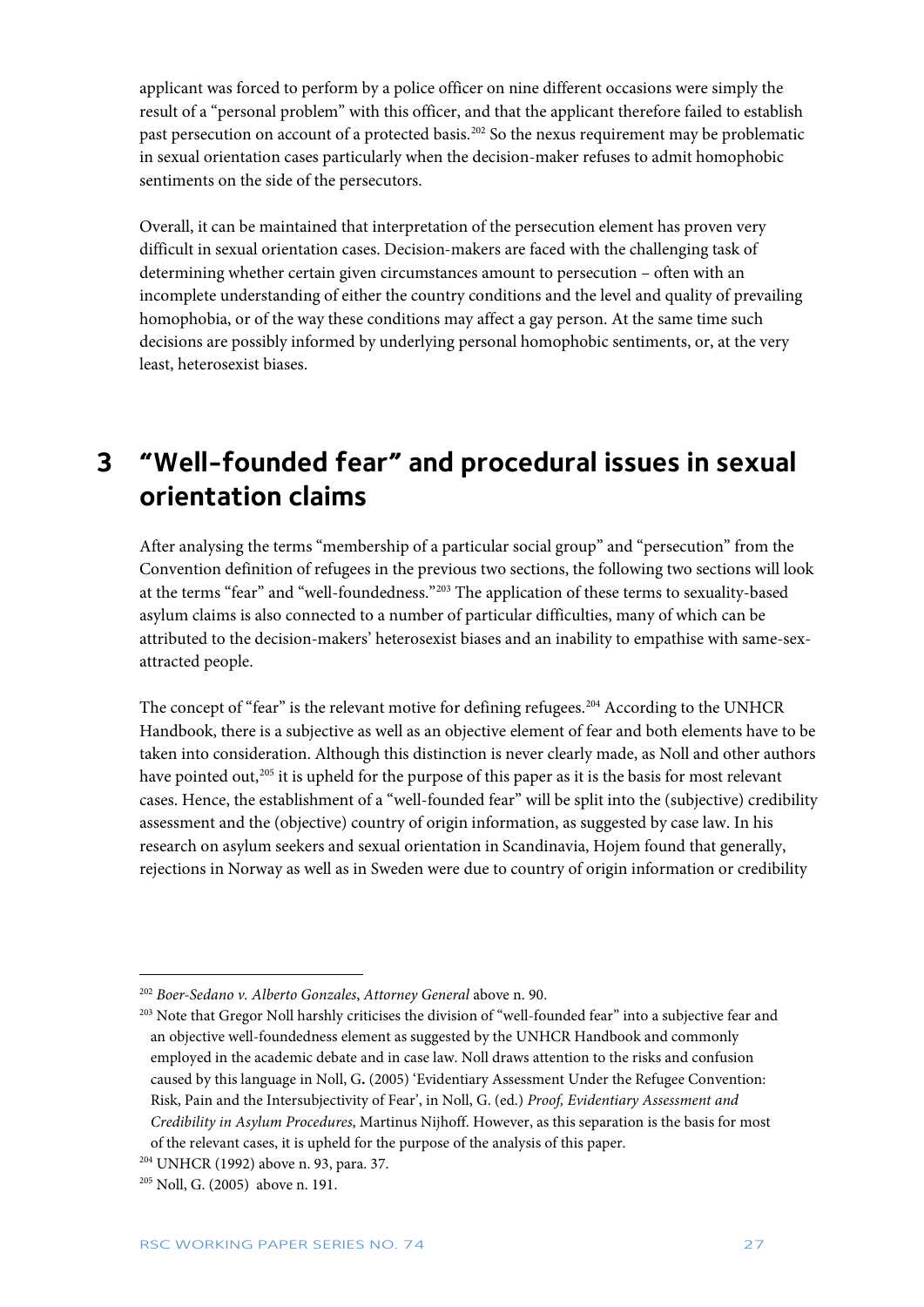issues[.206](#page-28-1) Millbank has recently emphasized the increasingly major role of credibility issues in asylum decisions related to sexual orientation particularly in Australia and the United Kingdom,<sup>[207](#page-28-2)</sup> but also more generally in other receiving countries, including the Unites States and Canada.<sup>[208](#page-28-3)</sup> LaViolette addressed the crucial role of country of origin information for the outcomes of asylum decisions in those four countries in a publication in 2009.<sup>[209](#page-28-4)</sup> The issues of credibility and country of origin information will therefore be analysed below.

#### <span id="page-28-0"></span>**"Fear": Subjectivity and credibility – how to prove sexual orientation**

Credibility is very often an issue of significance in refugee determinations generally. It is "at the core of the asylum process"[210](#page-28-5) and may often be "the single biggest substantive hurdle before applicants beginning the refugee status determination process". [211](#page-28-6) Even in successful claims it is common for some or many aspects to not be believed.<sup>[212](#page-28-7)</sup> A person does not have to be credible to be a refugee: Kagan suggests that a Tutsi fleeing Rwanda in 1994, with an invented and entirely false refugee claim, could still establish a well-founded fear of being persecuted due to independent evidence of her ethnic identity combined with evidence of ongoing ethnic genocide.<sup>[213](#page-28-8)</sup>

While credibility is an issue with asylum claims on any ground, it is of particular importance when it comes to asylum claims based on sexual orientation, which have repeatedly been described as "easy to make and impossible to disprove."[214](#page-28-9) Unlike a Tutsi, who may have some sort of legal document to prove his or her ethnic identity, this is usually not the case for gay claimants. Quoting *Z. v. Secretary of State for the Home Department,* para. 4, Jenni Millbank illustrates the apprehension of false claims: "The real mischief … that is likely to be caused by this allowing his appeal is by encouraging a flood of fraudulent Zimbabwean (and no doubt other) asylum-seekers posing as sodomites."[215](#page-28-10) This apprehension has sometimes led to inhumane and degrading methods in order to assess claimants' sexual orientation: the Czech Republic has only recently, at the beginning of 2010, abolished phallometric testing, where men were shown both homosexual and heterosexual pornography while censors monitored the blood flow to the penis.<sup>[216](#page-28-11)</sup>

The particular quality of sexual orientation cases is that unlike disbelief regarding other aspects of a claimant's narrative, disbelief regarding actual group membership, such as that the applicant really

<span id="page-28-1"></span><sup>206</sup> Hojem, P. (2009) 'Fleeing for Love: Asylum seekers and sexual orientation in Scandinavia', UNCHR New Issues in Refugee Research – Research Paper No. 181. UNHCR Policy Development and Evaluation Service, Geneva. p. 14-15.

<span id="page-28-2"></span><sup>&</sup>lt;sup>207</sup> Millbank, J. (2009a) above n. 12.<br><sup>208</sup> Millbank, J. (2009b) above n. 19.

<span id="page-28-4"></span><span id="page-28-3"></span><sup>209</sup> LaViolette, N**.** (2009a) above n. 19.

<span id="page-28-5"></span><sup>210</sup> Thomas, R. (2006) 'Assessing the Credibility of Asylum Claims: EU and UK Approaches Examined', *European Journal of Migration and Law* 8: 79-96, p. 79.

<span id="page-28-6"></span><sup>211</sup> Kagan, M. (2003) 'Is Truth in the Eye of the Beholder? Objective Credibility Assessment in Refugee Status Determination', *Georgetown Immigration Law Journal* 17: 367-415. p. 368.

<span id="page-28-8"></span><span id="page-28-7"></span><sup>&</sup>lt;sup>212</sup> Millbank, J. (2009a) above n. 12, p. 399.<br><sup>213</sup> Kagan, M. (2003) above n. 198, p. 370. Note that Hathaway makes a similar point in Hathaway, J. and Hicks, W. (2005) 'Is there a Subjective Element in the Refugee Convention's Requirement of Well-Founded Fear?', *Michigan Journal of International Law* 26: 505-562.

<span id="page-28-9"></span><sup>214</sup> Millbank, J. (2009b) above n. 19, p. 4.

<span id="page-28-10"></span><sup>215</sup> Millbank, J. (2009a) above n. 12, p. 398. Upon research, it proved impossible to find the quote in the case *Z v. Secretary of State for the Home Department*, [2004] EWCA Civ 1578, United Kingdom: Court of Appeal (England and Wales), 2 December 2004.

<span id="page-28-11"></span><sup>216</sup> Day, M. (2010) Czechs criticized for 'sexual arousal' tests. *The Telegraph*, 9 Dec 2010.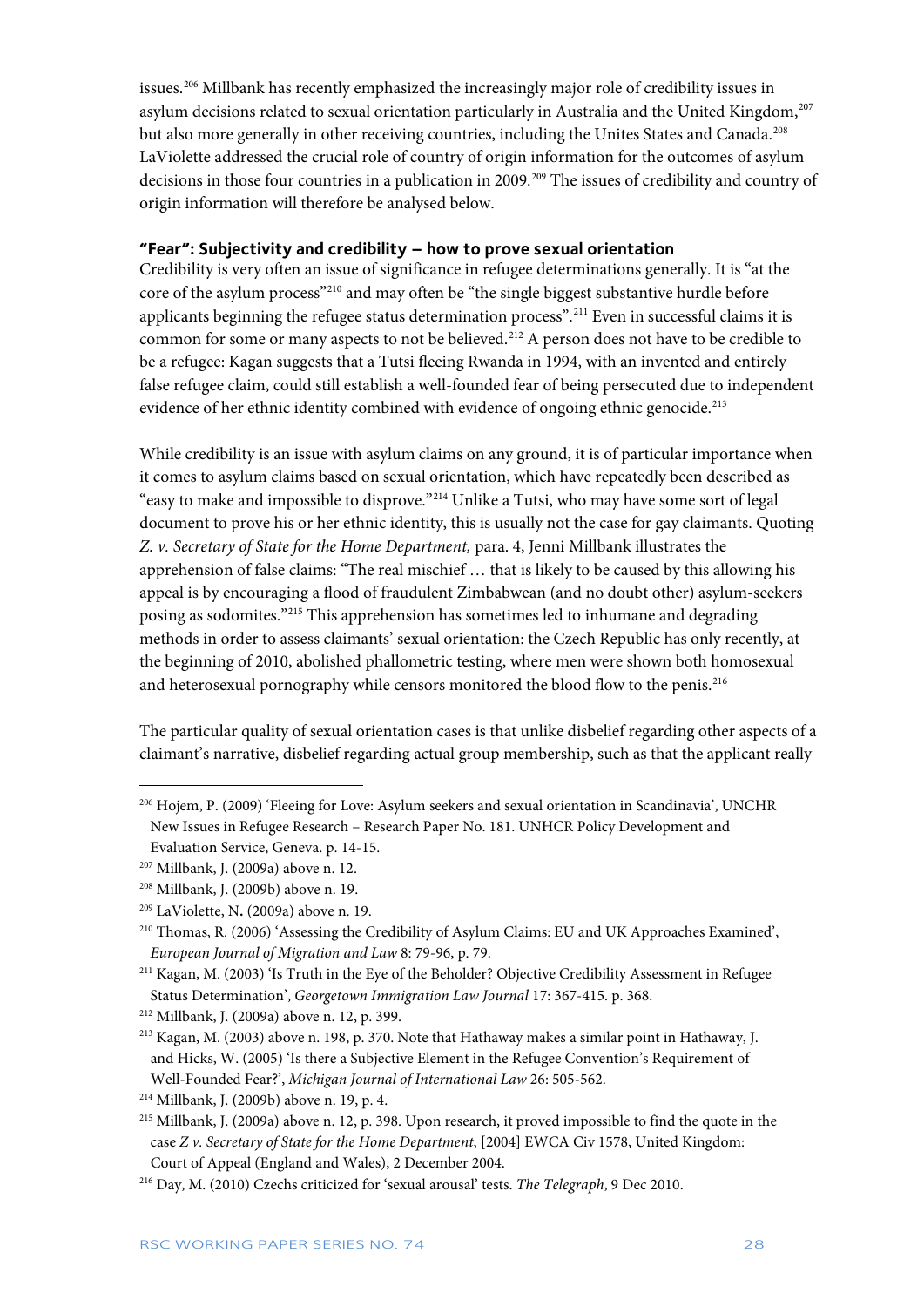is gay, almost always leads to a negative decision.<sup>[217](#page-29-0)</sup> The determination of group membership in cases based on sexuality is further complicated by the fact that as opposed to claims on other grounds such as political opinion, there are usually no external or objective indicators of the applicant's membership of the group.<sup>[218](#page-29-1)</sup> Even women's claims can be considered as easier in this respect. In *Islam and Shah*, the question was whether "Pakistani women" could constitute a particular social group, whereas their identification as women was never in doubt.<sup>[219](#page-29-2)</sup> In the *Guidance Note,* the UNHCR states quite simply that:

*[s]elf-identification as LGBT should be taken as an indication of the individual's sexual orientation. … Where the applicant is unable to provide evidence as to his or her sexual orientation and/or there is lack of sufficiently specific country of origin information the decision-maker will have to rely on that person's*  testimony alone.<sup>[220](#page-29-3)</sup>

The Note further instructs decision-makers not to rely on stereotypical images, to accept that there may not be any previous same-sex relationships, and that claimants may have been married, and to be aware that applicants may not always know that sexual orientation can constitute the basis for refugee status and that they may be reluctant to talk about such intimate matters.<sup>221</sup> Unfortunately, this section of the *Guidance Note* does not provide decision-makers with any tools to facilitate the credibility assessment in sexual orientation claims other than a quote from the *UNHCR Handbook* noting that "if the applicant's account appears credible, he [or she] should, unless there are good reasons to the contrary, be given the benefit of the doubt."[222](#page-29-5) Accordingly, LaViolette found that questions about credibility are not appropriately addressed in the *Guidance Note.*[223](#page-29-6)

Sexual orientation is rarely a visible characteristic but rather one that has to be revealed.

<span id="page-29-0"></span><sup>217</sup> This was the case for example in *SZMDS* v *Minister for Immigration and Citizenship*, decided in 2009. The tribunal did not believe that a Pakistani claimant was gay because he made a visit to Pakistan to see his children instead of travelling directly from the United Arab Emirates to Australia to seek asylum, although the Federal Court overturned this decision on judicial review as based on no evidence and consisting of inferences of fact; *SZMDS v. Minister for Immigration and Citizenship*, [2009] FCA 210, Australia: Federal Court, 10 March 2009. Similarly, the 2008 case *SZGUP* v *Minister for Immigration and Citizenship,* involved a claimant from Bangladesh who was not deemed a credible gay, since he began his gay rights advocacy work only after his release from the detention centre. This decision was upheld by the Australian Federal Court: *SZGUP v. Minister for Immigration and Citizenship*, [2008] FCA 183, Australia: Federal Court, 29 February 2008.

<span id="page-29-1"></span><sup>218</sup> Millbank, J. (2009a) above n. 12, p. 399.

<span id="page-29-2"></span><sup>219</sup> *Islam and Shah* above n. 55.

<span id="page-29-3"></span><sup>220</sup> UNHCR Guidance Note, above n. 8, p. 16.

<span id="page-29-4"></span><sup>221</sup> Ibid, p. 16-17.

<span id="page-29-5"></span><sup>&</sup>lt;sup>222</sup> Ibid, p. 16, citing the UNHCR Handbook above n. 93, para. 196, which reads as follows: "It is a general legal principle that the burden of proof lies on the person submitting a claim. Often, however, an applicant may not be able to support his statements by documentary or other proof, and cases in which an applicant can provide evidence of all his statements will be the exception rather than the rule. In most cases a person fleeing from persecution will have arrived with the barest necessities and very frequently even without personal documents. Thus, while the burden of proof in principle rests on the applicant, the duty to ascertain and evaluate all the relevant facts is shared between the applicant and the examiner. Indeed, in some cases, it may be for the examiner to use all the means at his disposal to produce the necessary evidence in support of the application. Even such independent research may not, however, always be successful and there may also be statements that are not susceptible of proof. In such cases, if the applicant's account appears credible, he should, unless there are good reasons to the contrary, be given the benefit of the doubt."

<span id="page-29-6"></span><sup>223</sup> LaViolette, N. (2009b) above n. 13, p. 5.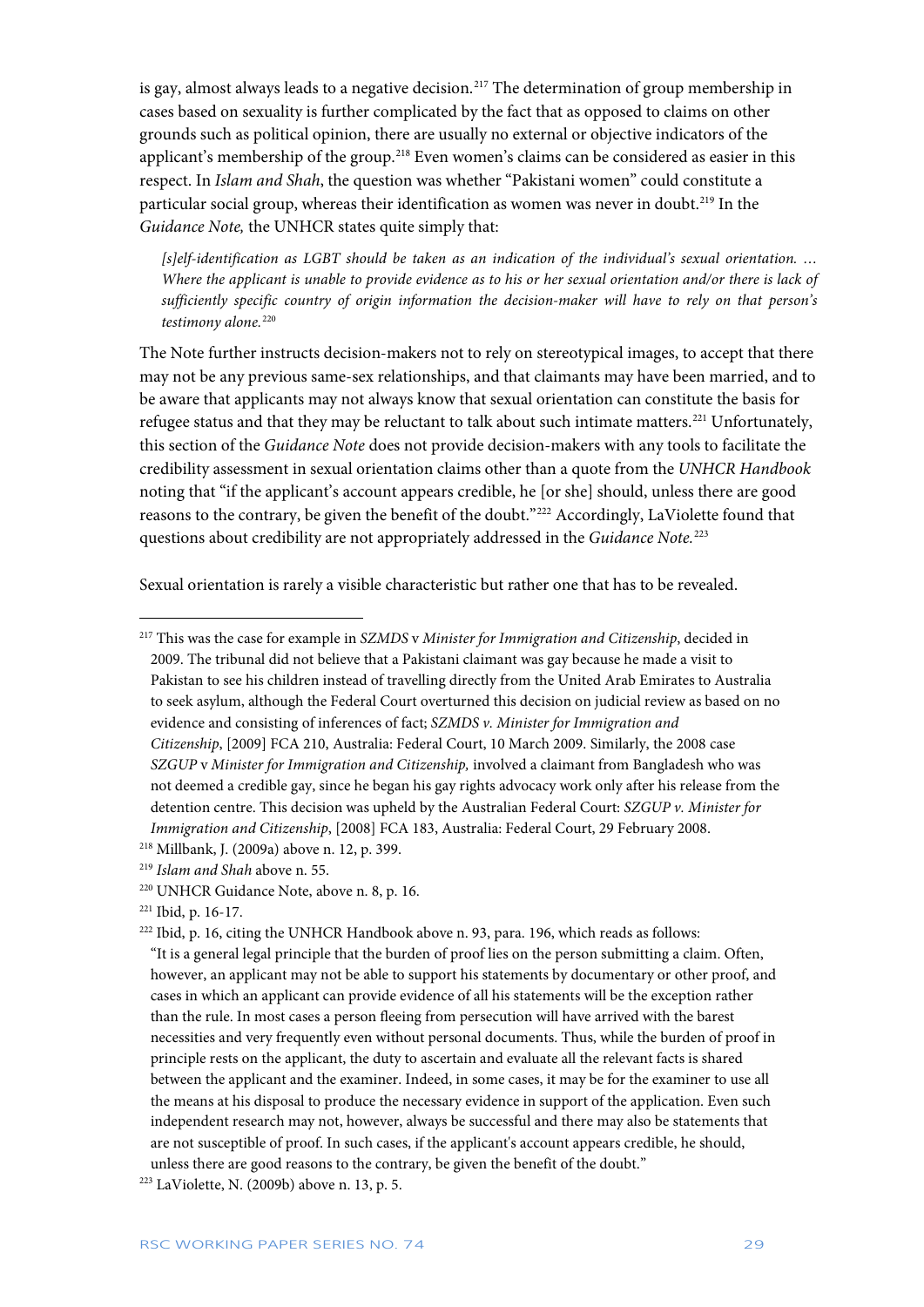Consequently, sexual orientation claims depend upon the presentation of a very internal form of self identity.<sup>[224](#page-30-0)</sup> Whether this presentation of self then leads to a successful claim depends entirely on the question whether or not the decision-maker finds it to be credible – which, in turn, much depends on his or her knowledge about issues of sexuality and possible biases he or she might have. Several tools are usually used by adjudicators to assist them in their decision-making, including the use of corroborative evidence and an assessment of demeanour, consistency and plausibility. All of these elements will now be examined with respect to sexuality-based cases.

#### **Corroborative evidence**

One of the difficult issues concerning the credibility assessment is the role of corroborative evidence that supports the applicant's claims. The *Guidance Note* clearly rules out a requirement of corroborative evidence:

*While some applicants will be able to provide proof of their LGBT status, for instance through witness statements, photographs or other documentary evidence, they do not need to document activities in the country of origin indicating their different sexual orientation or gender identity.*[225](#page-30-1)

In practice, the use of such corroborative evidence is indeed double-edged. McGhee cites the case of Ioan Vraciu, who was determined as being an inauthentic gay as a result of a lack of evidence to support his self-declaration.<sup>[226](#page-30-2)</sup> He also cites the case of Mr. X, who was subjected to disbelief in his first trial but whose gay status was determined as credible on review. This was based not only on the applicant's self-declaration of being gay but also on the corroborative evidence of his identity presented, including a witness, membership of a "homosexual" organisation, letters and correspondence and an injunction addressed to a former male partner.<sup>[227](#page-30-3)</sup> However, Berg and Millbank found that paradoxically, although decision-makers claim to prefer "objective verification", such evidence is often disregarded as self-serving or staged.<sup>[228](#page-30-4)</sup> Macklin sees it as a circle:

*The result is that claimants are damned if they do not produce the documents (failing to discharge burden of proof) and damned if they do (the documents turn out to be false, or are discounted on the assumption that genuine documents containing false information can be obtained illicitly anyway).*[229](#page-30-5)

In sexual orientation cases, such documents may include papers confirming membership of a gay and lesbian association, or similar documentation of gay activism.[230](#page-30-6) In many cases, however, the applicant may not have such documentation, especially if he or she was not politically active. To support sexual orientation claims it is therefore quite common that applicants provide medical or psychological reports. In *SZMDS*, the applicant provided a report from his general practitioner, attesting to his sexual orientation. According to the applicant, the tribunal seemed to assume that the report was forged or concocted and dismissed it as evidence:

<span id="page-30-0"></span> $224$  Berg, L. and Millbank, J. (2009) above n. 29, p. 196 and 198.

<span id="page-30-2"></span><span id="page-30-1"></span><sup>&</sup>lt;sup>225</sup> Guidance Note, p. 16.  $^{226}$  McGhee, D. (2001) above n. 113, p. 30.

<span id="page-30-3"></span><sup>227</sup> Secretary of State for the Home Department v. "S" (75349) 1995, unreported, cited in: McGhee, D. (2001) above n. 113, p. 31.

<span id="page-30-4"></span><sup>228</sup> Berg, L. and Millbank, J. (2009) above n. 29, p. 198.

<span id="page-30-5"></span><sup>229</sup> Macklin, A. (1998) 'Truth and Consequences: Credibility Determination in the Refugee Context', Conference Paper, *International Association of Refugee Law Judges*, Ottawa, Canada, 14-16 October 1998, p. 136.

<span id="page-30-6"></span><sup>230</sup> For example, in *SZGUP*, the applicant had given an interview in a magazine on homosexuality and was also involved with an organization called "Community Action Against Homophobia". *SZGUP v Minister for Immigration and Citizenship* above n. 204.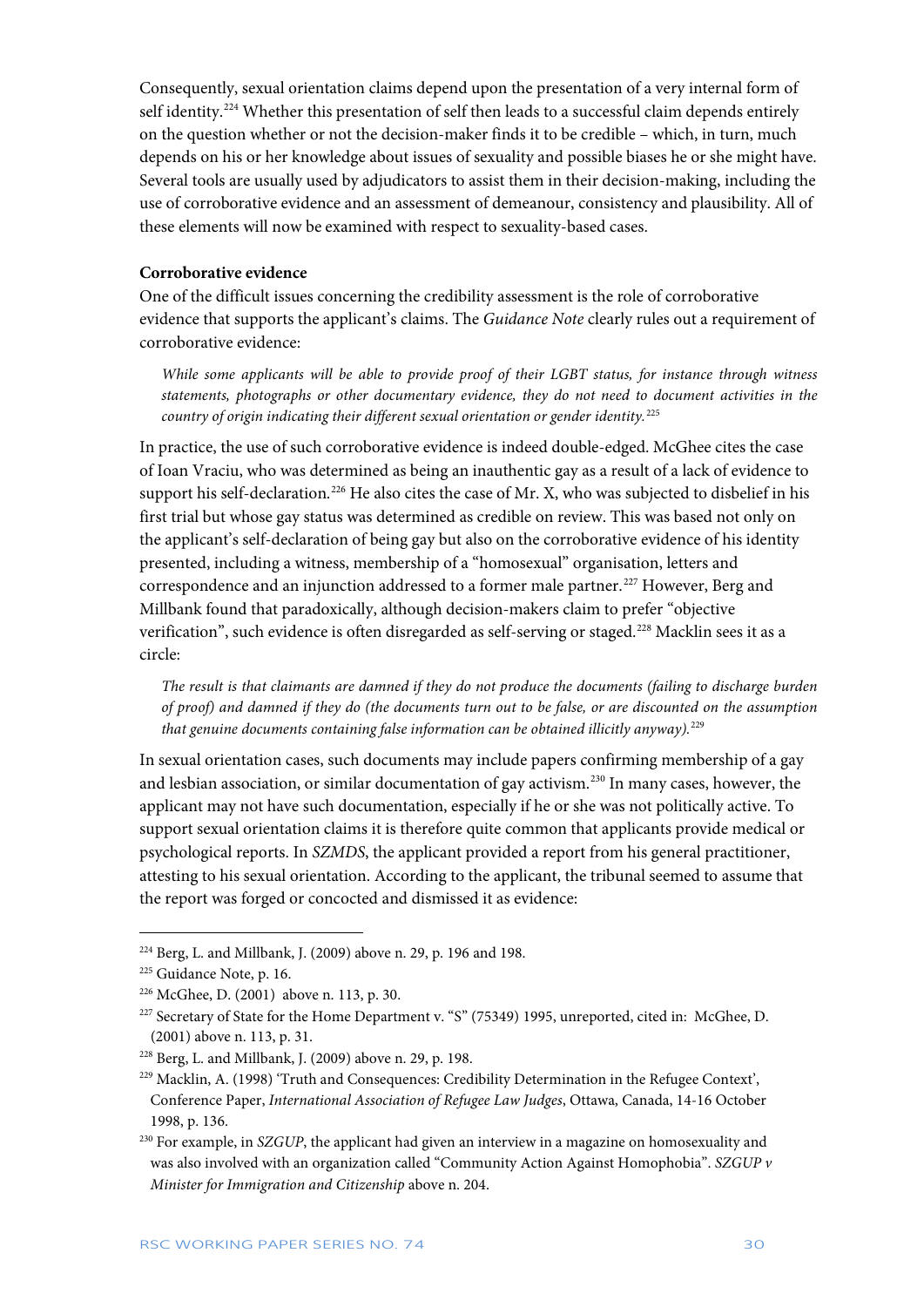*The Tribunal notes that [the doctor's] findings are based primarily on the applicant's own evidence, the letterhead on which the report appears contains a spelling error, as does the report itself. For these reasons the Tribunal gives the report no weight.*[231](#page-31-0)

In some cases, such medical or psychological evidence is not brought forth by the applicant but requested by the decision-makers; this was especially true for the earlier decisions. This also causes the problem, both conceptual as well as political, of identifying same-sex attraction as a medical condition equivalent to other illnesses or trauma. The most prominent example of this is the case cited before of Ioan Vraciu, a Romanian gay man who was asked by a lawyer from the Home Office to undergo an anal examination by a medical doctor to prove his sexual orientation.<sup>[232](#page-31-1)</sup> LaViolette criticizes the use of such attempts to verify an applicant's sexual orientation as questionable at best, as no consensus exists in the scientific, medical, and social science field about the factors that determine a person's sexual orientation.<sup>233</sup>

Given these difficulties related to corroborative evidence, particularly in sexuality-related refugee cases, such claims are often entirely founded on the applicant's own testimony of self-identity which is then weighed against available country of origin evidence (see section 3.2).<sup>[234](#page-31-3)</sup> In that sense, the outcome of the claim depends on the decision-maker as much as on the claimant and the facts – he or she decides whether or not to believe this tale of self-identity. This is where heterosexist biases, pre-conceived conceptions or stereotypes held by decision-makers play a very important, and mostly unfavourable, role for the claimants, as credibility determination is "necessarily and inexorably subjective". [235](#page-31-4) Earl Russell puts it down to this: "Credibility is a way by which the interviewer is able to express his ignorance of the world. What he finds incredible is what surprises him."[236](#page-31-5)

In the literature on credibility assessments in refugee status determination, there are three key areas that usually guide the decisions of the adjudicators: demeanour, consistency and plausibility.[237](#page-31-6) Millbank critically applies them to the context of refugee claims relating to sexual orientation.[238](#page-31-7) Each of these elements will now be briefly highlighted below.

#### **Demeanour**

1

The stereotypical demeanour of a truth teller includes direct eye contact, straightforward answers without hesitations and the portrayal of an appropriate amount of emotions.<sup>[239](#page-31-8)</sup> A typical liar, on

<span id="page-31-0"></span><sup>231</sup> The Federal Court upheld this decision with a rather obscure reasoning, *SZMDS v Minister for Immigration and Citizenship* above n. 204, para. 16 and 19.

<span id="page-31-1"></span><sup>&</sup>lt;sup>232</sup> However, a physical examination of the applicant was avoided as Mr Vraciu was requested to undergo a psychiatric examination instead. For a critique of this case see: McGhee, D. (2000)

<sup>&#</sup>x27;Accessing Homosexuality: Truth, Evidence and the Legal Practices for Determining Refugee Status – The Case of Ioan Vraciu', *Body and Society* 6(1): 29-50.

<span id="page-31-2"></span><sup>233</sup> LaViolette, N. (1997) above n. 130, p. 36.

<span id="page-31-3"></span><sup>234</sup> Berg, L. and Millbank, J. (2009) above n. 29, p. 198.

<span id="page-31-4"></span><sup>235</sup> Macklin, A. (1998) above n. 216, p. 140.

<span id="page-31-5"></span><sup>236</sup> Cited in: Thomas, R. (2006) above n. 198, p. 91.

<span id="page-31-6"></span><sup>&</sup>lt;sup>237</sup> See for example: Coffey, G. (2003) 'The Credibility of Credibility Evidence at the Refugee Review Tribunal' *International Journal of Refugee Law* 15: 377-417; Kagan, M. (2003) above n. 199, and Macklin, A. (1998) above n. 216.

<span id="page-31-7"></span><sup>238</sup> Millbank, J. (2009b) above n. 19, p. 6-22.

<span id="page-31-8"></span><sup>239</sup> Macklin, A. (1998) above n. 216, p. 137.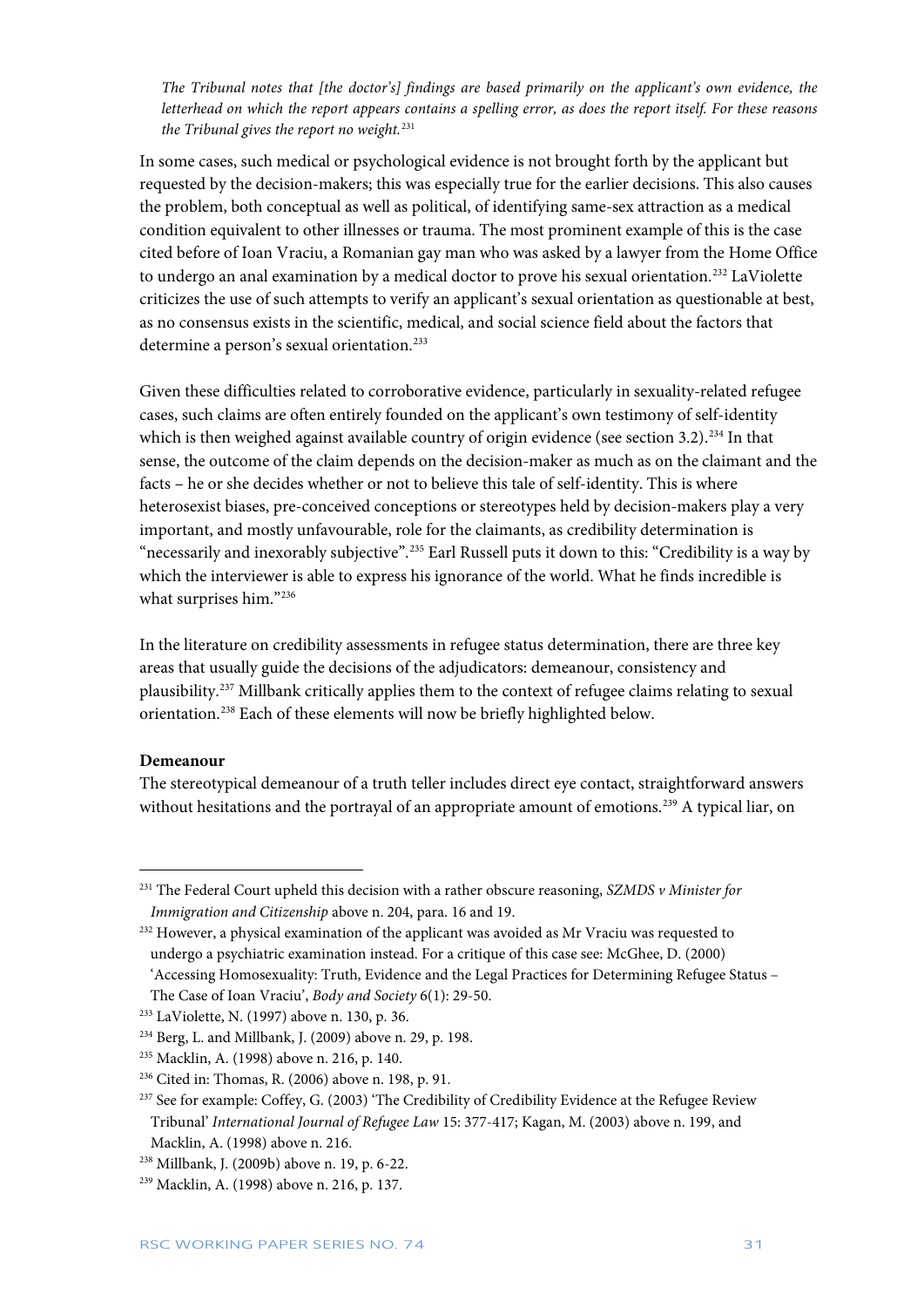the other hand, is gaze-aversive and makes many body movements.<sup>[240](#page-32-0)</sup> Macklin calls it "dangerous at best and misleading at worst to rely on a uniform set of cues as demonstrative of credibility".<sup>[241](#page-32-1)</sup> Millbank notes that although this position is widely accepted, decision-makers clearly continue to revert to it.<sup>[242](#page-32-2)</sup> This may be particularly detrimental for gay applicants, as there are numerous stereotypes around sexual orientation: rigid notions of gay identity may consciously or even subconsciously shape decision-makers' approaches to sexuality in asylum claims.<sup>[243](#page-32-3)</sup> Although overt reliance on appearance as a basis for decisions has been infrequent in recent years, and more likely to be used in support of positive positions, sporadic references to "effeminate voice and manner" or "looking gay" can be found at the tribunal level in Canada, which suggests that decision-makers consider appearance for both negative and positive assessments of credibility without necessarily revealing it in their reasons.<sup>[244](#page-32-4)</sup>

Such a generalisation is difficult to defend, particularly as it completely ignores different cultural ways in which men and women behave. Research findings indicate that non-verbal behaviour is primarily culturally determined, and therefore must be interpreted with the help of knowledge about relevant ethnic or cultural backgrounds, i.e., what may be seen as effeminate in one culture may be interpreted differently in another. However, Granhag et al. have shown that the Swedish Migration Board personnel believe that non-verbal behaviour is both culturally determined and *universal*. [245](#page-32-5) This belief may explain in part why adjudicators continue to revert to demeanour in their decisions in spite of clear legal guidance in many countries to the contrary.

Even more problematic for the particularly sensitive issues of sexuality are the so-called "objective" elements of demeanour, such as frankness and spontaneity.<sup>[246](#page-32-6)</sup> A gay claimant's ability to be frank and open in answering questions about sexuality and relationships may be restrained by internalised shame and embarrassment.<sup>[247](#page-32-7)</sup> Repressive social norms and negative experiences may lead an applicant to self-denial or strategies to "pass" as straight.<sup>[248](#page-32-8)</sup>

Coffey warns that the manner of presentation and subtle aspects of demeanour may affect the weighing of substantive evidence in unacknowledged ways.<sup>[249](#page-32-9)</sup> In *Kathiresan v Minister for Immigration and Multicultural Affairs*, Gray J found that different cultural backgrounds, the use of interpreters and foreign languages constituted risks in the reliance on demeanour in credibility

<span id="page-32-0"></span><sup>&</sup>lt;sup>240</sup> Granhag, P. A.; Strömwall, L. and Hartwig, M. (2005) 'Granting Asylum or Not? Migration Board Personnel's Beliefs about Deception', *Journal of Ethnic and Migration Studies* 31(1): 29-50, p. 44.

<span id="page-32-1"></span><sup>241</sup> Macklin, A. (1998) above n. 216, p. 138.

<span id="page-32-2"></span><sup>242</sup> Millbank, J. (2009b) above n. 19, p. 7.

<span id="page-32-3"></span><sup>243</sup> Berg, L. and Millbank, J. (2009) above n. 29, p. 217.

<span id="page-32-4"></span><sup>244</sup> Millbank, J. (2009b) above n. 19, p. 7. The case of *Halmenschlager* v *Holder,* involving a gay man from Brazil seeking asylum based on his sexual orientation in the United States is one example where the applicant was repeatedly described as having "effeminate traits" and being "very feminine", even by the US Court of Appeals; *Halmenschlager v Holder,* above n. 90, p. 11-12.

<span id="page-32-5"></span><sup>245</sup> Granhag, P. A.; Strömwall, L. and Hartwig, M. (2005) above n. 227, p. 44.

<span id="page-32-6"></span><sup>&</sup>lt;sup>246</sup> This may be illustrated by two dissimilar cases, cited by Millbank from her research. In one case the claimant was disbelieved because he was vague and hesitant when asked how an invitation to tea developed to a situation of sexual intimacy, whereas in the other one, the claimant was considered too relaxed and jovial when talking about his experiences. See: Millbank, J. (2009b) above n. 19, p. 7 and 9.

<span id="page-32-7"></span><sup>247</sup> Kassisieh, G. (2008) above n. 133, p. 22.

<span id="page-32-8"></span><sup>248</sup> Berg, L. and Millbank, J. (2009) above n. 29, p. 200-201.

<span id="page-32-9"></span><sup>249</sup> Coffey, G. (2003) above n. 224, p. 387.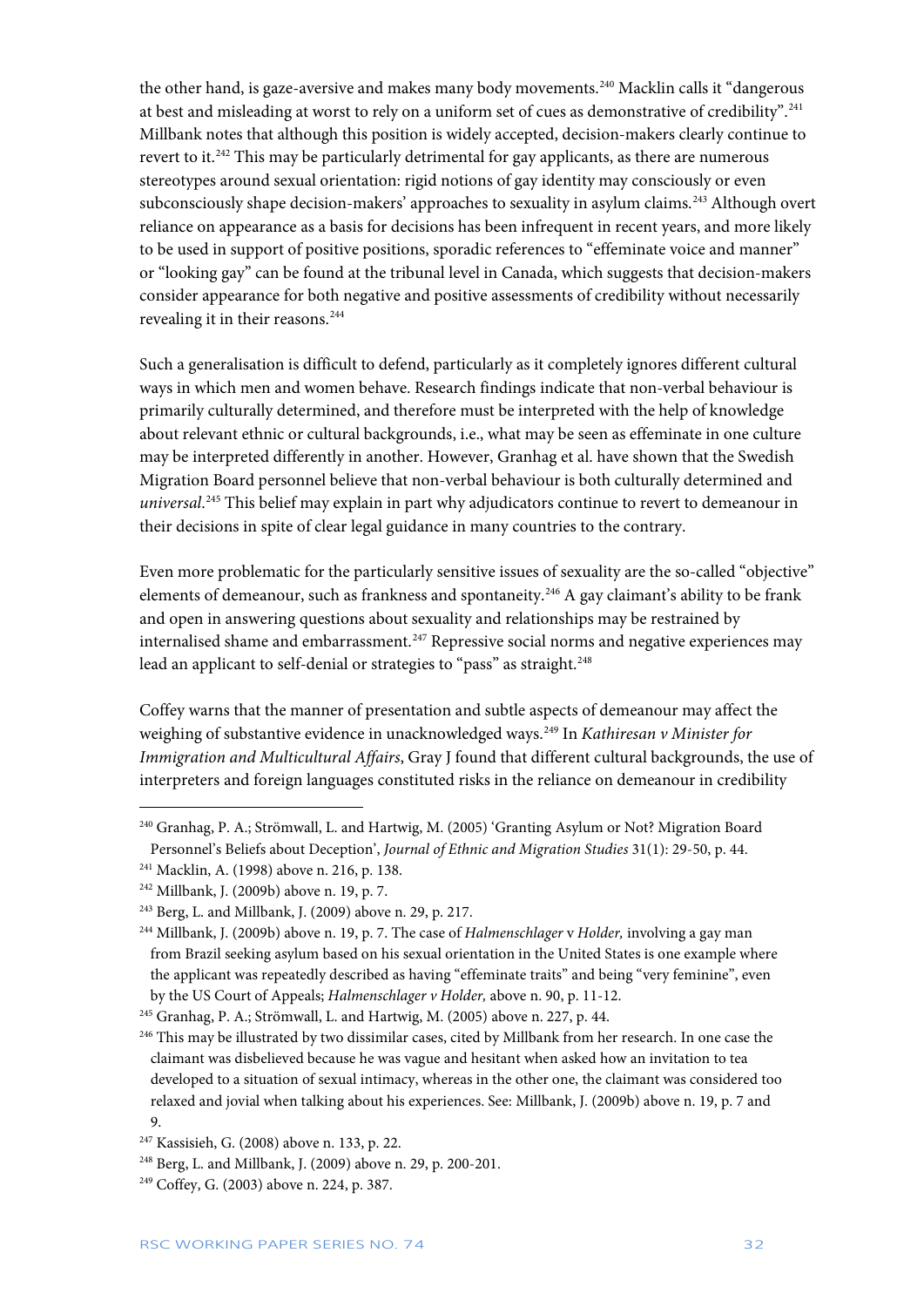assessments: "It is all too easy for the 'subtle influence of demeanour' to become a cloak, which conceals and unintended, but nonetheless decisive bias."[250](#page-33-0)

Kagan points out that even without cultural and linguistic differences, interpretations of demeanour are poor indicators of whether someone is telling the truth.<sup>[251](#page-33-1)</sup> The particular difficulty in the case of gay applicants is that in addition to possible language, culture and gender differences, there is frequently a difference in sexual orientation.<sup>[252](#page-33-2)</sup> Stereotypes concerning gay people and their lives persistently surface in the hearings and assessments of claims.<sup>[253](#page-33-3)</sup> LaViolette prepared training and guidance material on sexual orientation and the Refugee Determination Process for the Canadian Immigration and Refugee Board which contain advice for decision-makers on how to question a claimant about their group membership.[254](#page-33-4) Here she argues that questions about the personal experience of being gay in a predominantly heterosexual society provide the strongest basis for assessing credibility with respects to group membership, though such questioning must exclude intensely personal inquiry, such as details of sexual activity.<sup>[255](#page-33-5)</sup> While this is certainly the only respectful way to conduct the determination process, it does not make the case for the decision-maker any easier: LaViolette herself recognises at another instance that there is "no uniform way in which lesbians and gay men recognize and act on their sexual orientation."<sup>[256](#page-33-6)</sup>

Moreover, these "personal experiences" then frequently encounter pre-formed expectations on the side of the decision-makers as to how gay identity is understood, experienced and expressed by applicants from a widely diverse range of cultures and backgrounds.<sup>[257](#page-33-7)</sup> In its extreme, this preformed expectation of gay identity may even favour false narratives as they are likely to equally rely on clichés. These are often based on what Berg and Millbank, following the Australian psychologist Vivienne Cass, refer to as the staged model of homosexual identity formation as the basis of the expected standard "coming out" story.<sup>[258](#page-33-8)</sup>

Accordingly, in *SZMDS,* the Pakistani claimant, who had been married since 1991 and had four children with his wife, was disbelieved when stating that he started to develop an attraction to members of the same sex only in 2005.<sup>[259](#page-33-9)</sup> A clear and straightforward narrative that begins at a young age is certainly easier to handle for decision-makers than a man who had been married for almost fifteen years and fathered four children, as in the case of *SZMDS*. [260](#page-33-10)

<span id="page-33-0"></span><sup>250</sup> *Sivaganeshan Kathiresan v Minister for Immigration & Multicultural Affairs* [1998] 159

FCA, Australia: Federal Court, 4 March 1998.

<span id="page-33-1"></span><sup>251</sup> Kagan, M. (2003) above n. 199, p. 379.

<span id="page-33-2"></span><sup>252</sup> Millbank, J. (2002) above n. 159.

<span id="page-33-3"></span><sup>253</sup> Kassisieh, G. (2008) above n. 133, p. 22.

<span id="page-33-4"></span><sup>&</sup>lt;sup>254</sup> LaViolette, N. (2004b) Sexual Orientation and the Refugee Determination Process: Questioning a Claimant about their Membership in the Particular Social Group, prepared for the Immigration and Refugee Board.

<span id="page-33-5"></span><sup>255</sup> Ibid, p. 5.

<span id="page-33-6"></span><sup>&</sup>lt;sup>256</sup> LaViolette, N. (2004a) 'Coming Out to Canada: The Immigration of Same-Sex Couples under the Immigration and Refugee Protection Act', *McGill Law Journal* 49: 969-1003, p. 996.

<span id="page-33-7"></span><sup>257</sup> Kassisieh, G. (2008) above n. 133, p. 22-29

<span id="page-33-8"></span><sup>258</sup> Berg, L. and Millbank, J. (2009) above n. 29, p. 206-207.

<span id="page-33-9"></span><sup>259</sup> *SZMDS v Minister for Immigration and Citizenship* above n. 204, para. 3. Note, however, that this disbelief was justified by other (unconvincing) reasons than the development of his sexual identity, which were later overturned by the Federal Court as inferences of fact.

<span id="page-33-10"></span><sup>260</sup> See also the case of *SZAKD* [2004], where a Hungarian man in Australia said that he was still confused about his sexual identity, because he had sex with women before making his first gay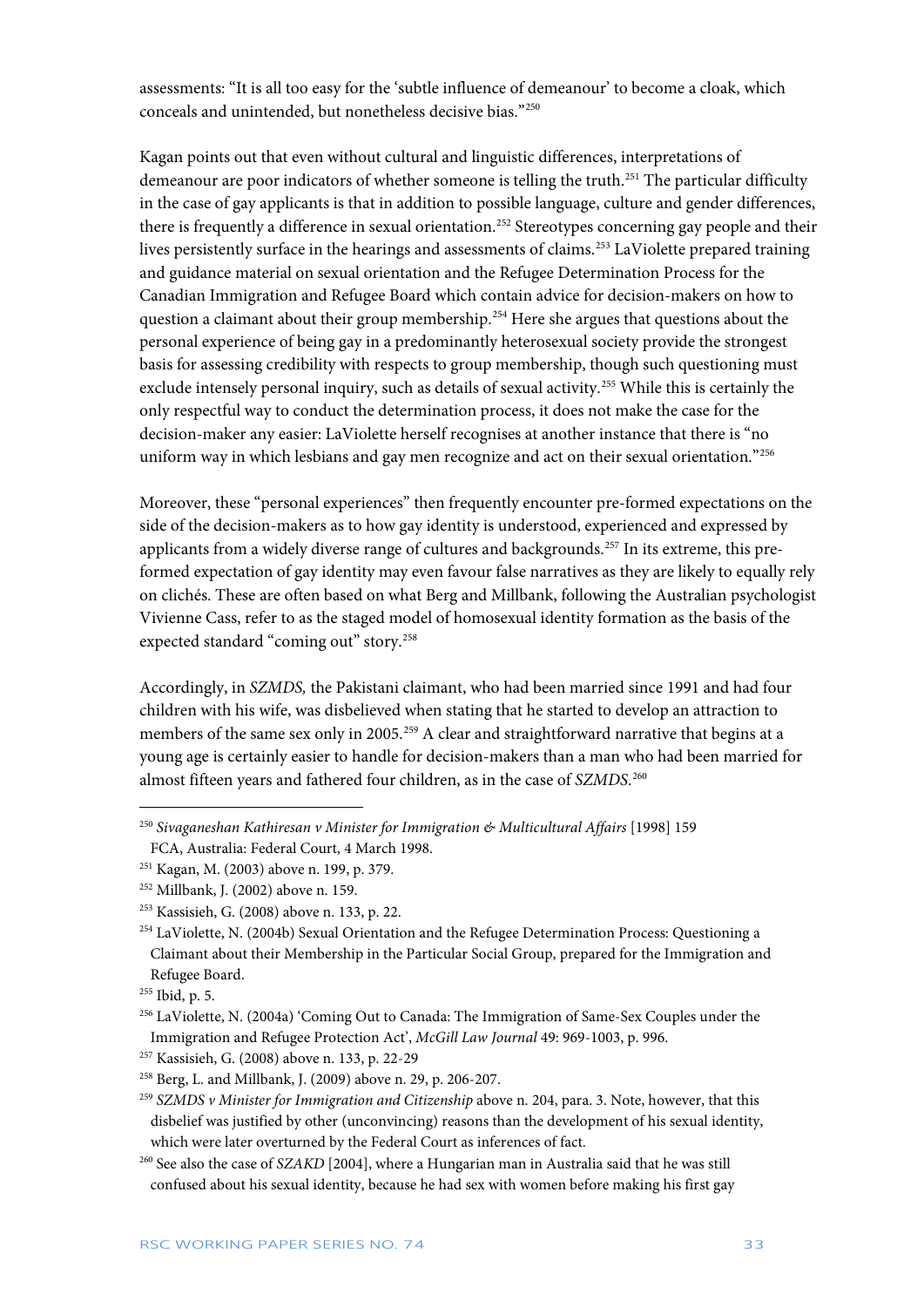#### **Consistency**

Next to demeanour, the other two tools that decision-makers usually use are consistency and plausibility. According to Kagan, inconsistencies are the most widely cited reason for rejecting refugee applicants' credibility.[261](#page-34-0) Consistency basically means the absence of contradictions.[262](#page-34-1) Refugee decision-makers heavily rely on consistency, and more specifically contradictions, in their credibility assessments, although they generally acknowledge that contradiction is inevitable in almost all cases. [263](#page-34-2) In fact, contradictions frequently occur because claimants are repeatedly questioned in different ways about their claims.<sup>[264](#page-34-3)</sup> Moreover, existing research shows that "deceptive consecutive statements are consistent to at least the same extent as truthful ones."[265](#page-34-4) Stress, shame, depression and trauma, as well as the passage of time, negatively affect the ability to recall.<sup>[266](#page-34-5)</sup> Millbank therefore suggests that using inconsistency as a key criterion for assessing credibility is likely to lead to erroneous conclusions of deception where applicants have suffered post-traumatic stress and delays in the assessment of their claims.[267](#page-34-6) In *Okoli* v *Canada,* the Federal Court overturned the judgment of the Canadian Refugee Protection Division that the applicant was not credible because of inconsistencies and contradictions in his testimony, namely as to the frequency and details of beatings he claimed to have suffered. The applicant explained the inconsistencies found were the result of his fear upon arrival, incompetent counsel by his lawyer and memory problems: the incidences had all happened several years before.<sup>[268](#page-34-7)</sup>

Kassisieh draws attention to the fact that sexual identity development is very complex. [269](#page-34-8) The simplistic and essentialist expectation that sexual orientation is a fixed quality, settled upon at an early age and immovable thereafter, has supported negative credibility decisions when asylum seekers have engaged in heterosexual relationships that are seen as "inconsistent" with a claimed lesbian or gay identity,[270](#page-34-9) although research indicates that sexual orientation is by no means static but much rather constantly evolving.<sup>[271](#page-34-10)</sup> This may lead to frustration on the side of decision-makers as this further reduces their tools to decide on credibility issues. For this reason, an awareness of

experiences at the age of 24. The judge insisted he clearly identified as exclusively homosexual; *SZAKD v Minister of Immigration* [2004] FMCA 78, Australia: Federal Magistrates Court, 19 March 2004.

<span id="page-34-0"></span><sup>261</sup> Kagan, M. (2003) above n. 199, p. 386.

<span id="page-34-1"></span><sup>262</sup> Macklin, A. (1998) above n. 216, p. 138.

<span id="page-34-2"></span><sup>263</sup> Granhag, P. A.; Strömwall, L. and Hartwig, M. (2005) above n. 227, p. 44.

<span id="page-34-3"></span><sup>264</sup> Kagan, M. (2003) above n. 199, p. 386.

<span id="page-34-4"></span><sup>265</sup> Granhag, P. A.; Strömwall, L. and Hartwig, M. (2005) above n. 227, p. 43.

<span id="page-34-5"></span><sup>266</sup> Berg, L. and Millbank, J. (2009) above n. 29, p. 201.

<span id="page-34-6"></span><sup>267</sup> Millbank, J. (2009b) above n. 19, p. 13.

<span id="page-34-7"></span><sup>268</sup> *Okoli v. Canada* above n. 181.

<span id="page-34-8"></span><sup>269</sup> Kassisieh, G. (2008) above n. 133, p. 26-28.

<span id="page-34-9"></span><sup>270</sup> See for example *Refugee Appeal No. 71185/98*, 71185/98, New Zealand: Refugee Status Appeals Authority, 31 March 1999, status revoked in *Refugee Appeal No.* 75376, 753768, New Zealand: Refugee Status Appeals Authority, 11 September 2006; or *Minister of Citizenship and Immigration v X*, *MA6-02300* [2006], Canada: Immigration and Refugee Board, 27 September, 2006. In both cases the status was revoked because of later heterosexual relationships. Such cases also raise the question whether the fear has been removed as the claimants are now in a heterosexual relationship, including whether the past sexuality assertion would continue to give rise to future persecution. It would have to be considered whether a return to the country of origin would mean that the possibility of future same-sex relationships is ruled out and whether this in itself is enough to give rise to persecution.

<span id="page-34-10"></span><sup>271</sup> Berg, L. and Millbank, J. (2009) above n. 29, p. 200, 206-207.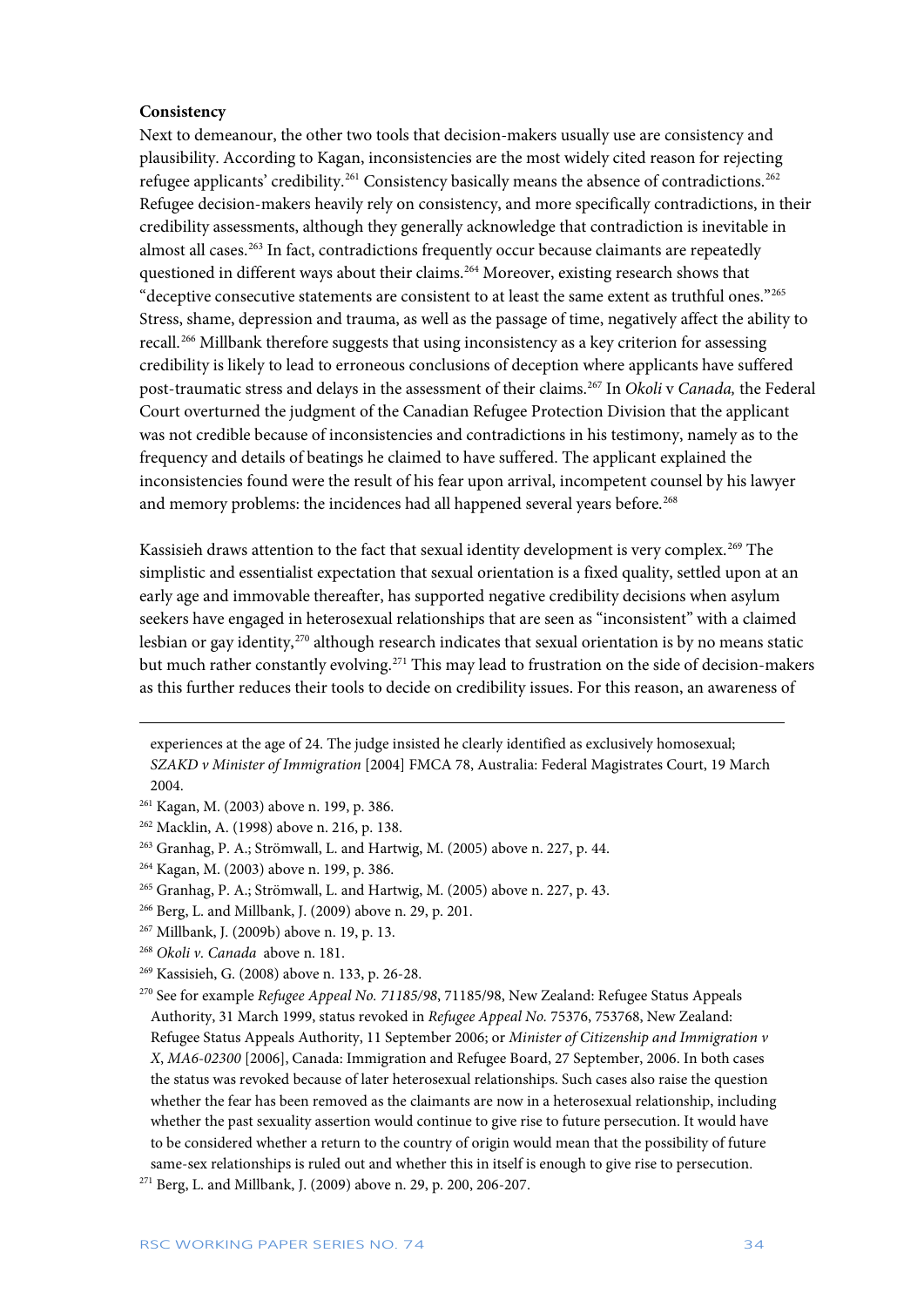the diversity and the development of sexual identities as well as the traumatic effect that talking about sexual orientation may have is all the more important for decision-makers.

#### **Plausibility**

Plausibility means a testimony depicting a realistic, possible chain of events.<sup>[272](#page-35-0)</sup> Implausibility findings may either refer to "intrinsically implausible evidence", or to the dismissal of claims with reference to independent information contradicting the evidence.<sup>[273](#page-35-1)</sup> In both cases, the plausibility criterion, which seems sensible on the surface, actually adds very little.<sup>[274](#page-35-2)</sup> A finding of implausibility based on concrete evidence about the country of origin is really a finding that the account is not consistent with generally known facts (see next section).<sup>[275](#page-35-3)</sup> If, on the other hand, evidence is regarded as intrinsically implausible because of a simple disbelief that the applicant would have acted in the alleged way, or that a described event would have taken place, this amounts to the inference of adverse credibility findings without a basis.<sup>[276](#page-35-4)</sup> In fact, such plausibility assessments arise from assumptions about what is real or likely, and rely on speculation rather than evidence, which is particularly problematic in sexuality-based cases.[277](#page-35-5) The case *Okoli v Canada*  illustrates such an unsubstantiated implausibility finding. The Refugee Protection Division had:

*found it to be implausible, in the homophobic context of Nigeria, that [the applicant's partner] would ask a priest to marry them and also provide a photograph and letter which could be used as evidence against them.*[278](#page-35-6)

Higher Courts have often reversed decisions that are based on such unsupported assumptions, citing, for example, "common sense."[279](#page-35-7) In these cases, the applicant should always be given the chance to rebut these conclusions, especially if they involve speculation about how a foreign culture or government would function.<sup>[280](#page-35-8)</sup> This warning about speculations on foreign culture should be extended to speculations on sexual minorities.<sup>[281](#page-35-9)</sup>

In order to test the plausibility of a gay refugee claim, decision-makers frequently revert to testing the claimants' familiarity with the gay "scene" in the receiving country.<sup>[282](#page-35-10)</sup> Such reasoning reflects strong assumptions about what are perceived to be unifying cultural features of gay and lesbian lives, particularly connected to participation in sexuality-based groups and meeting places.<sup>[283](#page-35-11)</sup> This often includes inquiring about the names and street addresses of gay nightclubs. It has been critiqued, however, that this type of questioning is inadequate as it is based on the assumption that gay people necessarily search out and frequent such places, shutting out the possibility that

<span id="page-35-0"></span><sup>272</sup> Kagan, M. (2003) above n. 199, p. 390.

<span id="page-35-1"></span><sup>273</sup> Coffey, G. (2003) above n. 224, p. 390.

<span id="page-35-2"></span><sup>274</sup> Kagan, M. (2003) above n.199, p. 390.

<span id="page-35-3"></span><sup>275</sup> Ibid.

<span id="page-35-4"></span><sup>276</sup> Coffey, G. (2003) above n. 224, p. 390.

<span id="page-35-5"></span><sup>277</sup> Millbank, J. (2009b) above n. 19, p. 17.

<span id="page-35-6"></span><sup>278</sup> *Okoli v. Canada* above n. 181, para. 15.

<span id="page-35-7"></span><sup>279</sup> Kagan, M. (2003) above n. 199, p. 390.

<span id="page-35-8"></span><sup>280</sup> Ibid.

<span id="page-35-9"></span><sup>&</sup>lt;sup>281</sup> In *Okoli v Canada*, the Federal Court reversed the refugee board decision, stating that "The board member's finding of implausibility with respect to [his partner's] approaching the priest ignored the explanation provided. The Applicant's companion did not approach just any priest but rather a priest he thought was gay and would be receptive to the idea. This may have been naïve, but is an explanation that negates an implausibility conclusion"; *Okoli v. Canada* above n. 181, para. 31.

<span id="page-35-10"></span><sup>282</sup> Millbank, J. (2009b) above n. 19, p. 18.

<span id="page-35-11"></span><sup>283</sup> Kassisieh, G. (2008) above n. 133, p. 22.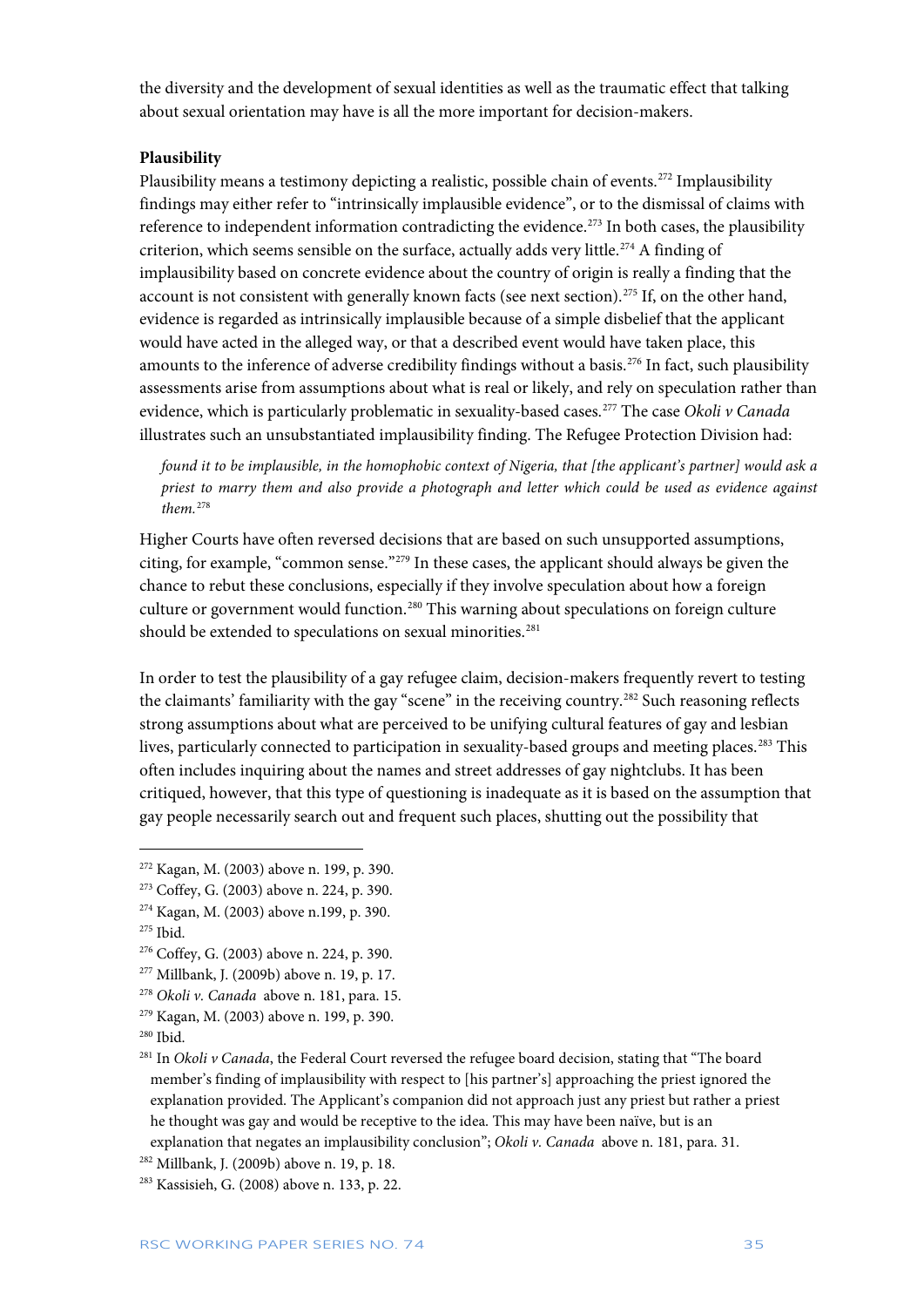traumatic experiences in the past or even just individual preference may result in a lack of interest in such places.[284](#page-36-1) Similar critiques have been levied at courts which have found it logically plausible that same-sex attracted people are clearly aware of the legal and political situation of gay people in their country of origin, such that not knowing whether or not gay sex was legal in their country of origin, for instance, has led to negative credibility decisions[.285](#page-36-2) Decisions based on plausibility are therefore often founded upon stereotype or inference rather than on evidence.<sup>286</sup> Thus, Coffey has warned against the use of intrinsic implausibility, stating it may constitute an error of law.<sup>[287](#page-36-4)</sup>

To conclude, while negative credibility assessments are not always based on well-reasoned or defensible grounds, and while there are only very few possibilities to disturb findings on credibility,[288](#page-36-5) it is very difficult to fathom how to improve credibility assessment. Many commentators and NGOs suggest the use of administrative guidelines on sexual orientation, analogous to established gender guidelines.[289](#page-36-6) Although the UNHCR *Guidelines on Gender-Related Persecution,*[290](#page-36-7) which explicitly include sexuality-based on the grounds that sexual orientation contains a gender element, remain applicable to gay and lesbian asylum seekers and should be read in conjunction with the *Guidance Note,*[291](#page-36-8) these Guidelines do not efficiently address the prevalence of homophobia and ignorance surrounding sexual orientation claims.<sup>[292](#page-36-9)</sup> Additional measures that have been suggested include the improvement of the quality of decision-makers through specific, ongoing training on gender and sexual orientation issues<sup>[293](#page-36-10)</sup> and the creation of a space of critical reflection for the decision-makers. This could be achieved individually through critical self-awareness and in groups by using multiple member panels.<sup>[294](#page-36-11)</sup> However, while all these suggestions are laudable and important, they are very qualitative in nature and almost entirely dependent on the willingness of the decision-maker. Moreover, improvement in the area of credibility assessment is very hard to measure as there is usually no follow-up on cases.

#### <span id="page-36-0"></span>**"Well-foundedness": Objectivity and reliable country information**

As discussed above, the establishment of the subjective element of the assessment of a "wellfounded fear" is very difficult to achieve in credibility evaluations. However, as will be shown in the following section, the objective element is equally connected to numerous hurdles related to homophobia and biased interpretations. The UNHCR emphasises that the merits of an individual asylum claim ultimately have to be assessed on the basis of its subjective and objective elements including country of origin information.<sup>[295](#page-36-12)</sup> Coffey found in his research that the genuineness of the applicant's fears did not figure predominantly in the reasons for the courts' decision. Instead,

<span id="page-36-1"></span><sup>284</sup> Millbank, J. (2009b) above n. 19,. 18-19.

<span id="page-36-2"></span><sup>&</sup>lt;sup>285</sup> Ibid, p. 19. Coffey points to the same problem for cases based on political opinion, where adverse plausibility findings were reached due to the level of knowledge of their cause that the politically active applicants would be expected to possess: Coffey, G. (2003) above n. 224, p. 391.

<span id="page-36-3"></span><sup>286</sup> Millbank, J. (2009b) above n. 19, p. 19.

<span id="page-36-4"></span><sup>287</sup> Coffey, G. (2003) above n. 224, p. 415 and Kagan, M. (2003) above n. 199, p. 391.

<span id="page-36-5"></span><sup>288</sup> Millbank, J. (2009b) above n. 19, p. 2.

<span id="page-36-6"></span><sup>&</sup>lt;sup>289</sup> For example: Amnesty International (2001) above n. 118, Recommendation 7; UK Lesbian and Gay Immigration Group (2010) *Sexual and Gender Guidelines Initiative*. Available from:

[http://www.uklgig.org.uk/guidelines. htm](http://www.uklgig.org.uk/guidelines.%20htm) (accessed May 22, 2010).

<span id="page-36-7"></span><sup>290</sup> UNHCR (2002a) above n. 13.

<span id="page-36-8"></span><sup>291</sup> UNHCR (2008) above n. 8, p. 4.

<span id="page-36-9"></span><sup>292</sup> UK Lesbian and Gay Immigration Group (2010) above n. 276.

<span id="page-36-10"></span><sup>293</sup> Millbank, J. (2009b) above n. 19, p. 27-28.

<span id="page-36-11"></span><sup>294</sup> Macklin, A. (1998) above n. 216, p. 135 and Millbank, J. (2009b) above n. 19, p. 29-31.

<span id="page-36-12"></span><sup>295</sup> UNHCR (2004) above n. 106, p. 3.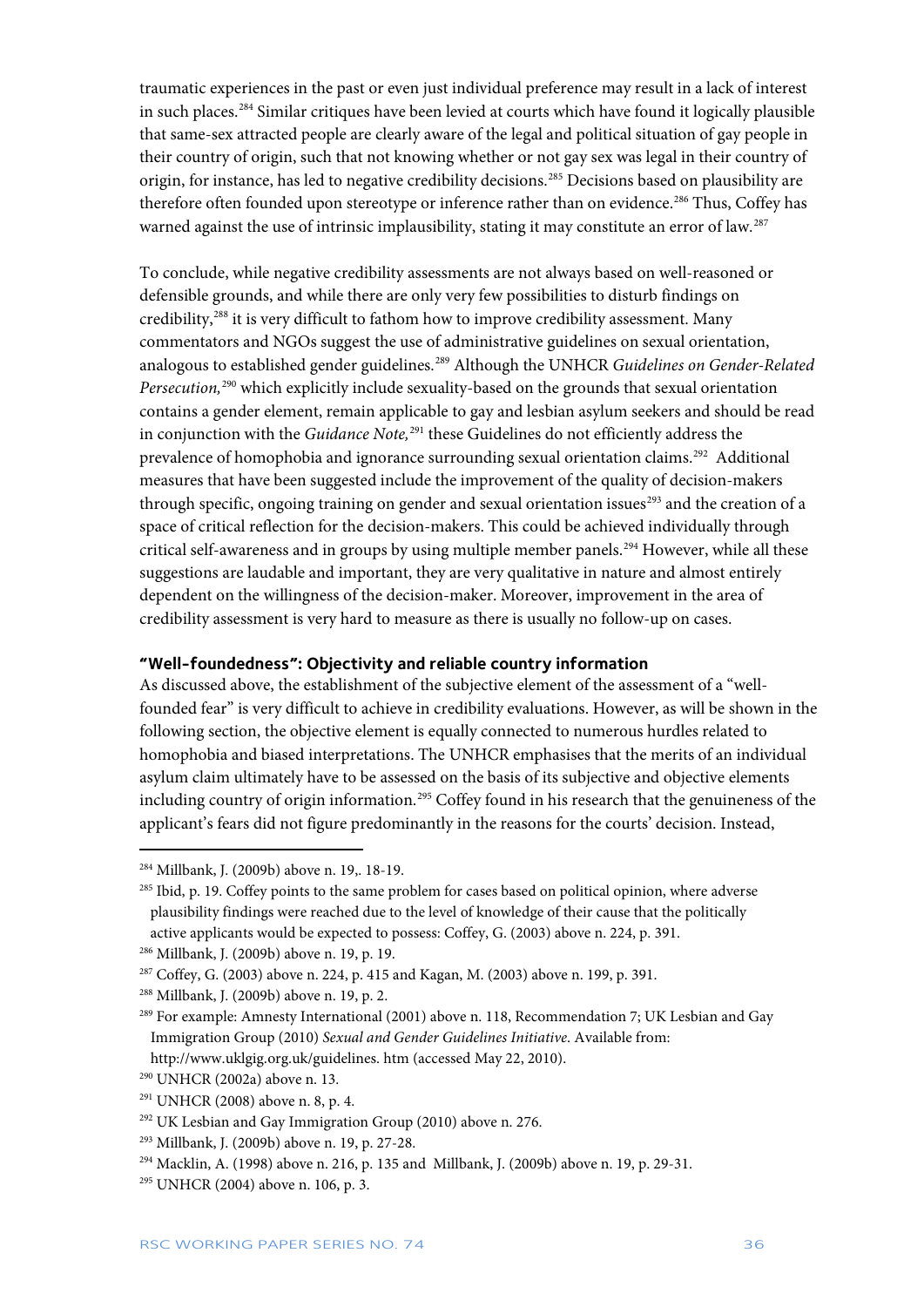"[t]he subjective element of the well-founded fear test appears to have been largely eclipsed by the objective element."[296](#page-37-0) This underlines the fact that objective evidence is a necessary, even decisive, element in any refugee claim, including sexuality-based cases.<sup>[297](#page-37-1)</sup> Indeed, a very large number of sexual orientation cases encounter problems with the availability of reliable country of origin information. Hojem found that in Norway, the asylum seeker's story – and often the sexual orientation itself – were doubted by the decision-makers in 12 out of the 40 cases he examined, whereas the majority of cases (25 out of 40) failed pertaining to country of origin information.<sup>[298](#page-37-2)</sup> He further notes that the lack of information about the particular needs of LGBT persons, both in their countries of origin and in their countries of destination, makes it difficult to ensure these groups the right to seek asylum.<sup>[299](#page-37-3)</sup> A number of commentators have referred to the particular difficulty of obtaining country information on sexuality.<sup>[300](#page-37-4)</sup> Macklin points out that the country documentation and assorted governmental and human rights reports that decision-makers receive "usually paint the canvas with broad, crude strokes", rarely providing the kind of detailed information necessary to back up a particular story.<sup>[301](#page-37-5)</sup> In order to understand "the nature of homophobic persecution, which is cemented by a complex interaction between legal, political, social, religious and familial spheres", however, decision-makers need a diversity of country information that paints a complete picture for them.<sup>[302](#page-37-6)</sup> This links to the general controversy surrounding objective country evidence used in asylum decision-making, questioning whether it is possible at all to collect wholly objective evidence regarding the conditions, culture, and norms in countries from which persons flee.<sup>[303](#page-37-7)</sup>

Some of the main obstacles can be summarised as the availability and reliability of country information and the relevance of such information to particular claims. The difficulties connected to each of these issues will now be illustrated briefly.

#### **Sources**

Country information is typically drawn from press reports, human rights organisations and government sources.[304](#page-37-8) One major problem concerning the use of country information for the assessment of sexuality-based cases is the continuing preference of official government reports over information prepared by human rights organizations. For example, Kassisieh found in his research on cases involving sexual orientation in Australia that the most frequently cited source was the information prepared by the Department of Foreign Affairs, the second most cited source was composed of reports from international multi-focus human rights organisation such as Human Rights Watch and Amnesty International, whereas the least cited source were reports from gay and lesbian human rights groups. Media reports, gay travel guides and academic papers were all referred to more frequently.<sup>[305](#page-37-9)</sup> This preference for government reports is clearly illustrated by the case *Halmenschlager v Holder*, where the Brazilian applicant argued that the BIA had erred in relying on only the latest US State Department country report which suggested some efforts to

<span id="page-37-0"></span><sup>296</sup> Coffey, G. (2003) above n. 224, p. 393.

<span id="page-37-1"></span><sup>297</sup> LaViolette, N**.** (2009a) above n. 19, p. 439.

<span id="page-37-2"></span><sup>298</sup> Hojem, P. (2009) above n. 194. p. 16.

<span id="page-37-3"></span><sup>299</sup> Ibid, p. 25.

<span id="page-37-4"></span><sup>300</sup> Kassisieh, G. (2008) above n. 133, and LaViolette, N**.** (2009a) above n. 19.

<span id="page-37-5"></span><sup>301</sup> Macklin, A. (1998) above n. 216, p. 135

<span id="page-37-6"></span><sup>302</sup> Kassisieh, G. (2008) above n. 133, p. 34.

<span id="page-37-7"></span><sup>303</sup> Thomas, R. (2006) above n. 198, p. 85.

<span id="page-37-8"></span><sup>304</sup> Dauvergne, C. and Millbank, J. (2003b) above n. 27, p. 308.

<span id="page-37-9"></span><sup>305</sup> Kassisieh, G. (2008) above n. 133, p. 32-33.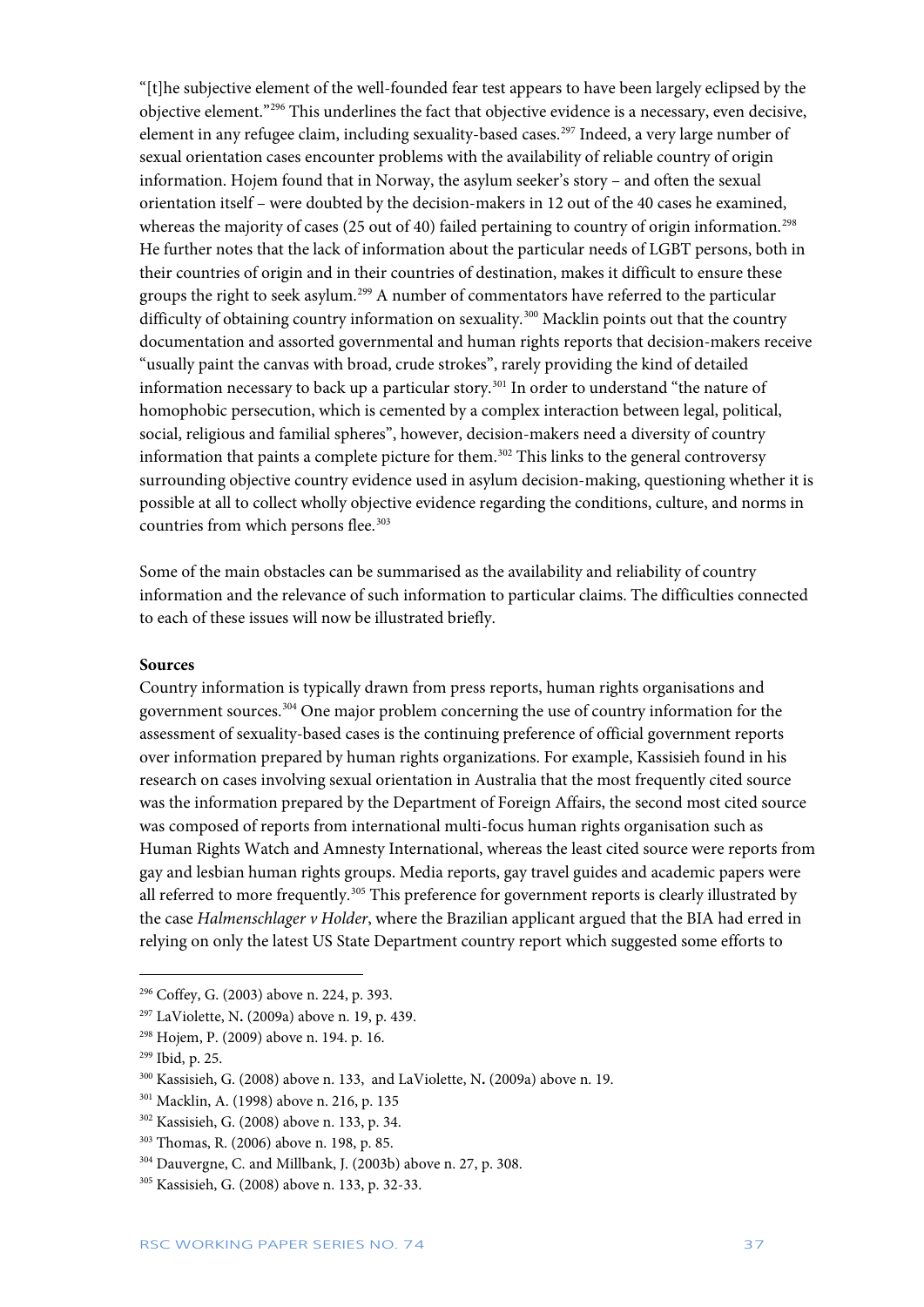combat homophobia on the side of the state authorities while failing to credit evidence describing harm done to gay people. However, the US Court of Appeals found that "the BIA acted reasonably in choosing to give greater weight to the 2005 assessment of the State Department."[306](#page-38-0) It based this decision on US case law, which generally holds that private entities have their own agendas and concerns, their condemnations being "virtually omnipresent", preferring to "warrant deference to those whose expertise the United States tasks" with the assessment of conditions in a foreign country.[307](#page-38-1)

The problem with such a stance is that government reports on sexual orientation have frequently been criticised for their brevity and incomprehensiveness (such is the case with DFAT advice in Australia) $308$  or for being inaccurate and partisan (as with the country evidence reports produced by the UK Home Office).<sup>309</sup>

Moreover, as LaViolette points out, interested human rights groups have the knowledge, expertise and connections to best document specific kinds of persecution, especially in the case of sexual minorities, who are often particularly difficult to reach as they are extremely marginalised in society.[310](#page-38-4) In spite of this, in assuming a bias, decision-makers generally show a preference for reports prepared by mainstream human rights organisations over those that are dedicated to sexuality.<sup>[311](#page-38-5)</sup> However, these refused to document abuses against gay men and lesbians until the early 1990s and have only recently begun to regularly collect information on the plight of sexual minorities[.312](#page-38-6) In conjunction with the NGOs' limited resources, this results in a situation where the collected information does not cover all countries and cannot continually be kept current.<sup>[313](#page-38-7)</sup> Moreover, mainstream human rights organisations may be ill-equipped to provide such information due to a lack of understanding of the specific issues facing sexual minorities, having only recently overcome homophobia themselves.<sup>[314](#page-38-8)</sup> Decision-makers are not always aware of these shortcomings and sometimes infer from the scarcity or absence of evidence in official state reports and the reports from the largest non-governmental organisations an absence of persecution altogether.<sup>[315](#page-38-9)</sup> This view does not take into account the reasons contributing to such a lack of information. One important challenge is related to the particular risks faced by human rights defenders working on issues of sexual orientation. In persecutory regimes, it is difficult to marshal or make public evidence of persecution, particularly for cases involving sexual orientation.[316](#page-38-10) This situation was also recognized by the UN Special Rapporteur on Human Rights Defenders.<sup>[317](#page-38-11)</sup>

<span id="page-38-0"></span><sup>306</sup> *Halmenschlager v Holder,* above n. 90, p. 18.

<span id="page-38-1"></span><sup>307</sup> Ibid.

<span id="page-38-2"></span><sup>308</sup> Kassisieh, G. (2008) above n. 133, p. 41.

<span id="page-38-3"></span><sup>309</sup> Thomas, R. (2006) above n. 198, p. 85.

<span id="page-38-4"></span><sup>310</sup> LaViolette, N**.** (2009a) above n. 19, p. 443.

<span id="page-38-5"></span><sup>311</sup> Ibid, p. 441-442.

<span id="page-38-6"></span><sup>312</sup> European Legal Network on Asylum (1997) above n. 101, p. 7.

<span id="page-38-7"></span><sup>313</sup> LaViolette, N**.** (2009a) above n. 19, p. 447-448.

<span id="page-38-8"></span><sup>314</sup> Kassisieh, G. (2008) above n. 133, p. 39.

<span id="page-38-9"></span><sup>315</sup> LaViolette, N**.** (2009a) above n. 19, p. 451-452.

<span id="page-38-10"></span><sup>316</sup> Dauvergne, C. and Millbank, J. (2003b) above n. 27, p. 309.

<span id="page-38-11"></span><sup>317</sup> UN ECOSOC, Commission on Human Rights (2001) *Promotion and Protection of Human Rights – Human Rights Defenders. Report of the Special Representative of the Secretary-General on Human Rights Defenders*, UN ECOSOC, 57th Session, E/CN.4/2001/94. at 89 (g), p. 24.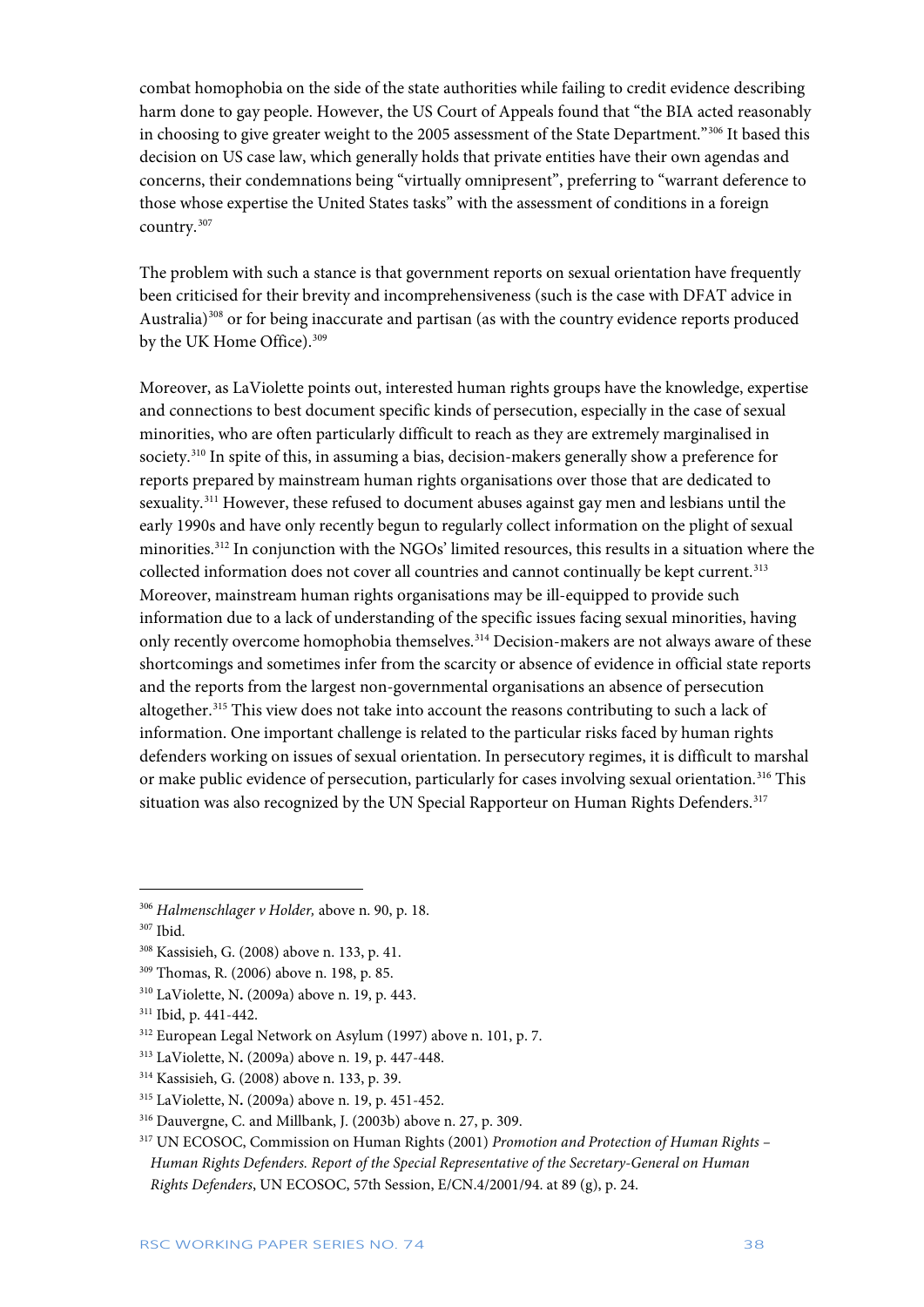One consequence of this general scarcity of country information on sexual orientation is the use of inappropriate sources as substitutes. The Australian Refugee Review Tribunal, for example, continues to use the *Spartacus Guide*, a travel guide aimed at Western gay men as a basis for its decisions.[318](#page-39-0) This source however, is expressly focused on tourist information and not on human rights issues. In spite of that, the *Spartacus Guide* was frequently used as evidence of increased tolerance and a flourishing gay scene in Shanghai – a presumption construed from two pages covering all of China in five languages, including a half-page map of the country.<sup>[319](#page-39-1)</sup>

Therefore there is a general problem of access to and reliability of country information on the situation of sexual minorities. The matter is complicated further since the small amounts of existing information frequently do not apply to the particular cases at hand, an issue that will be analysed in the following section.

#### **Relevance**

There is a general scarcity of sources on the human rights situation of gay men and lesbians. As a result, the existing information is often not relevant to the circumstances of the individual applicant. A whole range of markers of difference, such as gender, socio-economic status, rural or urban locality, religious or ethnic background, education level, age and many more, may impact on the individual applicant's experience in the country of origin.<sup>[320](#page-39-2)</sup> Reports are often not detailed enough to allow an appreciation of these differences. Dauvergne and Millbank point to the particular issues of gender-blindness and misrepresentation or misreading the evidence.<sup>[321](#page-39-3)</sup> In their research on the Australian Tribunal, they found that the country information about "homosexuality" that was used was very often information exclusively about gay men, which was simply assumed to be applicable.<sup>[322](#page-39-4)</sup> Similarly, decision-makers frequently use sources of information selectively, emphasizing evidence that describes minor progress in the social situation of sexual minorities rather than information that suggests problems with state protection or homophobic violence and impunity. [323](#page-39-5) This was the case in *Halmenschlager v Holder* in which the immigration judge had granted asylum, deciding that "even though Brazil is making some progress … homosexuals still in that particular country have problems."[324](#page-39-6) However, on appeal, the BIA recognized a "history of problems with violence in against homosexuals"[325](#page-39-7) in Brazil but found that the latest State Department report indicated that Brazil had taken steps to protect the rights of homosexuals,<sup>[326](#page-39-8)</sup> a decision that was upheld by the Court of Appeals:

*And that report does not compel a finding that Halmenschlager demonstrated a reasonable fear of future persecution. The unvarnished fact that 180 homosexuals were killed in one year in not remarkable in a country of over 180 million, particularly when the report does not identify the killings as murder, contains no mention of the reasons for the killings or any description of the perpetrators (by type, not by name).*[327](#page-39-9)

<span id="page-39-0"></span><sup>318</sup> Kassisieh, G. (2008) above n. 133, p. 46.

<span id="page-39-1"></span><sup>319</sup> Dauvergne, C. and Millbank, J. (2003b) above n. 27, p. 318.

<span id="page-39-2"></span><sup>320</sup> Kassisieh, G. (2008) above n. 133, p. 47.

<span id="page-39-3"></span><sup>321</sup> Dauvergne, C. and Millbank, J. (2003b) above n. 27.

<span id="page-39-4"></span><sup>322</sup> Dauvergne, C. and Millbank, J. (2003b) above n. 27, p. 321.

<span id="page-39-5"></span><sup>323</sup> LaViolette, N**.** (2009a) above n. 19, p. 453 and 457.

<span id="page-39-6"></span><sup>324</sup> *Halmenschlager v Holder*, above n. 90, p. 12.

<span id="page-39-7"></span><sup>325</sup> Ibid, p. 14.

<span id="page-39-8"></span><sup>326</sup> Ibid.

<span id="page-39-9"></span><sup>327</sup> Ibid, p. 18.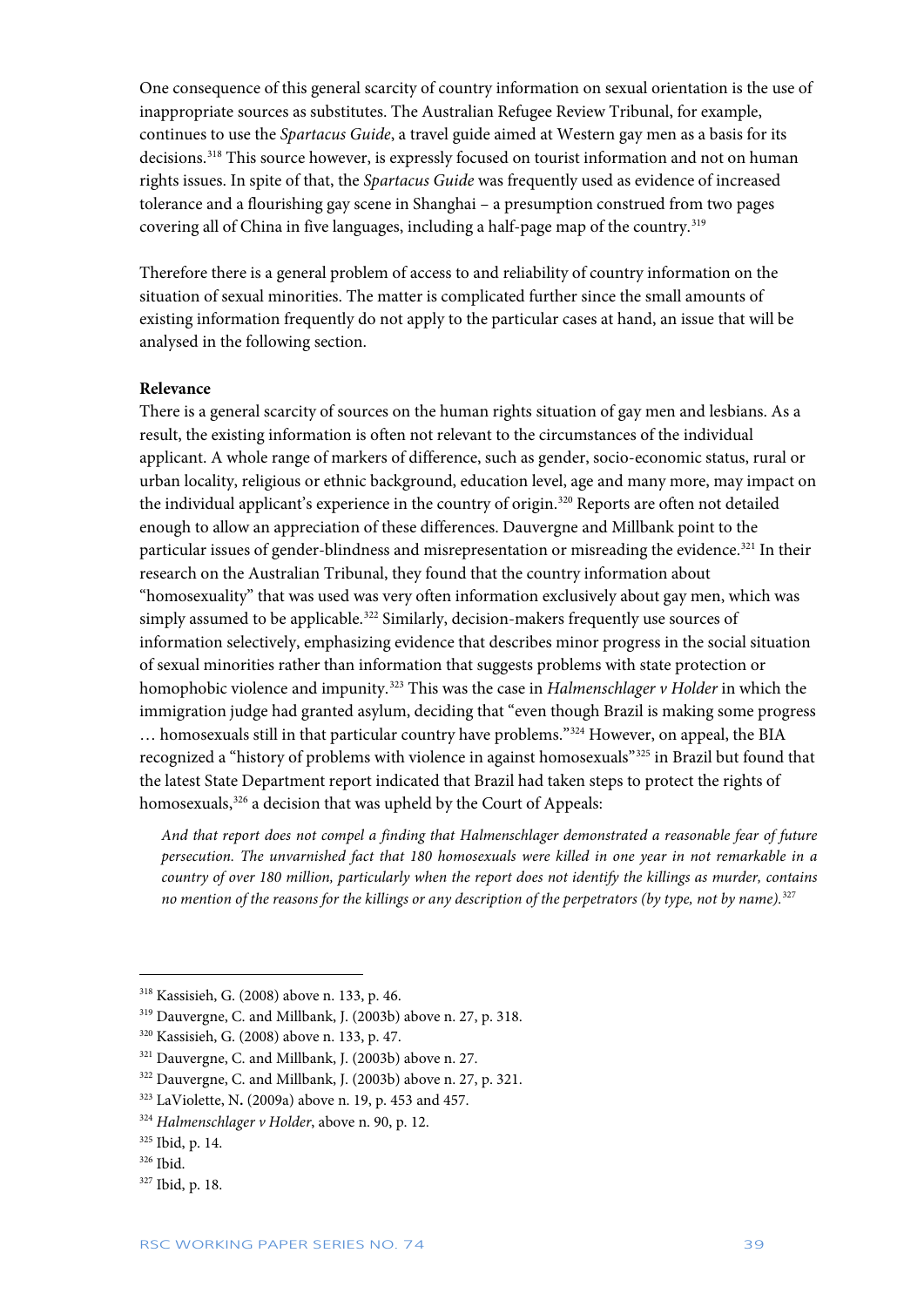This case also serves to illustrate that reports are very often not detailed enough to be able to answer complex legal questions such as the distinction between persecution and discrimination.<sup>[328](#page-40-1)</sup> The BIA found in *Halmenschlager* that although the applicant had shown that "societal discrimination and occasional violence exist[s], without more, this does not establish an objective basis for a well-founded fear of persecution."[329](#page-40-2) LaViolette warns that while the distinction between discrimination and persecution rests entirely on the evidence submitted, the assessment is sometimes based on little objective evidence.<sup>[330](#page-40-3)</sup> Similar difficulties arise in cases where the available country information does not provide evidence on the questions of state protection and internal flight alternatives, both of which would require additional, very detailed analyses.<sup>331</sup>

Therefore, in spite of the potential that country information has in rendering asylum decisions more objective, the sources currently available do not provide the detailed information necessary to inform in the specific circumstance of a case. As a result, decision-makers often use inadequate information and infer facts, weighing evidence according to their personal expectations and biases.

### <span id="page-40-0"></span>**4 Conclusion**

This paper has analysed sexual orientation in refugee status determination through the consideration of several questions: how decision-makers have dealt with gay applicants, how the Convention definition has been applied to gay refugees, and finally, how to understand the particular obstacles and difficulties facing gay refugees in their claims.

As a result, the examination has shown that sexuality-based cases pose major challenges to decision-makers. Decision-makers are confronted with a situation in which they must decide on the fate of a person, based on very little evidence – neither to support the applicant's sexual orientation, nor to support the well-foundedness of their fear – while at the same time, the tools to assess the claimant's credibility are of very limited use. Consequently, decision-makers are left empty-handed. Neither can they rely on objective evidence, as there is none or little, nor on their own assessment of the situation. Their resulting frustration heightens the constant risk of falling into the trap of their own ignorance or (potentially subconscious) heterosexual biases or even outright homophobia in some cases, which may misguide their judgment on the way certain circumstances may affect and be experienced by gay claimants. As such, the identity of the decision-maker, rather than that of the applicant, becomes a decisive factor for the outcome of the claim.[332](#page-40-5)

This finding is based on the obstacles and difficulties connected to every one of the four analysed elements of the Convention refugee definition: the Convention ground – with a focus on membership of a particular social group – persecution, fear and well-foundedness. It has been found that although a general agreement has emerged from the case law reviewed that gay men and lesbians do constitute a particular social group, there continue to be cases where decision-makers

<span id="page-40-1"></span><sup>328</sup> LaViolette, N**.** (2009a) above n. 19, p. 450-454.

<span id="page-40-2"></span><sup>329</sup> *Halmenschlager v Holder*, above n. 90, p. 14.

<span id="page-40-3"></span><sup>330</sup> LaViolette, N**.** (2009a) above n. 19, p. 451.

<span id="page-40-4"></span><sup>331</sup> Ibid, p. 454-461.

<span id="page-40-5"></span><sup>332</sup> O'Dwyer, P. (2008) above n. 121, p. 186.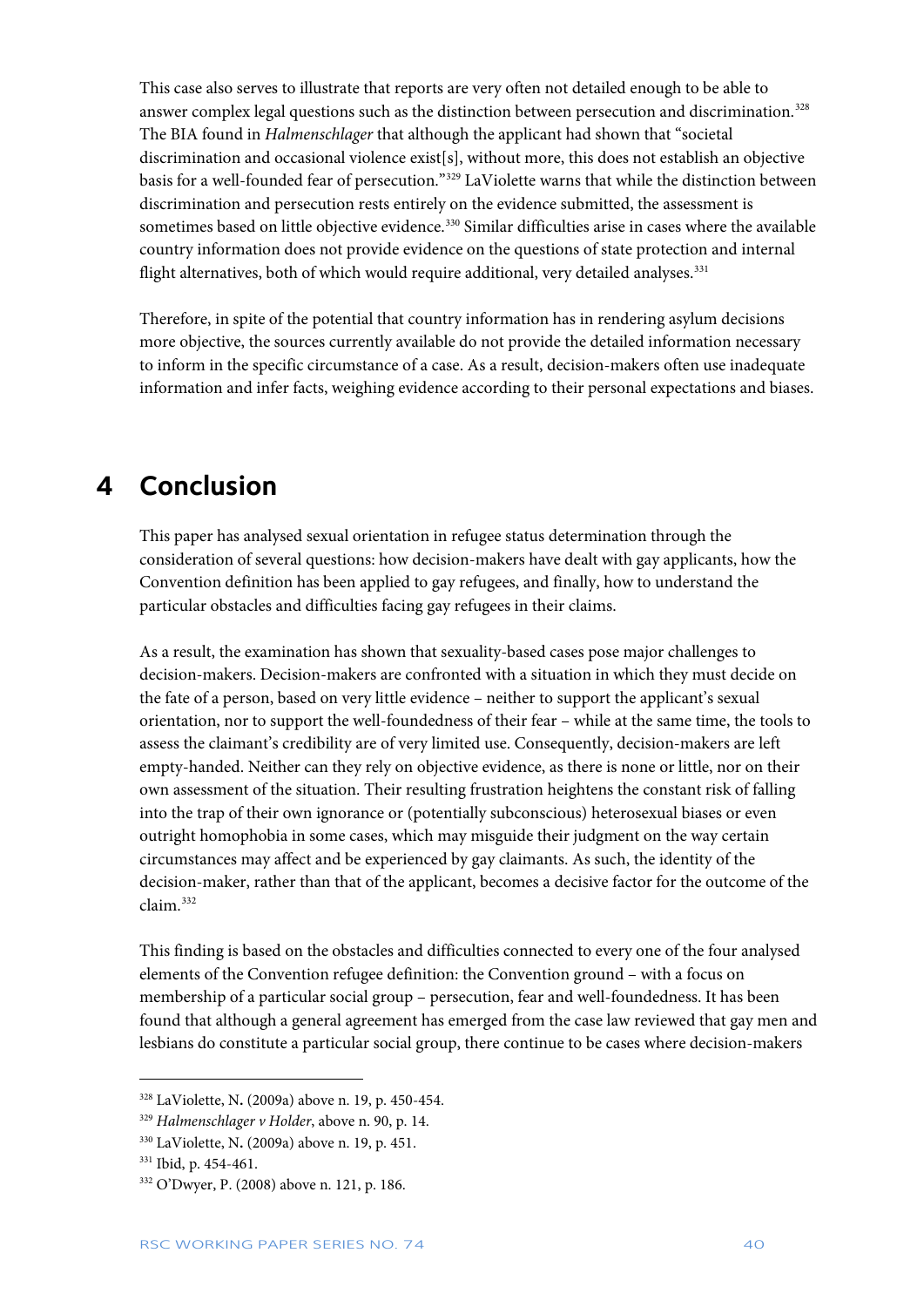ignore these standards or avoid a decision on the matter. Some courts have defined the relevant social group in restrictive ways, wrongfully excluding claimants. A clear ruling that all alien gay people constitute a particular social group for the purposes of the 1951 Convention, like the one from the US Court of Appeals from 2005 would arguably reduce the discretion of decision-makers in sexuality-based cases to use the definition of the particular social group to exclude gay refugees and could therefore serve as a model for other asylum states. Although this would not prevent lower-level adjudicators from ignoring this legislative guidance, it would at the very least provide clear grounds for appeal.

The paper has also shown that the interpretation of "persecution" in sexuality-based cases has equally caused serious challenges for decision-makers. The determination of whether certain criminal laws, especially if there is no evidence of their enforcement, and discriminatory acts amount to persecution is often very difficult to make. There is usually little independent country information to guide such decisions and the effect those situations have on gay people in a predominantly heterosexist setting. This is extremely difficult to comprehend for adjudicators. This inability to empathize, along with sexualized conceptions of same-sex attraction have also fuelled the frequently expressed expectation that claimants should participate in their own protection by "acting discreetly", a stance that contradicts jurisprudence on the other Convention grounds. It also ignores the future-focused question of the consequences of an (involuntary) discovery, and is based on a limited understanding of sexuality associated with sexual acts only. These underlying assumptions also influence misrepresentations on the availability of state protection or internal flight alternatives and the "nexus requirement". Sexuality training, as has been provided for the Immigration and Refugee Board in Canada, can assist decision-makers in understanding the impact of actual or perceived homophobia and heterosexism in the experience of persecution and the refugee status determination process and could be a starting point to address the stereotypes on which many decisions are based.

The credibility assessment, used to establish whether the claimant actually has a subjective "fear" of persecution is a particular area of concern in sexuality-based cases. As there is usually no external evidence of sexual orientation, the decision-maker has to assess the credibility of the "allegedly gay" claimant based on their story alone. However, all of the tools generally used for credibility assessments – demeanour, consistency and plausibility – have been shown to be susceptible to misleading interpretations, based on stereotypes and insensitivity towards the claimant's difficulties when talking about his or her sexual orientation as much as on ignorance and heterosexist biases. The use of guidelines on sexual orientation, which specify appropriate ways to interrogate claimants about their sexual orientation and inform decision-makers of the risks of ignorance with respect to decisions concerning people of a different sexual orientation, might help address these shortcomings. The use of such guidelines would provide decision-makers with a supporting tool to make a decision in a claim that, in their helplessness, they have repeatedly called "easy to make and impossible to disprove."[333](#page-41-0)

Finally, the analysis showed that the assessment of the objective "well-foundedness" of a gay claimant's fear or persecution also faces numerous challenges. This is due to, inter alia, the risks related to collecting information on sexual minorities and the prevalent homophobia until recently in many mainstream NGOs. Therefore, there is only very scarce information on the situation of gay people in most countries. Much of the information, particularly from official government

<span id="page-41-0"></span><sup>333</sup> Millbank, J. (2009b) above n. 19, p. 4.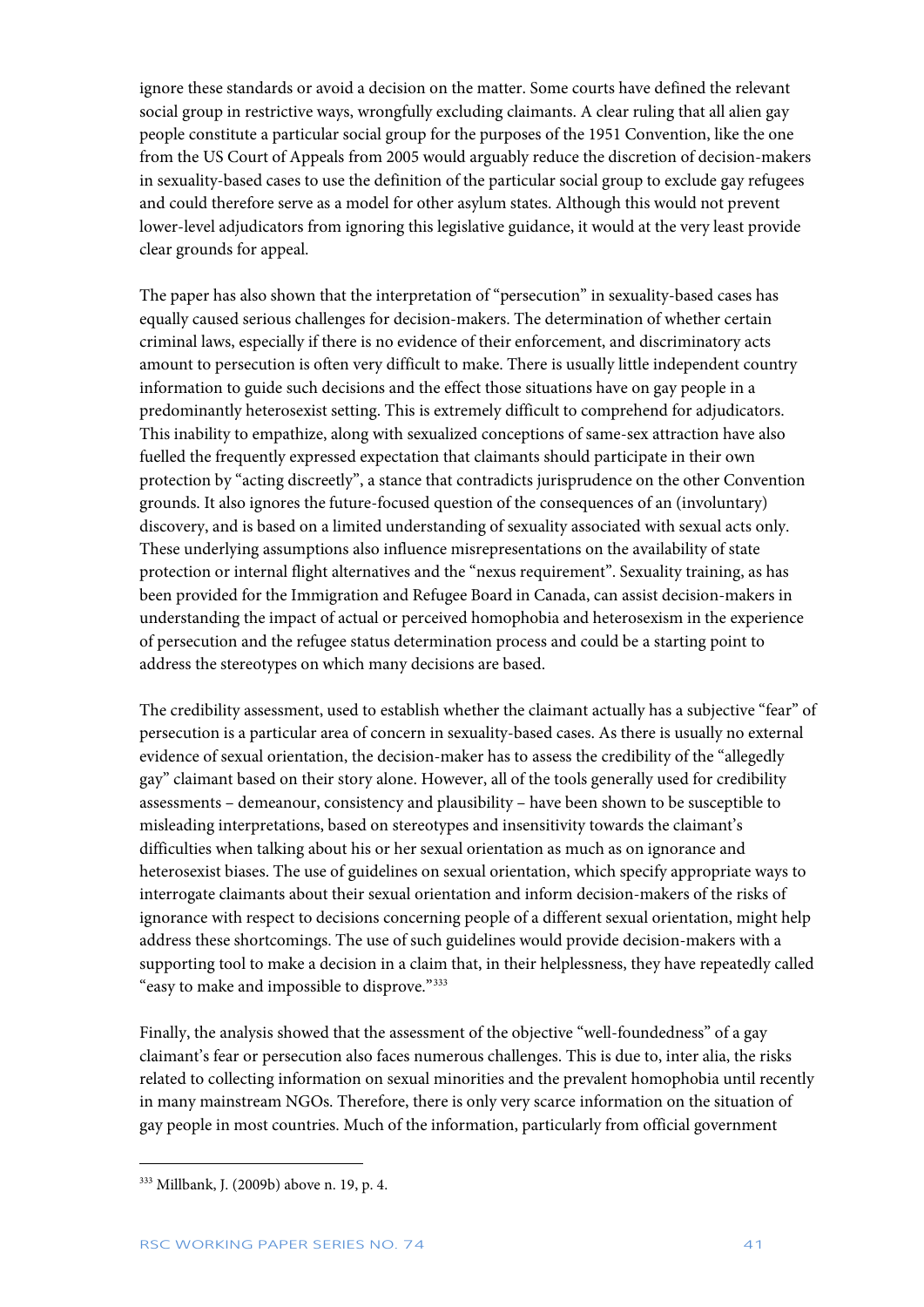sources, is very broad, while the assumption of biases leads decision-makers to disregard information from gay and lesbian NGOs, even though these are often better positioned to reach this marginalised section of society. The resulting use of inappropriate or irrelevant sources, blind to the many markers of difference, including gender, may be detrimental for gay applicants. Sexuality training for decision-makers could therefore also be useful in raising an awareness of the inappropriate use of country of origin information, in order to reduce inferences of fact and the weighing of evidence according to personal expectations and biases of decision-makers.

Clearly the connecting element between all of these separate aspects of refugee status determination is homophobia. Consequently, homophobia can be seen as the major obstacle facing gay refugees in their claims. This is particularly dramatic for the afflicted persons as they are precisely seeking refuge from homophobic persecution. It is even more dramatic because such a subtle and widespread sentiment is extremely difficult to combat, as it is present in society at large and would require a profound societal change. In the meantime, however, there continue to be refugees who base their claims on persecution on account of their sexual orientation. Thus, it is of utmost importance to provide guidance for decision-makers. Even though such guidance can always only be an offer and its acceptance necessarily depends on the willingness of the decisionmaker, it may be useful for those seeking help. Eventually it could lead to improved legal standards. Although the *UNHCR Guidance Note* is an important first step in this respect because it emphasizes some of the important ways in which sexuality-based claims differ from asylum claims on other grounds, it is not enough to simply state that a claimant's self-identification as gay should be accepted with the benefit of the doubt. This paper has shown that there is an overall need for more research into the question of how the refugee status determination can be done in a meaningful and respectful way for gay applicants as decision-makers are in need of guidance on this issue. A general awareness of the risks of heterosexist biases and ignorance in the status determination process as well as appropriate tools to approach such cases would certainly be welcomed by people like Julian Pepe, the Ugandan gay rights activist mentioned at the beginning of the paper, as he may be forced to seek asylum if the bill passes.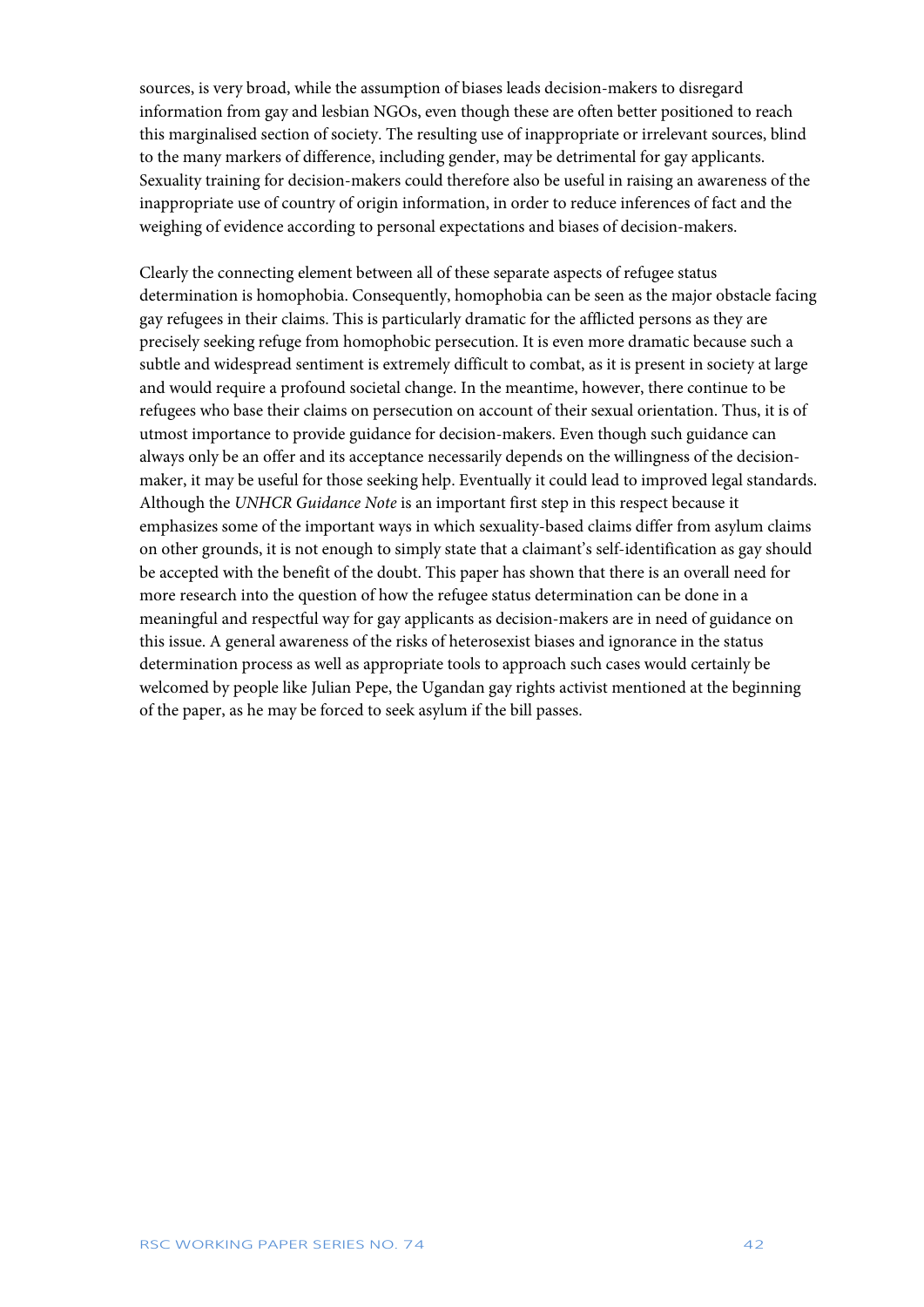# <span id="page-43-0"></span>**References cited**

### **Legal instruments**

United Nations Convention Relating to the Status of Refugees, 189 U.N.T.S. 150, July 28, 1951, Protocol Relating to the Status of Refugees, 606 U.N.T.S. 267, Dec. 16, 1967.

### **Literature**

**ALEINIKOFF, T. A**. (2003) 'Protected Characteristics and Social Perceptions: an Analysis of the Meaning of 'membership of a "particular social group"', in Feller, E.; Türk, V. and Nicholson F. (eds.) *Refugee Protection in International Law*, Cambridge, Cambridge University Press.

**AMNESTY INTERNATIONAL** (2008) *Love, Hate and the Law: Decriminalizing Homosexuality,* London, Amnesty International Publications. Available from: [http://www.amnesty.org/en/l](http://www.amnesty.org/en/)ibrary/asset/POL30/003/2008/en/e2388a0c-588b-4238-9939 de6911b4a1c5/pol3000 32008en.pdf (accessed April 6, 2010).

**AMNESTY INTERNATIONAL** (2001) *Crimes of Hate, Conspiracy and Silence – Torture and illtreatment based on sexual identity,* ACT 40/016/2001, London, Amnesty International Publications.

**BBC NEWS** (2010) 'Malawi court convicts gay couple', May 18. Available from: <http://news.bbc.co.uk/1/hi/world/africa/10121618.stm> (accessed May 27, 2010).

**BBC NEWS** (2010) 'Malawi pardons jailed gay couple', May 29. Available from: <http://news.bbc.co.uk/1/hi/10190653.stm> (accessed June 3, 2010).

**BERG, L**. and **MILLBANK, J.** (2009) 'Constructing the Personal Narratives of Lesbian, Gay and Bisexual Asylum Claimants', *Journal of Refugee Studies* 22(2):195-223.

**CIVIL SOCIETY COALITION ON HUMAN RIGHTS AND CONSTITUTIONAL LAW** (2009) 'Uganda's Anti-Homosexuality Bill – The Great Divide', *Refugee Law Project*, Kampala.

**COFFEY, G.** (2003) 'The Credibility of Credibility Evidence at the Refugee Review Tribunal' *International Journal of Refugee Law* 15: 377-417.

**DAUVERGNE, C.** and **MILLBANK, J.** (2003a) 'Before the High Court: *Applicants S396/2002 and S395/2002*, a Gay Refugee Couple from Bangladesh', *Sydney Law Review* 25: 97-124.

**DAUVERGNE, C.** and **MILLBANK, J.** (2003b) 'Burdened by Proof – How the Australian Refugee Review Tribunal has failed lesbian and gay asylum seekers', *Federal Law Review*, 31: 299-342.

**DAY, M.** (2010) Czechs criticized for 'sexual arousal' tests. The Telegraph, 09 Dec 2010. Available from: http://www.telegraph.co.uk/news/worldnews/europe/czechrepublic/ 8191849/Czechscriticised-for-homosexual-sexual-arousal-tests.html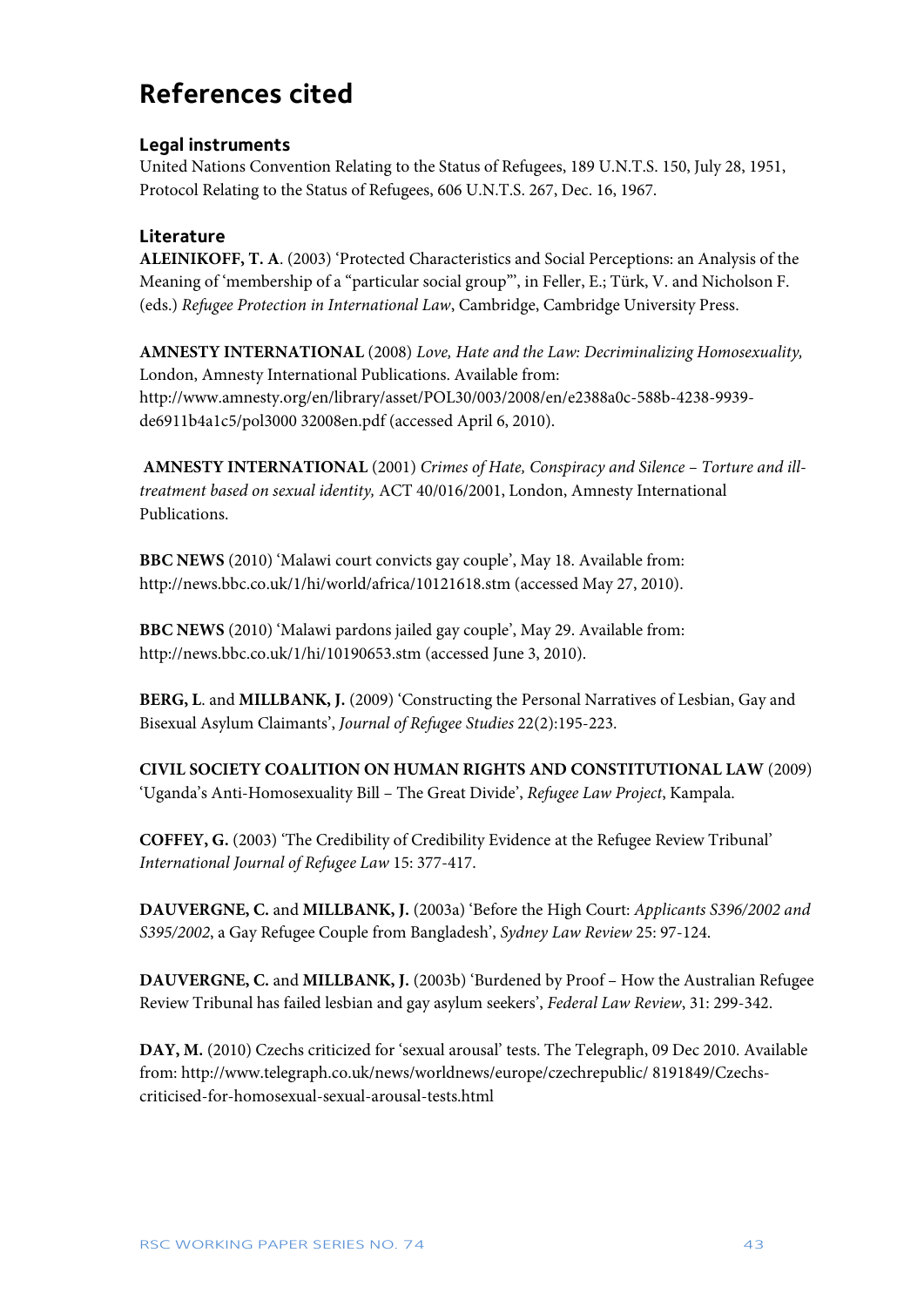**EDWARDS, A.** (2003) 'Age and gender dimensions in international refugee law' in Feller, E. (ed.); Türk, V. (ed.) and Nicholson, F. (ed.) *Refugee Protection in International Law. UNHCR's Global Consultations on International Protection*, Geneva.

**EKE**, **S.** (2005) 'Iran "must stop youth executions"', *BBC News* July 28. Available from: [http://news.bbc.co.uk/1/hi/world/middle\\_east/4725959.stm](http://news.bbc.co.uk/1/hi/world/middle_east/4725959.stm) (accessed May 30, 2010).

**EUROPEAN LEGAL NETWORK ON ASYLUM** (1997) *Research Paper on Sexual Orientation as a ground for recognition of refugee status*. European council on Refugees and Exiles (ECRE). Available from[: http://www.ecre.org/files/orient. pdf](http://www.ecre.org/files/orient.%20pdf) (accessed May 24, 2010).

**GAY & LESBIAN ALLIANCE AGAINST DEFAMATION** (2010) *Media Reference Guide*, 8th edition, New York/Los Angeles, January 2010.

**GRANHAG, P. A.; STRÖMWALL, L.** and **HARTWIG, M.** (2005) 'Granting Asylum or Not? Migration Board Personnel's Beliefs about Deception', *Journal of Ethnic and Migration Studies* 31(1): 29-50.

**HATHAWAY, J.** (2010) *The Michigan-Melbourne Refugee Caselaw Site*. Available from: <http://www.refugeecaselaw.org/> (accessed May 24, 2010).

**HATHAWAY, J.** and **HICKS, W.** (2005) 'Is there a Subjective Element in the Refugee Convention's Requirement of Well-Founded Fear?', *Michigan Journal of International Law* 26: 505-562.

**HIRSCH, A.** (2010) 'UK policy on gay and lesbian asylum seekers challenged in supreme court. Laws that mean gays and lesbians can be deported to countries where they face persecution under scrutiny'. *The Guardian*, May 9. Available from:

<http://www.guardian.co.uk/world/2010/may/09/supreme-court-gay-lesbian-asylum-seekers> (accessed May 20, 2010).

**HOJEM, P.** (2009) 'Fleeing for Love: Asylum seekers and sexual orientation in Scandinavia', *UNCHR New Issues in Refugee Research – Research Paper No. 181*. UNHCR Policy Development and Evaluation Service, Geneva.

**INTERNATIONAL GAY AND LESBIAN HUMAN RIGHTS COMMISSION** (2009) *Human Rights for everyone. Everywhere*. Available from:<http://www.iglhrc.org/cgi-bin/iowa/theme/1.html> (accessed April 5, 2010).

**KAGAN, M.** (2003) 'Is Truth in the Eye of the Beholder? Objective Credibility Assessment in Refugee Status Determination', *Georgetown Immigration Law Journal* 17: 367-415.

**KASSISIEH, G.** (2008) *From Lives of Fear to Lives of Freedom: A review of Australian refugee decisions on the basis of sexual orientation*, Gay & Lesbian Rights Lobby, Glebe.

**KENDALL, C. N.** (2003) 'Lesbian and Gay Refugees in Australia: Now that "Acting Discreetly" is no Longer an Option, will Equality be Forthcoming?' *International Journal of Refugee Law* 15: 715- 749.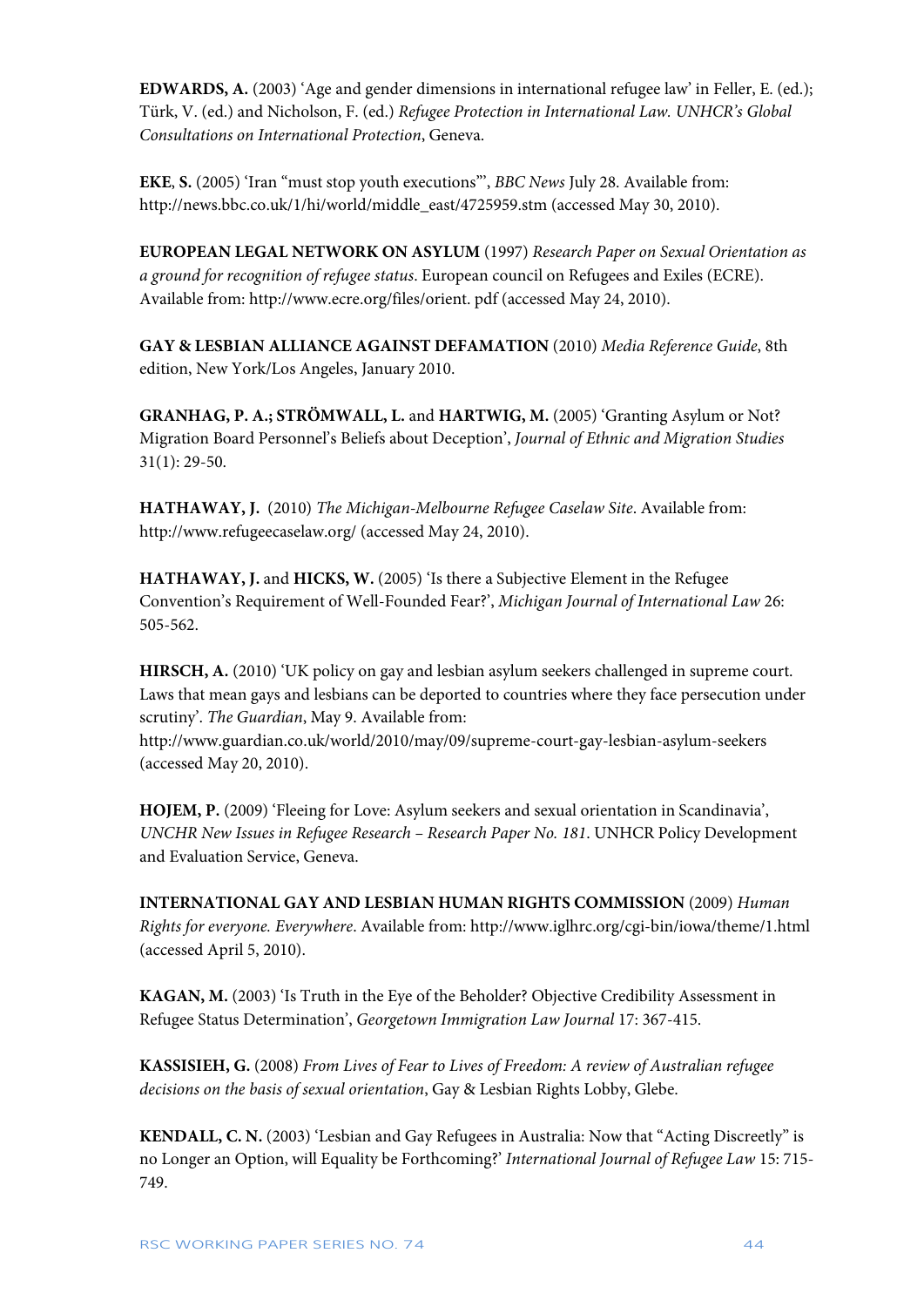**LAVIOLETTE, N.** (2009a) 'Independent Human Rights Documentation and Sexual Minorities: An Ongoing Challenge for the Canadian Refugee Determination Process', *The International Journal of Human Rights* 13(2/3): 437-467.

**LAVIOLETTE, N.** (2009b) 'The UNHCR's Guidance Note on Refugee Claims Relating to Sexual Orientation and Gender Identity', ASIL Insight. *The American Society of International Law* 13(10), July 30.

**LAVIOLETTE, N.** (2007) 'Gender-Related Refugee Claims: Expanding the Scope of the Canadian Guidelines', *International Journal of Refugee Law* 19: 169-214.

**LAVIOLETTE, N.** (2004a) 'Coming Out to Canada: The Immigration of Same-Sex Couples under the Immigration and Refugee Protection Act', *McGill Law Journal* 49: 969-1003.

**LAVIOLETTE, N.** (2004b) *Sexual Orientation and the Refugee Determination Process: Questioning a Claimant about their Membership in the Particular Social Group*, prepared for the Immigration and Refugee Board.

**LAVIOLETTE, N.** (1997) 'The Immutable Refugees: Sexual Orientation in Canada (A.G.) v. Ward', *University of Toronto Faculty Law Review* 55(1): 1-42.

**MACKLIN, A.** (1998) 'Truth and Consequences: Credibility Determination in the Refugee Context', Conference Paper, *International Association of Refugee Law Judges*, Ottawa, Canada, 14- 16 October 1998.

**MCGHEE, D.** (2001) 'Persecution and Social Group Status: Homosexual Refugees in the 1990s', *Journal of Refugee Studies* 14(1): 20-42.

**MCGHEE, D.** (2000) 'Accessing Homosexuality: Truth, Evidence and the Legal Practices for Determining Refugee Status – The Case of Ioan Vraciu', *Body and Society* 6(1): 29-50.

**MILLBANK, J.** (2009a) 'From Discretion to Disbelief: Recent Trends in Refugee Determinations on the Basis of Sexual Orientation in Australia and the United Kingdom', *The International Journal of Human Rights* 13(2/3): 391-414.

**MILLBANK, J.** (2009b) '"The Ring of Truth": A Case Study of Credibility Assessment in Particular Social Group Refugee Determinations', *International Journal of Refugee Law* 21(1): 1-33.

**MILLBANK, J.** (2005) 'A Preoccupation with Perversion: the British Response to Refugee Claims on the Basis of Sexual Orientation 1989-2003', *Social Legal Studies* 14(1): 115-138.

**MILLBANK, J.** (2002) 'Imagining Otherness: Refugee Claims on the Basis of Sexuality in Canada and Australia', *Melbourne University Law Review* 26: 144-177.

**MMALI, J.** (2010) 'Uganda fear over gay death-penalty plans', *BBC News* December 22. Available from:<http://news.bbc.co.uk/1/hi/world/africa/8412962.stm> (accessed May 27, 2010).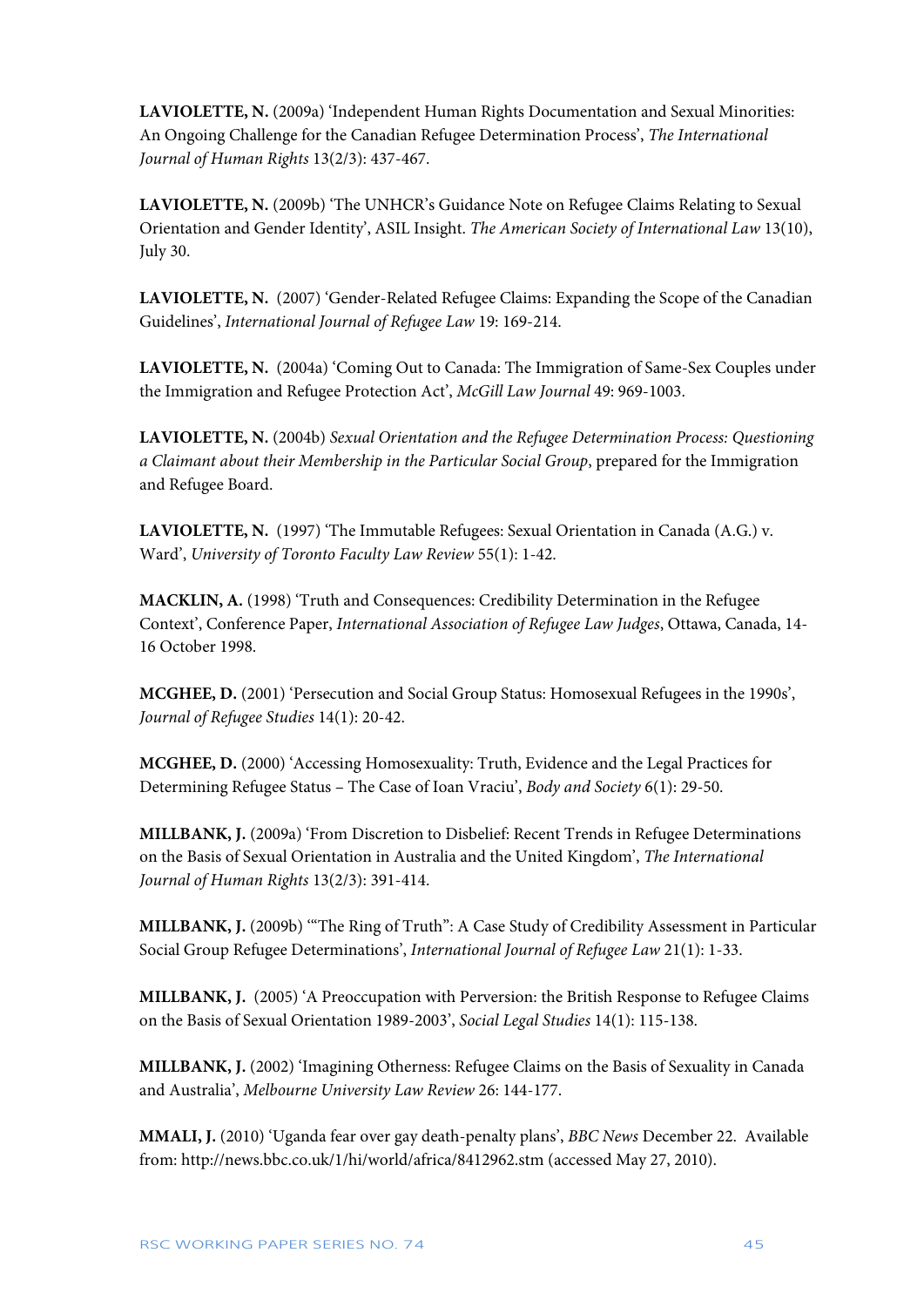**NOLL, G.** (2005) 'Evidentiary Assessment Under the Refugee Convention: Risk, Pain and the Intersubjectivity of Fear', in Noll, G. (ed.) *Proof, Evidentiary Assessment and Credibility in Asylum Procedures*, Martinus Nijhoff.

**O'DWYER, P.** (2008) 'A Well-Founded Fear of Having My Sexual Orientation Claim Heard in the Wrong Court', *New York School Law Review* 52: 185-212.

**O'FLAHERTY, M**. and **FISHER, J.** (2008) 'Sexual Orientation, Gender Identity and International Human Rights Law: Contextualizing the Yogyakarta Principles', *Human Rights Law Review* 8(2): 207-248.

**REHAAG, S.** (2009) 'Bisexuals Need Not Apply: a Comparative Appraisal of Refugee Law and Policy in Canada, the United States, and Australia', *International Journal of Human Rights* 13(2): 415-436.

**REHAAG, S.** (2008) 'Patrolling the Borders of Sexual Orientation: Bisexual Refugee Claims in Canada', *McGill Law Journal* 53: 59-102.

**SODOMY LAWS** (2007) *Laws Around the World*. Available from[: http://www.sodomylaws.org/](http://www.sodomylaws.org/) (accessed April 5, 2010)

**THOMAS, R**. (2006) 'Assessing the Credibility of Asylum Claims: EU and UK Approaches Examined', *European Journal of Migration and Law* 8: 79-96.

**UK BORDER AGENCY** (2008) *Asylum Policy Instructions: Assessing the Claim* (online.) Available from: http://www.ukba.homeoffice.gov.uk/sitecontent/documents/ policyand law/asylumpolicyinstructions/ (accessed May 24, 2010).

**UK LESBIAN AND GAY IMMIGRATION GROUP** (2010) *Sexual and Gender Guidelines Initiative*. Available from[: http://www.uklgig.org.uk/guidelines. htm](http://www.uklgig.org.uk/guidelines.%20htm) (accessed May 22, 2010).

**UN ECOSOC Commission on Human Rights** (2001) *Promotion and Protection of Human Rights – Human Rights Defenders. Report of the Special Representative of the Secretary-General on Human Rights Defenders*, UN ECOSOC, 57th Session, E/CN.4/2001/94.

**UNHCR** (2008) *UNHCR Guidance Note on Refugee Claims Relating to Sexual Orientation and Gender Identity*, Protection Policy and Legal Advice Section, Geneva.

**UNHCR** (2004) *Advisory Opinion by UNHCR to the Tokyo Bar Association Regarding Refugee Claims Based on Sexual Orientation,* UNHCR Regional Representation in Japan. Available from: [http://www.unhcr.org/refworld/docid/4551c0d04.](http://www.unhcr.org/refworld/docid/4551c0d04) html (accessed May 24, 2010).

**UNHCR** (2002a) *Guidelines on International Protection No. 1: Gender-Related Persecution within the Context of Article 1A(2) of the 1951 Convention and/or its 1967 Protocol Relating to the Status of Refugees*, HCR/GIP/02/01, Geneva.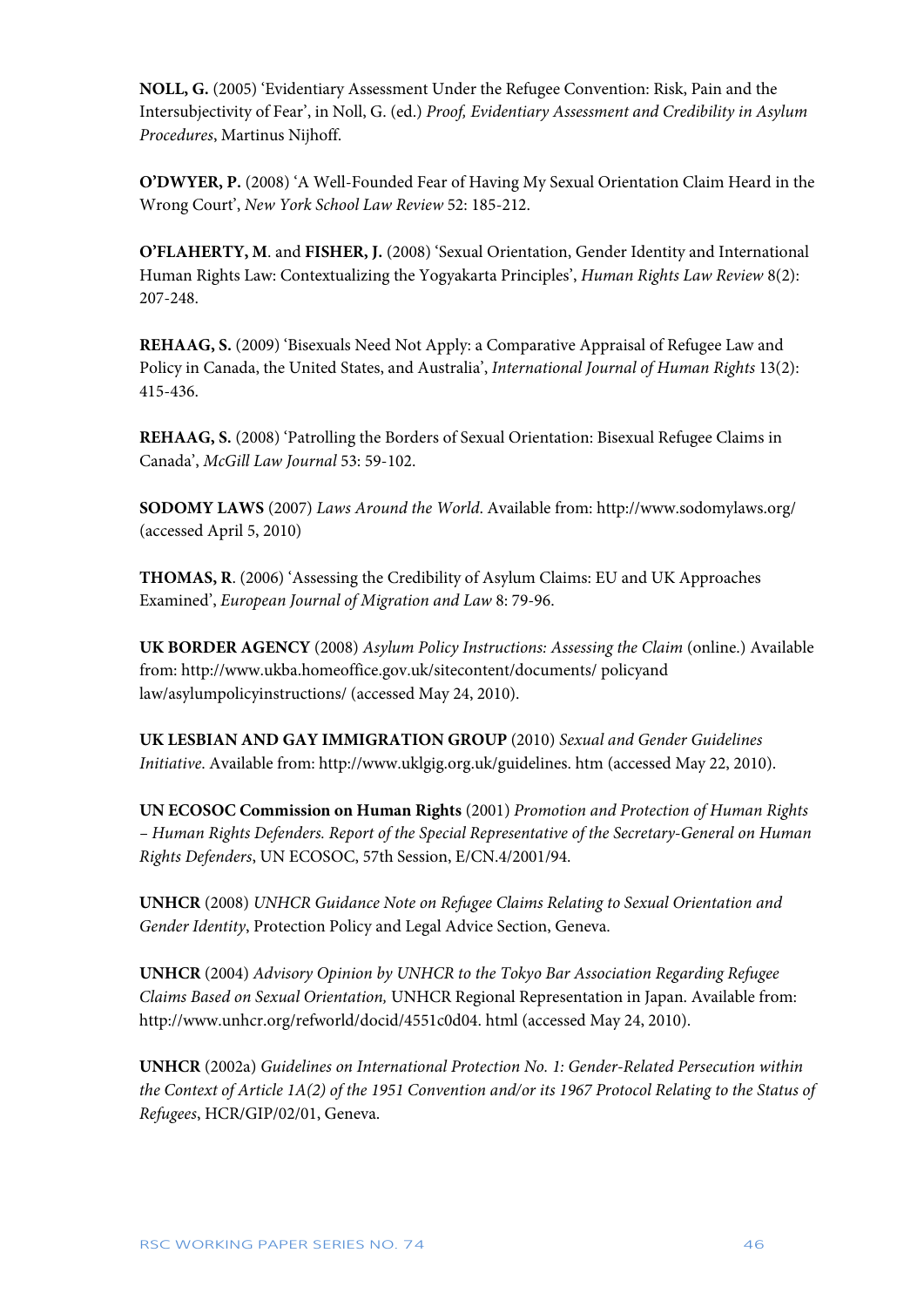**UNHCR** (2002b) *Guidelines on International Protection No. 2: "Membership of a Particular Social Group" Within the Context of Article 1A(2) of the 1951 Convention and/or its 1967 Protocol Relating to the Status of Refugees*, HCR/GIP/02/02, Geneva.

**UNHCR** (1992) *Handbook on Procedures and Criteria for Determining Refugee Status under the 1951 Convention and the 1967 Protocol relating to the Status of Refugees*, HCR/IP/4/Eng/REV.1. Geneva.

**YOGYAKARTA PRINCIPLES** on the Application of International Human Rights Law in relation to Sexual Orientation and Gender Identity, March 2007. Available at http://www.yogyakartaprinciples.org/ principles\_en.pdf (accessed April 7, 2010).

## <span id="page-47-0"></span>**Case law (in chronological order)**

### **Michigan database**

*MK (Lesbians) Albania v. Secretary of State for the Home Department*, CG [2009] UKAIT 00036, United Kingdom: Asylum and Immigration Tribunal / Immigration Appellate Authority, 9 September 2009.

*Halmenschlager v. Holder, Attorney General*, No. 08-9514, United States Court of Appeals for the Tenth Circuit, 31 July 2009.

*Okoli v. Canada (Minister of Citizenship and Immigration)*, 2009 FC 332, Canada: Federal Court, 31 March 2009.

*SZMDS v. Minister for Immigration and Citizenship*, [2009] FCA 210, Australia: Federal Court, 10 March 2009.

*Mutumba v. Minister of Citizenship and Immigration*, 2009 FC 19, Canada: Federal Court, 7 January 2009.

*Muckette v. Minister of Citizenship and Immigration*, 2008 FC 1388, Canada: Federal Court, 17 December 2008.

*SZGUP v. Minister for Immigration and Citizenship*, [2008] FCA 183, Australia: Federal Court, 29 February 2008.

*Ixtlilco-Morales v. Keisler, Acting Attorney General*, 507 F.3d 651, United States Court of Appeals for the Eighth Circuit, 2 November 2007.

*Paredes v. Attorney General*, No. 06-13944, United States Court of Appeals for the Eleventh Circuit, 5 March 2007.

*J v. Secretary of State for the Home Department,* [2006] EWCA Civ 2138, United Kingdom: Court of Appeal (Civil Division), 26 July 2006.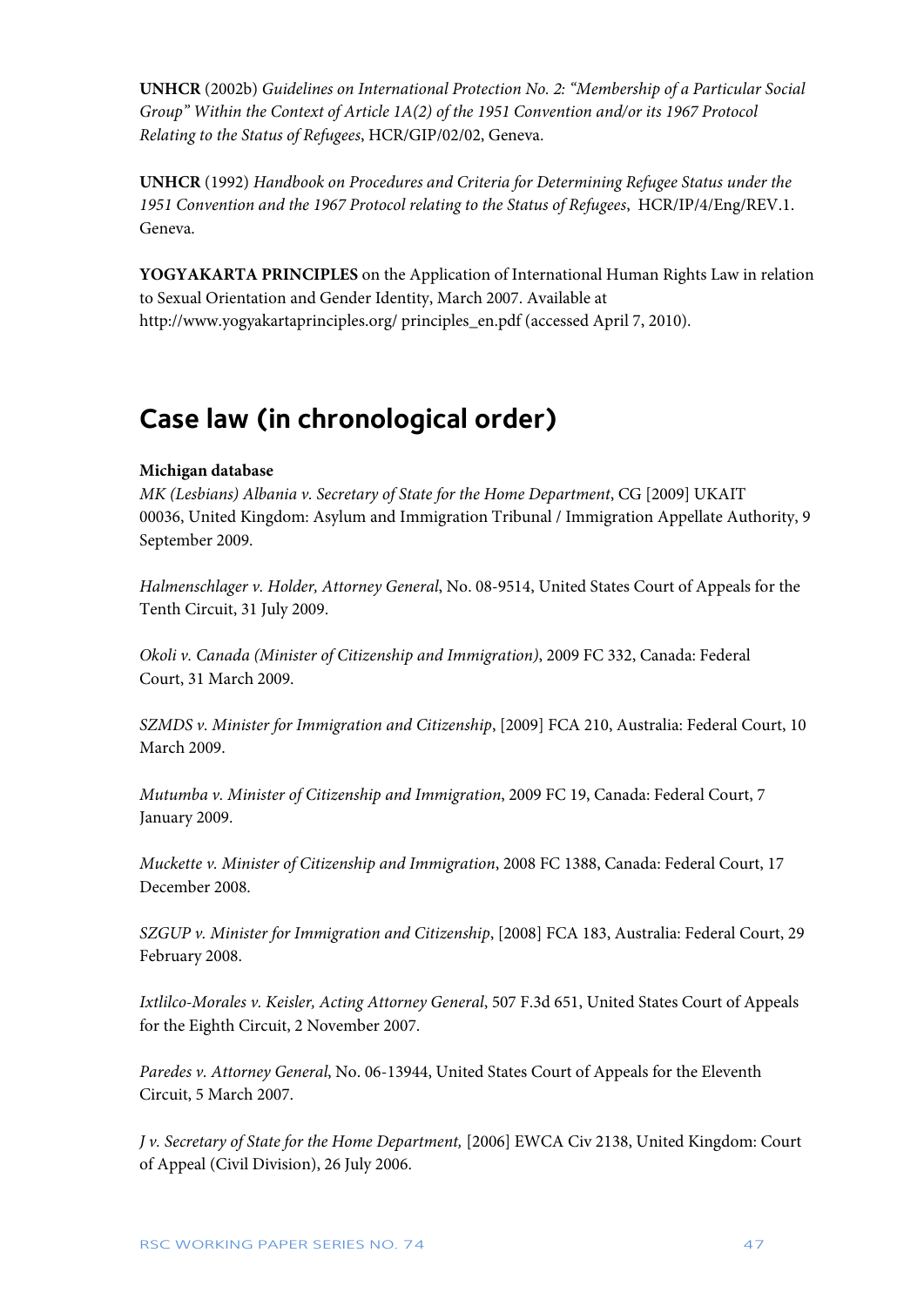*Boer-Sedano v. Alberto Gonzales*, *Attorney General,* No. 03-73154, United States Court of Appeals for the Ninth Circuit, 12 August 2005.

*Nasser Mustapha Karouni v. Alberto Gonzales, Attorney General*, No. 02-72651, United States Court of Appeals for the Ninth Circuit, 7 March 2005.

*A and B v Immigration Appeals Board,* No. 04-093943TVI-OTIR/03, Norway District Court, 26 January 2005.

*Z v. Secretary of State for the Home Department*, [2004] EWCA Civ 1578, United Kingdom: Court of Appeal (England and Wales), 2 December 2004.

*Refugee Appeal No. 74665*, No. 74665, New Zealand: Refugee Status Appeals Authority, 7 July 2004.

*NAEB v. Minister for Immigration & Multicultural & Indigenous Affairs*, [2004] FCAFC 79, Australia: Federal Court, 30 March 2004.

*Kwasi Amanfi v. John Ashcroft, Attorney General*, Nos. 01-4477 and 02-1541, United States Court of Appeals for the Third Circuit, 16 May 2003.

*Appellant S395/2002 v. Minister for Immigration and Multicultural Affairs; Appellant S396/2002 v. Minister for Immigration and Multicultural Affairs*, [2003] HCA 71, Australia: High Court, 9 December 2003.

*Decision TA0-1587*, Immigration and Refugee Board of Canada, 31 March 2003.

*A v Immigration Appeals Board,* No. 02-01351 K/04, Norway: Court of Appeal (Jury Courts), 10 June 2002.

*Singh v Minister for Immigration & Multicultural Affairs* [2000]*,* 178 A.L.R. 742, Australia: Federal Court, 27 November 2000.

*Geovanni Hernandez-Montiel v. Immigration and Naturalization Service*, 225 F.3d 1084 (9th Cir. 2000); A72-994-275, United States Court of Appeals for the Ninth Circuit, 24 August 2000.

*Minister for Immigration & Multicultural Affairs v Guo Ping Gui* [1999] FCA 1496, N 52 OF 1999, Australia: Federal Court, 29 October 1999.

*Jain v. Secretary of State for the Home Department*, [2000] Imm AR 76, United Kingdom: Court of Appeal (Civil Division), 6 October 1999.

*Alla Konstantinova Pitcherskaia v. Immigration and Naturalization Service*, 95-70887, United States Court of Appeals for the Ninth Circuit, 24 June 1997.

*Refugee Appeal No. 1312/93, Re GJ*, No 1312/93, New Zealand: Refugee Status Appeals Authority, 30 August 1995.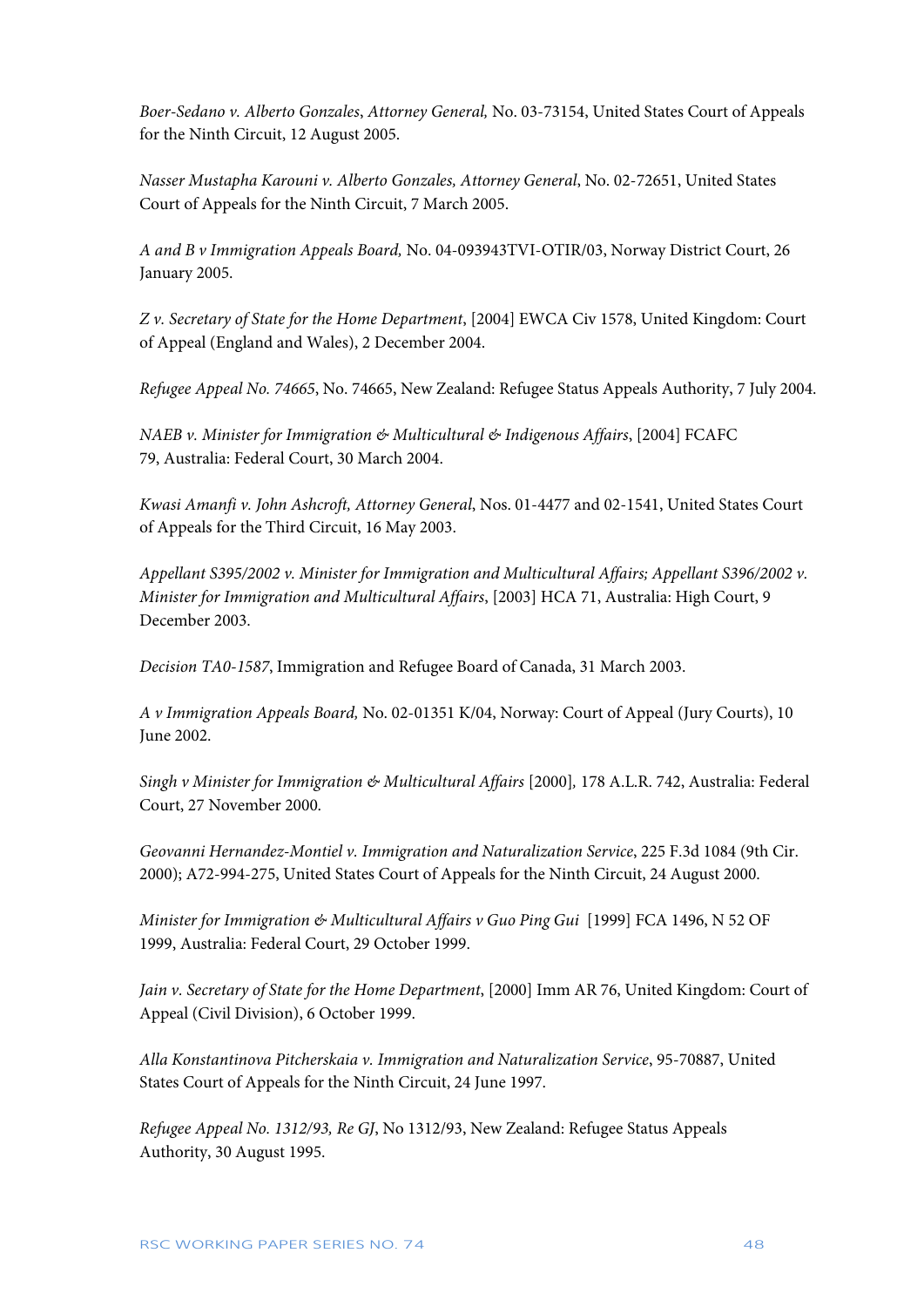*M. S. v Swiss Federal Office of Refugees,* EMARK 1996 Nr. 29, Erw. 2b, Switzerland: Asylum Appeal Commission, 31 July 1995.

*Bundesverwaltungsgericht, Urteil vom 15.03.1988 -* BVerwG 9 C 278.86, Germany: Bundesverwaltungsgericht, 15 March 1988.

### **Other Caselaw**

*HJ (Iran) (FC) (Appellant) v Secretary of State for the Home Department (Respondent) and one other action; HT (Cameroon) (FC) (Appellant) v Secretary of State for the Home Department (Respondent) and one other action*, [2010] UKSC 31, United Kingdom: Supreme Court, 7 July 2010.

*HJ (Iran) v. Secretary of State for the Home Department; HT (Cameroon) v. Secretary of State for the Home Department*, [2009] EWCA Civ 172, United Kingdom: Court of Appeal (England and Wales), 10 March 2009.

*X (Re)*, *VA5-02751* [2007], Canada: Immigration and Refugee Board, 16 February, 2007.

*RRT Case No 061000497*, [2007] RRTA 39, Australia: Refugee Review Tribunal, 15 February 2007.

*Refugee Appeal No.* 75376, 753768, New Zealand: Refugee Status Appeals Authority, 11 September 2006.

*Refugee Appeal No. 75272,* New Zealand: Refugee Status Appeals Authority, 16 May 2006.

*Kimumwe v. Gonzales*, 431 F.3d 319 (8th Cir. 2005), United States Court of Appeals for the Eighth Circuit, 13 December 2005.

*Salkeld v. Gonzales*, 420 F.3d 804 (8th Cir. 2005), United States Court of Appeals for the Eighth Circuit, 25 August 2005.

*SZAKD v Minister of Immigration* [2004] FMCA 78, Australia: Federal Magistrates Court, 19 March 2004.

*Young v. Australia*, CCPR/C/78/D/941/2000, UN Human Rights Committee (HRC), 6 August 2003

*Win v Minister for Immigration & Multicultural Affairs* [2001]*,* FCA 132, Australia: Federal Court, 23 February 2001.

*Refugee Appeal No. 71427/99*, 71427/99, New Zealand: Refugee Status Appeals Authority, 16 August 2000.

*Applicant L.S.L.S. v Minister for Immigration and Multicultural Affairs* [2000] FCA 211, Australia: Federal Court, 6 March 2000.

*Minister for Immigration & Multicultural Affairs v Gui* [1999] FCA 1496, Australia: Federal Court, 29 October 1999.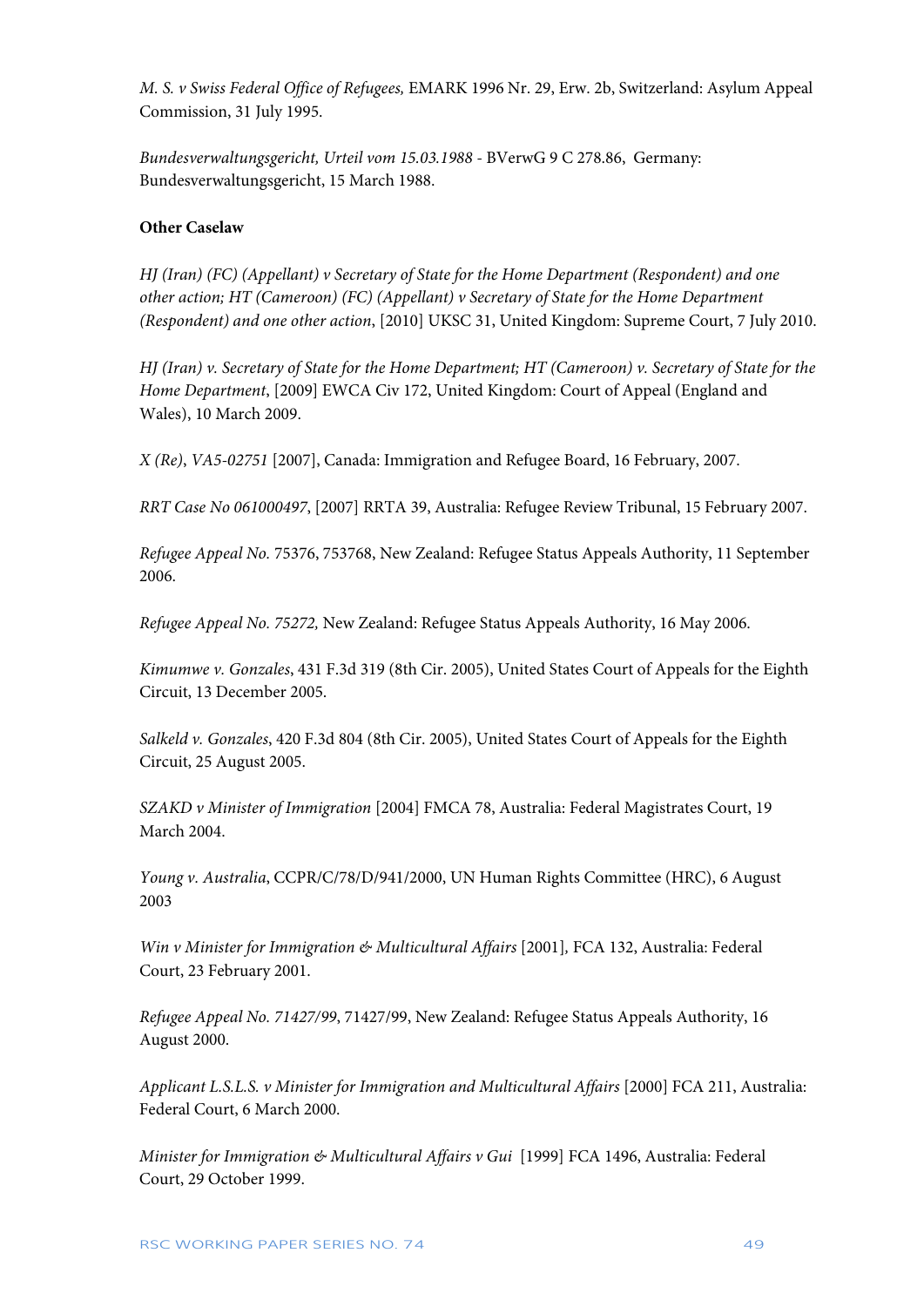*Refugee Appeal No. 71185/98*, 71185/98, New Zealand: Refugee Status Appeals Authority, 31 March 1999.

*Islam (A.P.) v. Secretary of State for the Home Department; R v. Immigration Appeal Tribunal and Another, Ex Parte Shah (A.P.)*, Session 1998-1999, United Kingdom: House of Lords, 25 March 1999.

*Minister of Citizenship and Immigration v X*, *MA6-02300* [2006], Canada: Immigration and Refugee Board, 27 September 2006.

*RRT Case No. V98/08356*, [1998] RRTA 4841, Australia: Refugee Review Tribunal, 28 October 1998.

*National Coalition for Gay and Lesbian Equality and Another v. Minister of Justice and Others*, Case CCT 11/98, South Africa: Constitutional Court, 9 October 1998.

*RRT Case No N97/17155*, [1998] RRTA 4386, Australia: Refugee Review Tribunal, 23 September 1998.

*RRT Case No. N97/14768*, [1998] RRTA 2303, Australia: Refugee Review Tribunal, 29 April 1998.

*Sivaganeshan Kathiresan v Minister for Immigration & Multicultural Affairs* [1998] 159 FCA, Australia: Federal Court, 4 March 1998.

Applicant A and Another v. Minister for Immigration and Ethnic Affairs and Another, [1997] 190 CLR 225, Australia: High Court, 24 February 1997.

*RRT Case No. V95/03527*, [1998] RRTA 246, Australia: Refugee Review Tribunal, 9 February 1996.

*R v Secretary of State for the Home Department ex. parte Vraciu* 1995 Appeal No. HX/70517/94, United Kingdom: Special Adjudicator, 28 April 1995.

*Toonen v. Australia*, CCPR/C/50/D/488/1992, UN Human Rights Committee (HRC), 4 April 1994.

*Canada (Attorney General) v. Ward*, [1993] 2 S.C.R. 689, Canada: Supreme Court, 30 June 1993.

*Matter of Toboso-Alfonso*, A-23220644, United States Board of Immigration Appeals, 12 March 1990.

*Immigration and Naturalization Service v. Cardoza-Fonseca*, 480 U.S. 421; 107 S. Ct. 1207; 94 L. Ed. 2d 434; 55 U.S.L.W. 4313, United States Supreme Court, 9 March 1987.

*Sanchez-Trujillo, et al., v. Immigration and Naturalization Service*, 801 F.2d 1571, United States Court of Appeals for the Ninth Circuit, 15 October 1986.

*Matter of Acosta*, A-24159781, United States Board of Immigration Appeals, 1 March 1985.